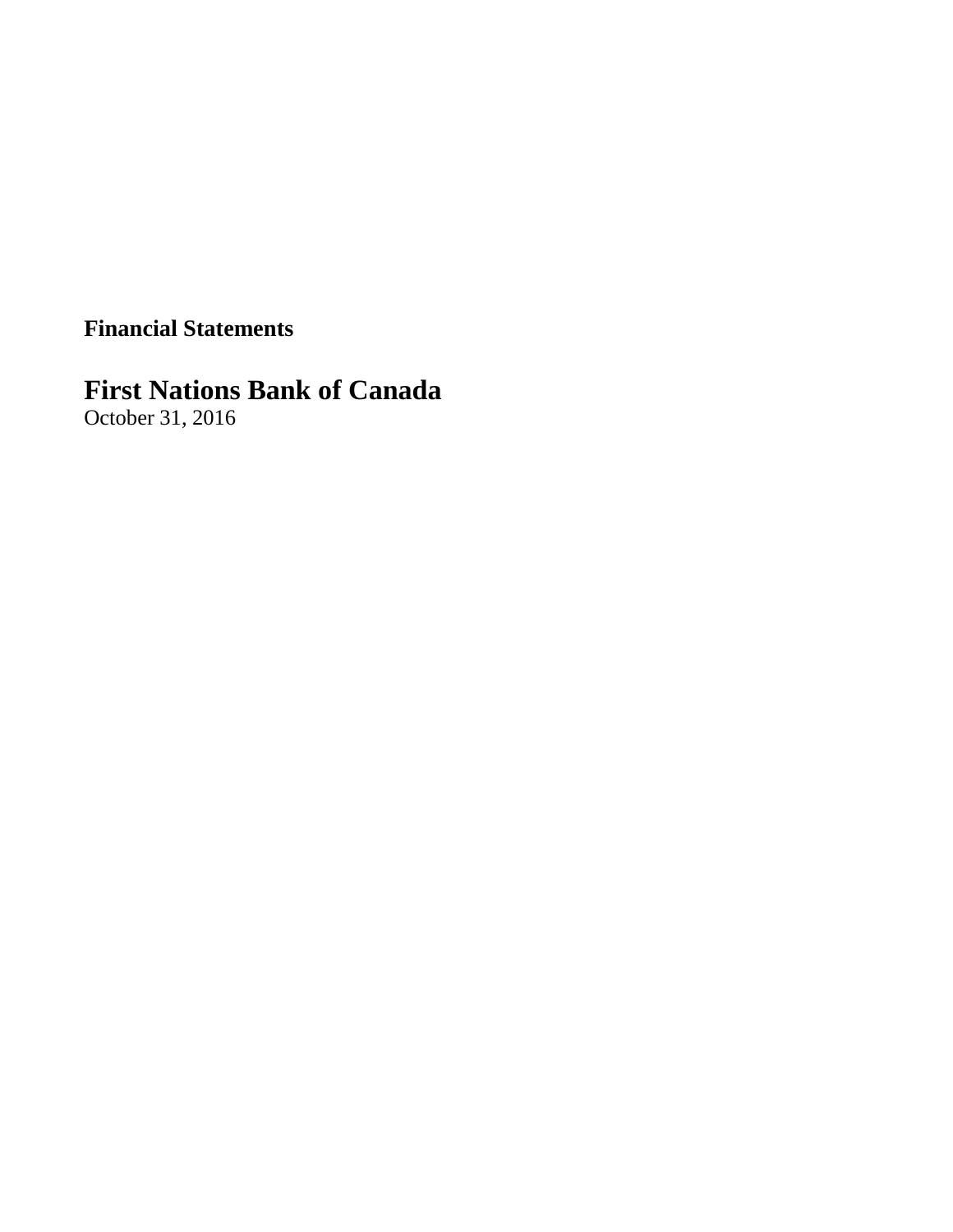# **AUDITORS' REPORT**

#### To the Shareholders of **First Nations Bank of Canada**

We have audited the accompanying financial statements of **First Nations Bank of Canada,** which comprise the statement of financial position as at October 31, 2016 and the statements of comprehensive income, changes in equity and cash flows for the year then ended, and a summary of significant accounting policies and other explanatory information.

#### **Management's Responsibility for the Financial Statements**

Management is responsible for the preparation and fair presentation of these financial statements in accordance with International Financial Reporting Standards, and for such internal control as management determines is necessary to enable the preparation of financial statements that are free from material misstatement, whether due to fraud or error.

#### **Auditors' Responsibility**

Our responsibility is to express an opinion on these financial statements based on our audit. We conducted our audit in accordance with Canadian generally accepted auditing standards. Those standards require that we comply with ethical requirements and plan and perform the audit to obtain reasonable assurance about whether the financial statements are free from material misstatement.

An audit involves performing procedures to obtain audit evidence about the amounts and disclosures in the financial statements. The procedures selected depend on the auditor's judgment, including the assessment of the risks of material misstatement of the financial statements, whether due to fraud or error. In making those risk assessments, the auditor considers internal control relevant to the entity's preparation and fair presentation of the financial statements in order to design audit procedures that are appropriate in the circumstances, but not for the purpose of expressing an opinion on the effectiveness of the entity's internal control. An audit also includes evaluating the appropriateness of accounting principles used and the reasonableness of accounting estimates made by management, as well as evaluating the overall presentation of the financial statements.

We believe that the audit evidence we have obtained in our audit is sufficient and appropriate to provide a basis for our audit opinion.

#### **Opinion**

In our opinion, the financial statements present fairly, in all material respects, the financial position of **First Nations Bank of Canada** as at October 31, 2016, and its financial performance and its cash flows for the year then ended in accordance with International Financial Reporting Standards.

Saskatoon, Canada

Ernst + young LLP

December 16, 2016 Chartered Professional Accountants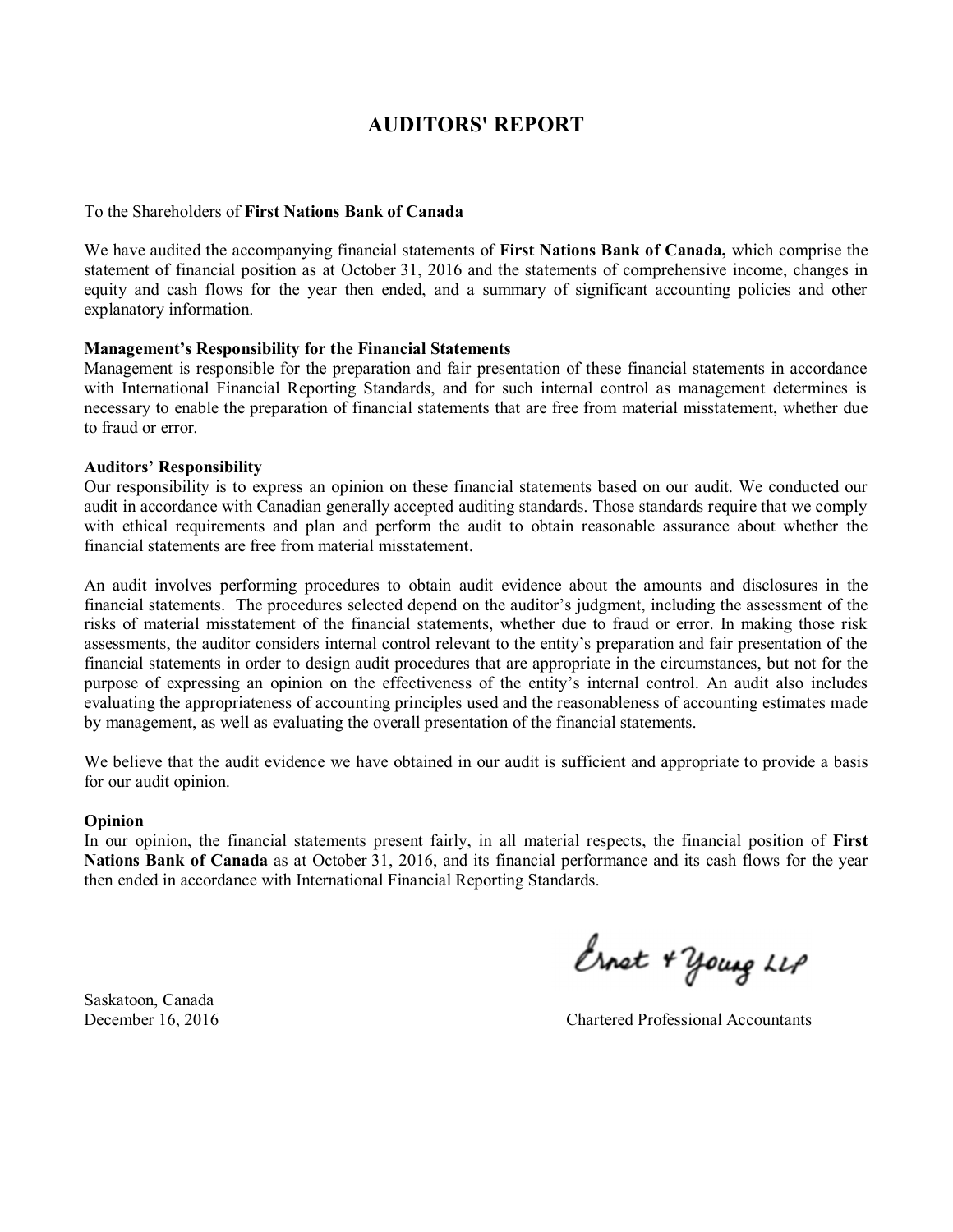# **STATEMENT OF FINANCIAL POSITION**

As at October 31, [in thousands of dollars]

|                                      | <b>Notes</b> | 2016    | 2015            |
|--------------------------------------|--------------|---------|-----------------|
| <b>Assets</b>                        |              |         |                 |
| Cash and balances with banks         | 5            | 58,365  | 144,601         |
| Interest-bearing deposits with banks | 6            | 40,000  |                 |
| Loans and advances to customers      | 7            |         |                 |
| Mortgage loans                       |              | 86,228  | 79,422          |
| Personal loans                       |              | 10,206  | 10,105          |
| <b>Business loans</b>                |              | 204,713 | 201,514         |
|                                      |              | 301,147 | 291,041         |
| Property and equipment               | 10           | 2,567   | 3,053           |
| Intangible assets                    | 11           | 3,253   | 3,675           |
| Other assets                         | 8            | 1,744   | 1,413           |
| <b>Total assets</b>                  |              | 407,076 | 443,783         |
| <b>Liabilities</b>                   |              |         |                 |
| Due to customers                     |              |         |                 |
| Notice deposits                      |              | 226,466 | 239,122         |
| Medium-term certificates             |              | 138,693 | 162,448         |
|                                      |              | 365,159 | 401,570         |
| Derivative financial instrument      | 17           | 38      | 60              |
| Deferred tax liability               | 15           | 643     | 806             |
| Other liabilities                    | 9            | 3.962   | 4.642           |
| Subordinated debentures              | 13           | 4,109   | 4,109           |
| <b>Total liabilities</b>             |              | 373,911 | 411,187         |
|                                      |              |         |                 |
| <b>Equity</b>                        | 14           | 24,601  |                 |
| Issued capital<br>Retained earnings  |              | 8,564   | 24,601<br>7,995 |
| <b>Total equity</b>                  |              | 33,165  | 32,596          |
| <b>Total liabilities and equity</b>  |              | 407,076 | 443,783         |

*The accompanying notes are an integral part of these financial statements.*

Approved by the Board of Directors

 $\mathbb{Z}$ 

Director Director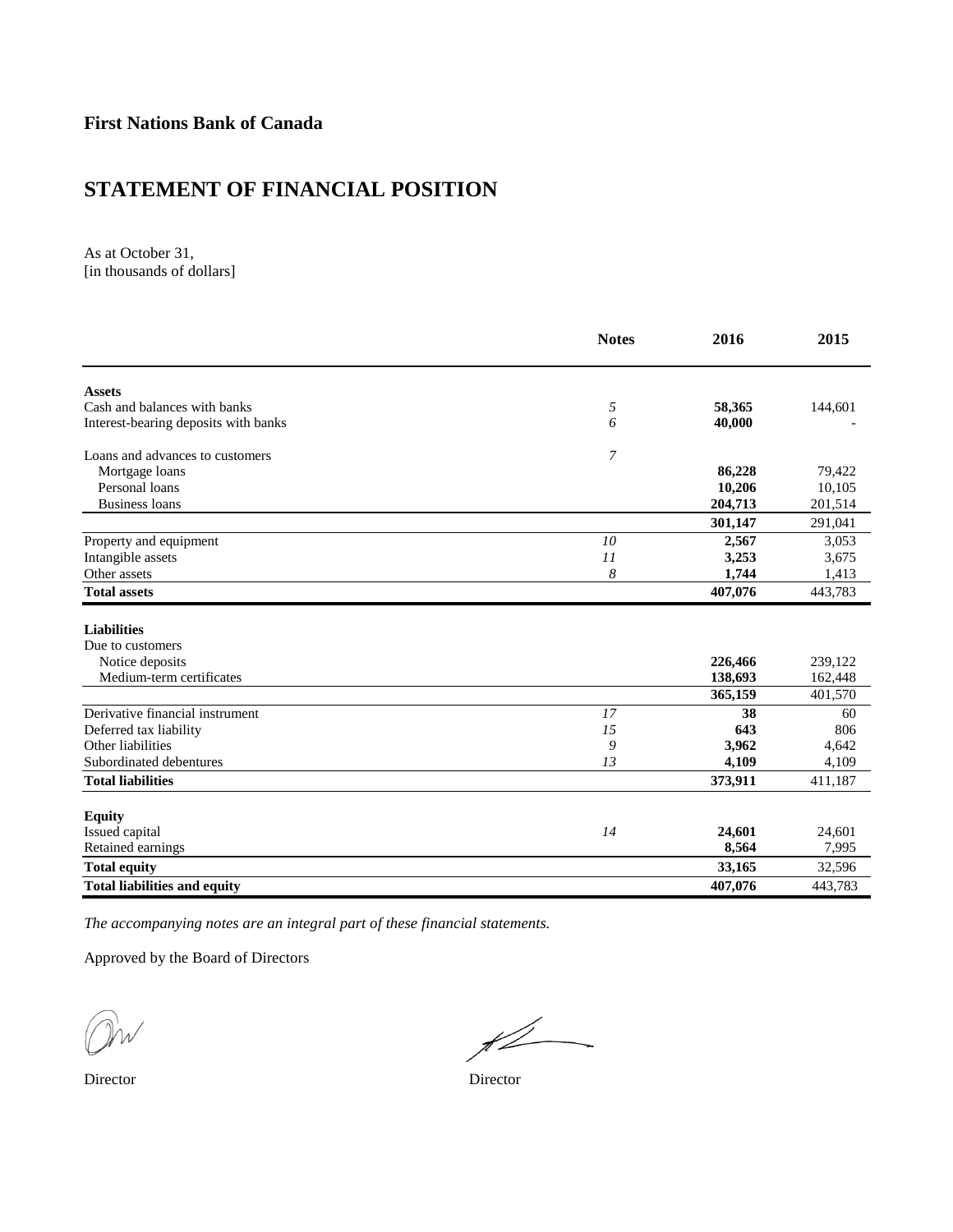# **STATEMENT OF COMPREHENSIVE INCOME**

For the year ended October 31 [in thousands of dollars]

|                                                       | <b>Notes</b> | 2016   | 2015   |
|-------------------------------------------------------|--------------|--------|--------|
| <b>INTEREST INCOME</b>                                |              |        |        |
| Term and bank deposits                                |              | 911    | 860    |
| Loans and advances to customer                        |              |        |        |
| Mortgage loans                                        |              | 2,809  | 2,461  |
| Personal loans                                        |              | 726    | 693    |
| <b>Business loans</b>                                 |              | 8,735  | 9,446  |
|                                                       |              | 13,181 | 13,460 |
| <b>INTEREST EXPENSE</b>                               |              |        |        |
| Notice deposits                                       |              | 375    | 561    |
| Medium-term certificates                              |              | 2,218  | 2,605  |
| Subordinated debentures                               |              | 270    | 68     |
|                                                       |              | 2,863  | 3,234  |
| Net interest income                                   |              | 10,318 | 10,226 |
| Impairment of credit losses                           | 7            | 117    | 42     |
| Net interest income after provision for credit losses |              | 10,201 | 10,184 |
| Fees and commission                                   |              | 3,446  | 3,113  |
|                                                       |              | 13,647 | 13,297 |
| <b>NON-INTEREST EXPENSES</b>                          |              |        |        |
| Salary and staff benefits                             |              | 5,810  | 5,678  |
| Rent and occupancy                                    |              | 1,827  | 1,716  |
| Marketing                                             |              | 324    | 429    |
| Professional fees                                     |              | 864    | 795    |
| Banking platform                                      |              | 1,632  | 1,702  |
| Travel                                                |              | 300    | 322    |
| Other operating expenses                              |              | 687    | 716    |
| Depreciation and amortization                         |              | 1,238  | 1,259  |
| <b>Total operating expenses</b>                       |              | 12,682 | 12,617 |
| Income before income taxes                            |              | 965    | 680    |
| Income tax expense                                    | 15           | 265    | 155    |
| Net income for the year                               |              | 700    | 525    |
| Other comprehensive income for the year               |              |        |        |
| <b>Total comprehensive income</b>                     |              | 700    | 525    |

*The accompanying notes are an integral part of these financial statements.*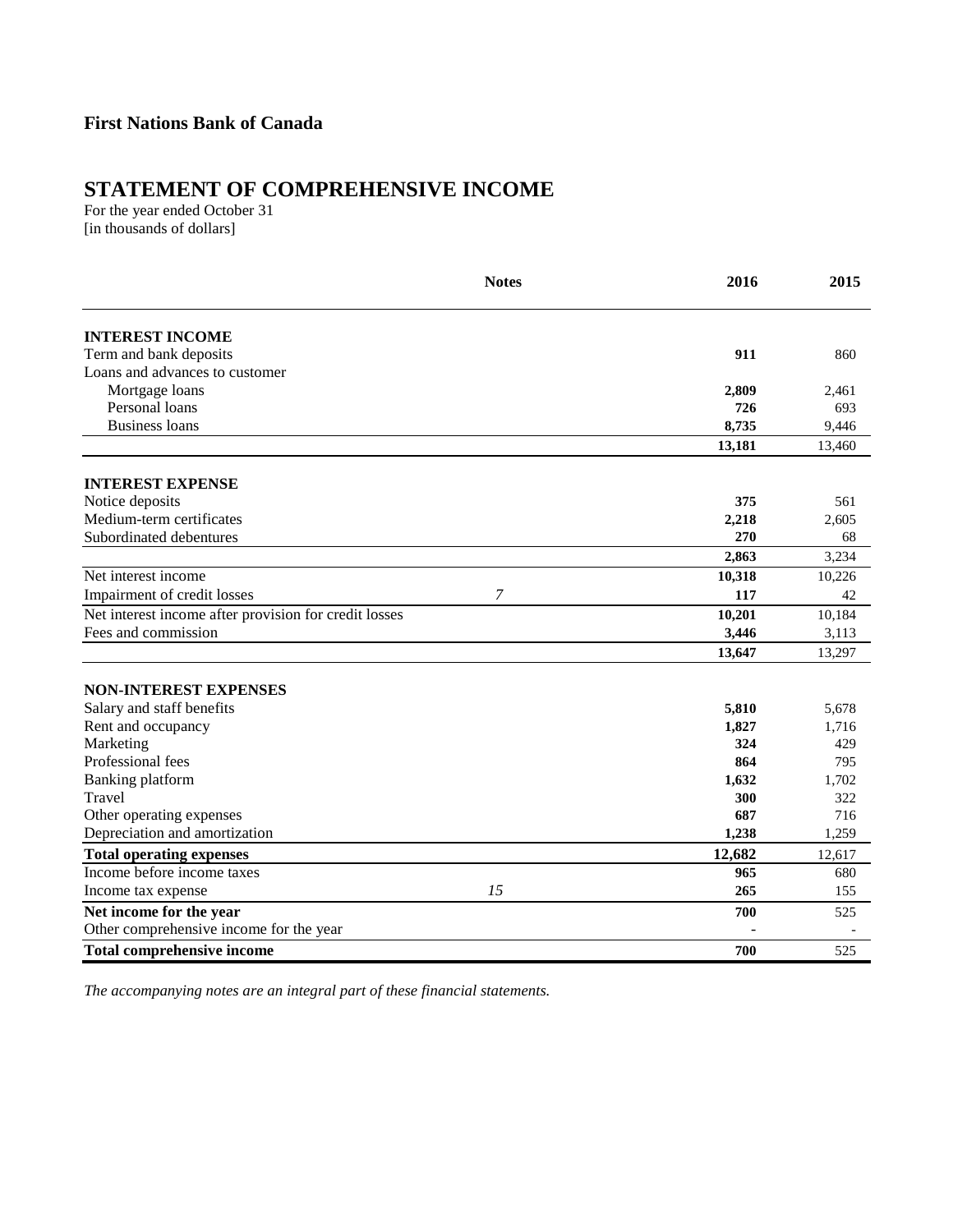# **STATEMENT OF CHANGES IN EQUITY**

[in thousands of dollars]

|                                         | <b>Issued</b><br>capital | <b>Retained</b><br>earnings | <b>Total</b><br>equity |
|-----------------------------------------|--------------------------|-----------------------------|------------------------|
| As at November 1, 2014                  | 24,141                   | 7,601                       | 31,742                 |
| Total comprehensive income for the year |                          |                             |                        |
| Net income for the year                 |                          | 525                         | 525                    |
| Total comprehensive income for the year |                          | 525                         | 525                    |
| Share capital                           |                          |                             |                        |
| Share issuance                          | 500                      |                             | 500                    |
| Share issue costs                       | (40)                     |                             | (40)                   |
| Dividends to equity holders             |                          | (131)                       | (131)                  |
| As at October 31, 2015                  | 24,601                   | 7,995                       | 32,596                 |
| Total comprehensive income for the year |                          |                             |                        |
| Net income for the year                 |                          | 700                         | 700                    |
| Total comprehensive income for the year |                          | 700                         | 700                    |
| Share capital                           |                          |                             |                        |
| Dividends to equity holders             |                          | (131)                       | (131)                  |
| As at October 31, 2016                  | 24,601                   | 8,564                       | 33,165                 |

*The accompanying notes are an integral part of these financial statements.*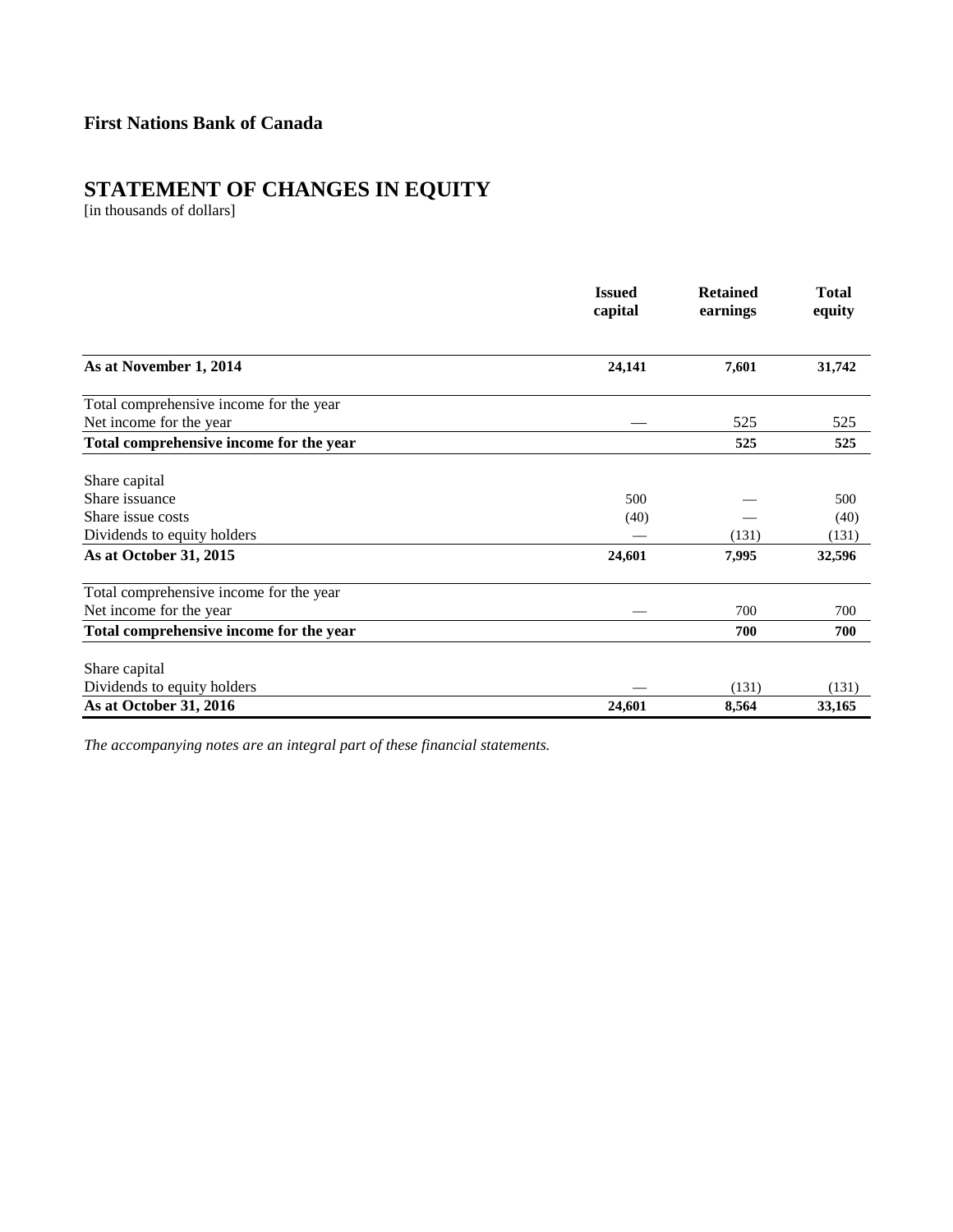# **STATEMENT OF CASH FLOWS**

For the year ended October 31 [in thousands of dollars]

| <b>OPERATING ACTIVITIES</b><br>Income for the year<br>700<br>Adjustments:<br>Provision for credit losses<br>117<br>Deferred income taxes<br>(163)<br>Depreciation and amortization<br>1,238<br>1,892<br>Adjustments for changes in:<br>Interest receivable<br>(292)<br>Interest payable<br>(638)<br>Other receivables<br>(40)<br>Derivative financial instrument<br>(22)<br>Other liabilities<br>(42)<br>(1,034)<br>Changes in:<br>Mortgage loans<br>(6, 816)<br>Personal loans<br>(103)<br><b>Business loans</b><br>(3,304)<br>Notice deposits<br>(12, 656)<br>Medium-term certificates<br>(23,755)<br>(46, 634)<br>Net cash (used in) provided by operating activities<br>(45,776)<br><b>INVESTING ACTIVITIES</b><br>Purchase of property and equipment<br>(188)<br>(345)<br>Additions to intangible assets<br>(141)<br>(205)<br>Interest-bearing deposits with banks<br>(40,000)<br>Net cash used in investing activities<br>(40, 329)<br><b>FINANCING ACTIVITIES</b><br>Issuance of subordinated debentures<br>Issuance of common shares<br>Subordinated debentures costs<br>Share issue costs<br>Dividends paid to equity holders<br>(131)<br>Net cash (used in) provided by financing activities<br>(131)<br>Net (decrease) increase in cash and balances with banks during the year<br>(86, 236)<br>62,210<br>Cash and balances with banks, beginning of year<br>144,601<br>82,391 |                                           | 2016   | 2015      |
|-------------------------------------------------------------------------------------------------------------------------------------------------------------------------------------------------------------------------------------------------------------------------------------------------------------------------------------------------------------------------------------------------------------------------------------------------------------------------------------------------------------------------------------------------------------------------------------------------------------------------------------------------------------------------------------------------------------------------------------------------------------------------------------------------------------------------------------------------------------------------------------------------------------------------------------------------------------------------------------------------------------------------------------------------------------------------------------------------------------------------------------------------------------------------------------------------------------------------------------------------------------------------------------------------------------------------------------------------------------------------------------------|-------------------------------------------|--------|-----------|
|                                                                                                                                                                                                                                                                                                                                                                                                                                                                                                                                                                                                                                                                                                                                                                                                                                                                                                                                                                                                                                                                                                                                                                                                                                                                                                                                                                                           |                                           |        |           |
|                                                                                                                                                                                                                                                                                                                                                                                                                                                                                                                                                                                                                                                                                                                                                                                                                                                                                                                                                                                                                                                                                                                                                                                                                                                                                                                                                                                           |                                           |        | 525       |
|                                                                                                                                                                                                                                                                                                                                                                                                                                                                                                                                                                                                                                                                                                                                                                                                                                                                                                                                                                                                                                                                                                                                                                                                                                                                                                                                                                                           |                                           |        |           |
|                                                                                                                                                                                                                                                                                                                                                                                                                                                                                                                                                                                                                                                                                                                                                                                                                                                                                                                                                                                                                                                                                                                                                                                                                                                                                                                                                                                           |                                           |        | 42        |
|                                                                                                                                                                                                                                                                                                                                                                                                                                                                                                                                                                                                                                                                                                                                                                                                                                                                                                                                                                                                                                                                                                                                                                                                                                                                                                                                                                                           |                                           |        | (87)      |
|                                                                                                                                                                                                                                                                                                                                                                                                                                                                                                                                                                                                                                                                                                                                                                                                                                                                                                                                                                                                                                                                                                                                                                                                                                                                                                                                                                                           |                                           |        | 1,259     |
|                                                                                                                                                                                                                                                                                                                                                                                                                                                                                                                                                                                                                                                                                                                                                                                                                                                                                                                                                                                                                                                                                                                                                                                                                                                                                                                                                                                           |                                           |        | 1,739     |
|                                                                                                                                                                                                                                                                                                                                                                                                                                                                                                                                                                                                                                                                                                                                                                                                                                                                                                                                                                                                                                                                                                                                                                                                                                                                                                                                                                                           |                                           |        |           |
|                                                                                                                                                                                                                                                                                                                                                                                                                                                                                                                                                                                                                                                                                                                                                                                                                                                                                                                                                                                                                                                                                                                                                                                                                                                                                                                                                                                           |                                           |        | 33        |
|                                                                                                                                                                                                                                                                                                                                                                                                                                                                                                                                                                                                                                                                                                                                                                                                                                                                                                                                                                                                                                                                                                                                                                                                                                                                                                                                                                                           |                                           |        | 649       |
|                                                                                                                                                                                                                                                                                                                                                                                                                                                                                                                                                                                                                                                                                                                                                                                                                                                                                                                                                                                                                                                                                                                                                                                                                                                                                                                                                                                           |                                           |        | 109       |
|                                                                                                                                                                                                                                                                                                                                                                                                                                                                                                                                                                                                                                                                                                                                                                                                                                                                                                                                                                                                                                                                                                                                                                                                                                                                                                                                                                                           |                                           |        | (35)      |
|                                                                                                                                                                                                                                                                                                                                                                                                                                                                                                                                                                                                                                                                                                                                                                                                                                                                                                                                                                                                                                                                                                                                                                                                                                                                                                                                                                                           |                                           |        | (624)     |
|                                                                                                                                                                                                                                                                                                                                                                                                                                                                                                                                                                                                                                                                                                                                                                                                                                                                                                                                                                                                                                                                                                                                                                                                                                                                                                                                                                                           |                                           |        | 132       |
|                                                                                                                                                                                                                                                                                                                                                                                                                                                                                                                                                                                                                                                                                                                                                                                                                                                                                                                                                                                                                                                                                                                                                                                                                                                                                                                                                                                           |                                           |        |           |
|                                                                                                                                                                                                                                                                                                                                                                                                                                                                                                                                                                                                                                                                                                                                                                                                                                                                                                                                                                                                                                                                                                                                                                                                                                                                                                                                                                                           |                                           |        | (12, 185) |
|                                                                                                                                                                                                                                                                                                                                                                                                                                                                                                                                                                                                                                                                                                                                                                                                                                                                                                                                                                                                                                                                                                                                                                                                                                                                                                                                                                                           |                                           |        | (1,292)   |
|                                                                                                                                                                                                                                                                                                                                                                                                                                                                                                                                                                                                                                                                                                                                                                                                                                                                                                                                                                                                                                                                                                                                                                                                                                                                                                                                                                                           |                                           |        | 9,623     |
|                                                                                                                                                                                                                                                                                                                                                                                                                                                                                                                                                                                                                                                                                                                                                                                                                                                                                                                                                                                                                                                                                                                                                                                                                                                                                                                                                                                           |                                           |        | 5,534     |
|                                                                                                                                                                                                                                                                                                                                                                                                                                                                                                                                                                                                                                                                                                                                                                                                                                                                                                                                                                                                                                                                                                                                                                                                                                                                                                                                                                                           |                                           |        | 54,771    |
|                                                                                                                                                                                                                                                                                                                                                                                                                                                                                                                                                                                                                                                                                                                                                                                                                                                                                                                                                                                                                                                                                                                                                                                                                                                                                                                                                                                           |                                           |        | 56,451    |
|                                                                                                                                                                                                                                                                                                                                                                                                                                                                                                                                                                                                                                                                                                                                                                                                                                                                                                                                                                                                                                                                                                                                                                                                                                                                                                                                                                                           |                                           |        | 58,322    |
|                                                                                                                                                                                                                                                                                                                                                                                                                                                                                                                                                                                                                                                                                                                                                                                                                                                                                                                                                                                                                                                                                                                                                                                                                                                                                                                                                                                           |                                           |        |           |
|                                                                                                                                                                                                                                                                                                                                                                                                                                                                                                                                                                                                                                                                                                                                                                                                                                                                                                                                                                                                                                                                                                                                                                                                                                                                                                                                                                                           |                                           |        |           |
|                                                                                                                                                                                                                                                                                                                                                                                                                                                                                                                                                                                                                                                                                                                                                                                                                                                                                                                                                                                                                                                                                                                                                                                                                                                                                                                                                                                           |                                           |        |           |
|                                                                                                                                                                                                                                                                                                                                                                                                                                                                                                                                                                                                                                                                                                                                                                                                                                                                                                                                                                                                                                                                                                                                                                                                                                                                                                                                                                                           |                                           |        |           |
|                                                                                                                                                                                                                                                                                                                                                                                                                                                                                                                                                                                                                                                                                                                                                                                                                                                                                                                                                                                                                                                                                                                                                                                                                                                                                                                                                                                           |                                           |        | (550)     |
|                                                                                                                                                                                                                                                                                                                                                                                                                                                                                                                                                                                                                                                                                                                                                                                                                                                                                                                                                                                                                                                                                                                                                                                                                                                                                                                                                                                           |                                           |        |           |
|                                                                                                                                                                                                                                                                                                                                                                                                                                                                                                                                                                                                                                                                                                                                                                                                                                                                                                                                                                                                                                                                                                                                                                                                                                                                                                                                                                                           |                                           |        |           |
|                                                                                                                                                                                                                                                                                                                                                                                                                                                                                                                                                                                                                                                                                                                                                                                                                                                                                                                                                                                                                                                                                                                                                                                                                                                                                                                                                                                           |                                           |        | 4,500     |
|                                                                                                                                                                                                                                                                                                                                                                                                                                                                                                                                                                                                                                                                                                                                                                                                                                                                                                                                                                                                                                                                                                                                                                                                                                                                                                                                                                                           |                                           |        | 500       |
|                                                                                                                                                                                                                                                                                                                                                                                                                                                                                                                                                                                                                                                                                                                                                                                                                                                                                                                                                                                                                                                                                                                                                                                                                                                                                                                                                                                           |                                           |        | (391)     |
|                                                                                                                                                                                                                                                                                                                                                                                                                                                                                                                                                                                                                                                                                                                                                                                                                                                                                                                                                                                                                                                                                                                                                                                                                                                                                                                                                                                           |                                           |        | (40)      |
|                                                                                                                                                                                                                                                                                                                                                                                                                                                                                                                                                                                                                                                                                                                                                                                                                                                                                                                                                                                                                                                                                                                                                                                                                                                                                                                                                                                           |                                           |        | (131)     |
|                                                                                                                                                                                                                                                                                                                                                                                                                                                                                                                                                                                                                                                                                                                                                                                                                                                                                                                                                                                                                                                                                                                                                                                                                                                                                                                                                                                           |                                           |        | 4,438     |
|                                                                                                                                                                                                                                                                                                                                                                                                                                                                                                                                                                                                                                                                                                                                                                                                                                                                                                                                                                                                                                                                                                                                                                                                                                                                                                                                                                                           |                                           |        |           |
|                                                                                                                                                                                                                                                                                                                                                                                                                                                                                                                                                                                                                                                                                                                                                                                                                                                                                                                                                                                                                                                                                                                                                                                                                                                                                                                                                                                           |                                           |        |           |
|                                                                                                                                                                                                                                                                                                                                                                                                                                                                                                                                                                                                                                                                                                                                                                                                                                                                                                                                                                                                                                                                                                                                                                                                                                                                                                                                                                                           | Cash and balances with banks, end of year | 58,365 | 144,601   |
|                                                                                                                                                                                                                                                                                                                                                                                                                                                                                                                                                                                                                                                                                                                                                                                                                                                                                                                                                                                                                                                                                                                                                                                                                                                                                                                                                                                           |                                           |        |           |
| <b>Operational cash flows from:</b>                                                                                                                                                                                                                                                                                                                                                                                                                                                                                                                                                                                                                                                                                                                                                                                                                                                                                                                                                                                                                                                                                                                                                                                                                                                                                                                                                       |                                           |        |           |
| Interest paid<br>3,501                                                                                                                                                                                                                                                                                                                                                                                                                                                                                                                                                                                                                                                                                                                                                                                                                                                                                                                                                                                                                                                                                                                                                                                                                                                                                                                                                                    |                                           |        | 2,585     |
| Income taxes paid<br>395                                                                                                                                                                                                                                                                                                                                                                                                                                                                                                                                                                                                                                                                                                                                                                                                                                                                                                                                                                                                                                                                                                                                                                                                                                                                                                                                                                  |                                           |        | 422       |

*The accompanying notes are an integral part of these financial statements.*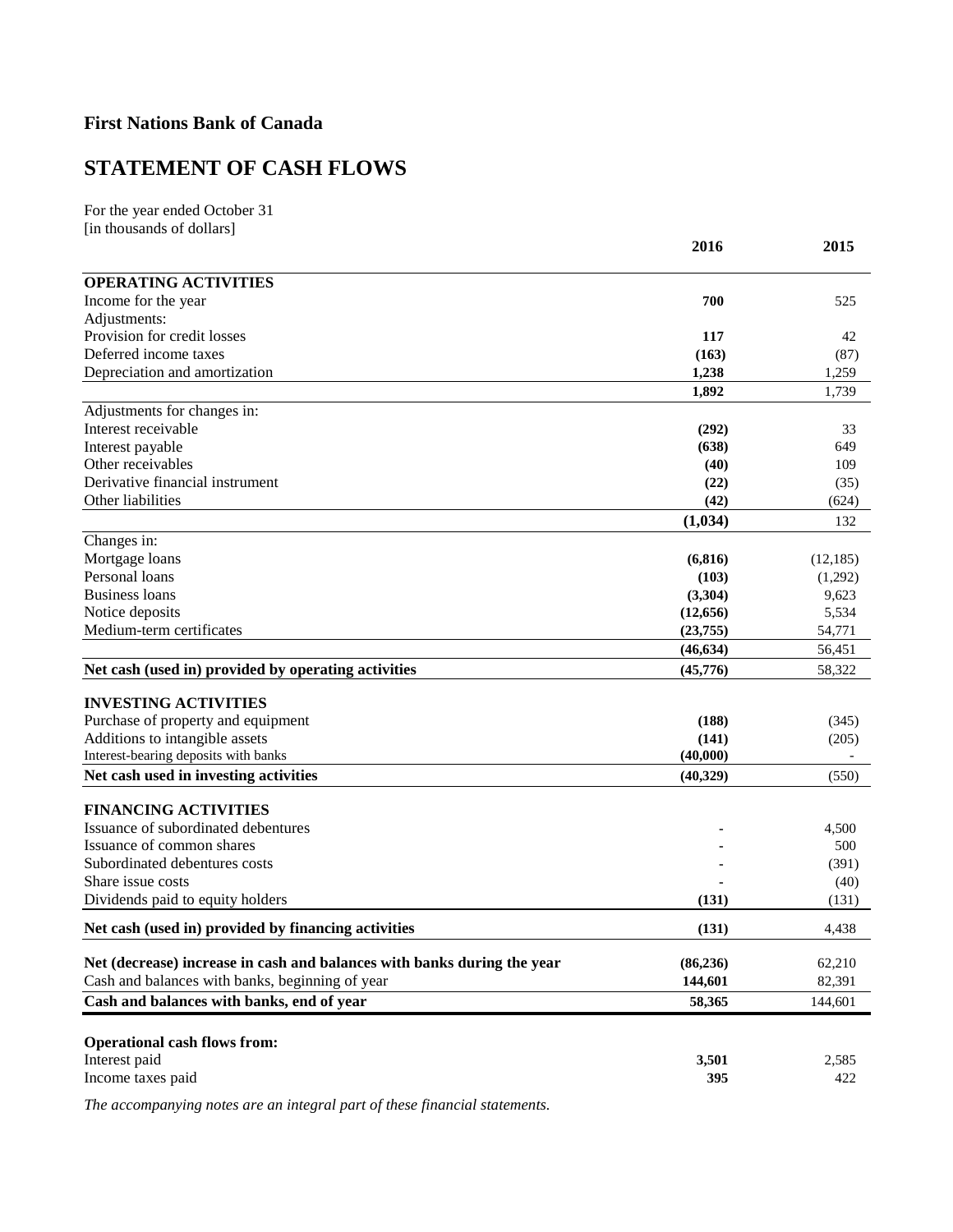[in thousands of dollars, unless otherwise indicated]

October 31, 2016

## **1. INCORPORATION AND NATURE OF OPERATIONS**

First Nations Bank of Canada (the Bank) is a bank domiciled in Canada. The Bank was incorporated under the Bank Act [1992 as amended] by Letters Patent dated November 19, 1996. The address of the Bank's registered office is 224 4<sup>th</sup> Avenue South, Saskatoon, Saskatchewan. The Bank is primarily involved in providing financial services to the Aboriginal marketplace in Canada.

### **2. BASIS OF PRESENTATION**

### **Statement of compliance**

The financial statements have been prepared in accordance with International Financial Reporting Standards (IFRS) as issued by the International Accounting Standards Board (IASB) and as set out in the Handbook of the Chartered Professional Accountants of Canada (CPA Canada Handbook).

The accounting policies followed by the Bank, including the accounting requirements of the Office of the Superintendent of Financial Institutions Canada (OSFI), conform to IFRS and interpretations issued by the IFRS Interpretations Committee (IFRIC), as published by the IASB. The principal accounting policies applied in the preparation of the financial statements are set out below.

The financial statements were authorized for issue by the Board of Directors on December 16, 2016.

### **Basis of measurement**

The financial statements have been prepared on the historical cost basis except for derivative financial instruments that have been measured at fair value. The carrying values of recognized assets that are hedged items in fair value hedges, and otherwise carried at amortized cost, are adjusted to record changes in fair value attributable to the risks that are being hedged.

### **Use of estimates and judgements**

The preparation of the financial statements of the Bank in accordance with IFRS requires management to make judgements, estimates and assumptions that affect the application of accounting policies and the reported amounts of assets, liabilities, income and expenses. Actual results could differ from those estimates.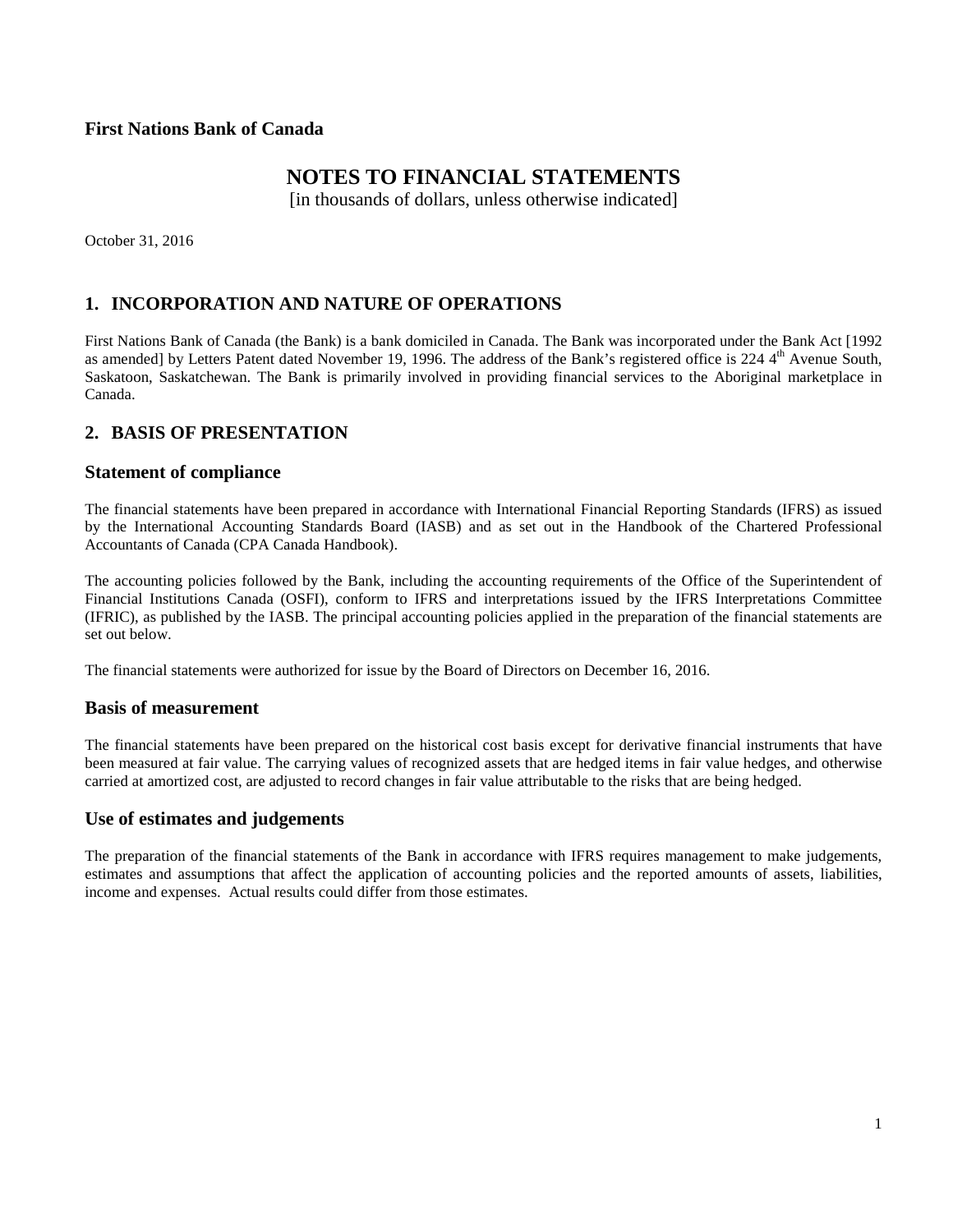[in thousands of dollars, unless otherwise indicated]

October 31, 2016

## **2. BASIS OF PRESENTATION (continued)**

Estimates and underlying assumptions are reviewed on an ongoing basis. Revisions to accounting estimates are recognized in the period in which the estimate is revised and in any future periods affected.

Information about significant areas of estimation uncertainty and critical judgements in applying accounting policies that have the most significant effect on the amounts recognized in the financial statements is discussed below and included in note 7: Loans and advances to customers and note 16: Financial assets and liabilities. Other significant estimates are discussed below.

#### *Depreciation/amortization policies and useful lives*

The Bank depreciates property and equipment and amortizes intangible assets over the estimated useful lives of the assets. In determining the estimated useful life of these assets, significant judgment by management is required. In determining these estimates, the Bank takes into account expectations of the in-service period of these assets. The Bank assesses the estimated useful life of these assets on an annual basis to ensure that they match the anticipated life of an asset from a revenue producing perspective. If the Bank determines that the useful life of an asset is different from the original assessment, changes to depreciation and amortization will be applied prospectively.

#### *Impairment losses on loans and advances*

The Bank reviews its individually significant loans and advances at each statement of financial position date to assess whether an impairment loss should be recorded in the income statement. In particular, management's judgement is required in the estimation of the amount and timing of future cash flows when determining the impairment loss. These estimates are based on assumptions and actual results may differ, resulting in future changes to the allowance. Management determines whether provision should be made due to incurred loss events for which there is objective evidence, but the effects of which are not yet evident. The collective assessment takes account of data from the loan portfolio, and management judgements on the effect of concentrations of risks on each portfolio classification. The impairment loss on loans and advances is disclosed in more detail in note 7.

#### *Taxes*

The Bank's income tax expense reflects an estimate of the cash taxes it expects to pay for the current year, as well as a provision for changes arising in the values of deferred tax assets and liabilities during the year. The tax value of these assets and liabilities is impacted by factors such as accounting estimates inherent in these balances, management's expectations about future operating results, and previous tax audits and differing interpretations of tax regulations by the taxable entity and the responsible tax authorities. Management assesses the likelihood of recovering value from deferred tax assets and adjusts the tax provision.

Deferred tax assets are recognized for all unused tax losses to the extent that it is probable that taxable profit will be available against which the losses can be utilized. Significant management judgment is required to determine the amount of deferred tax assets that can be recognized, based on the likely timing and the level of future taxable profits together with future tax planning strategies.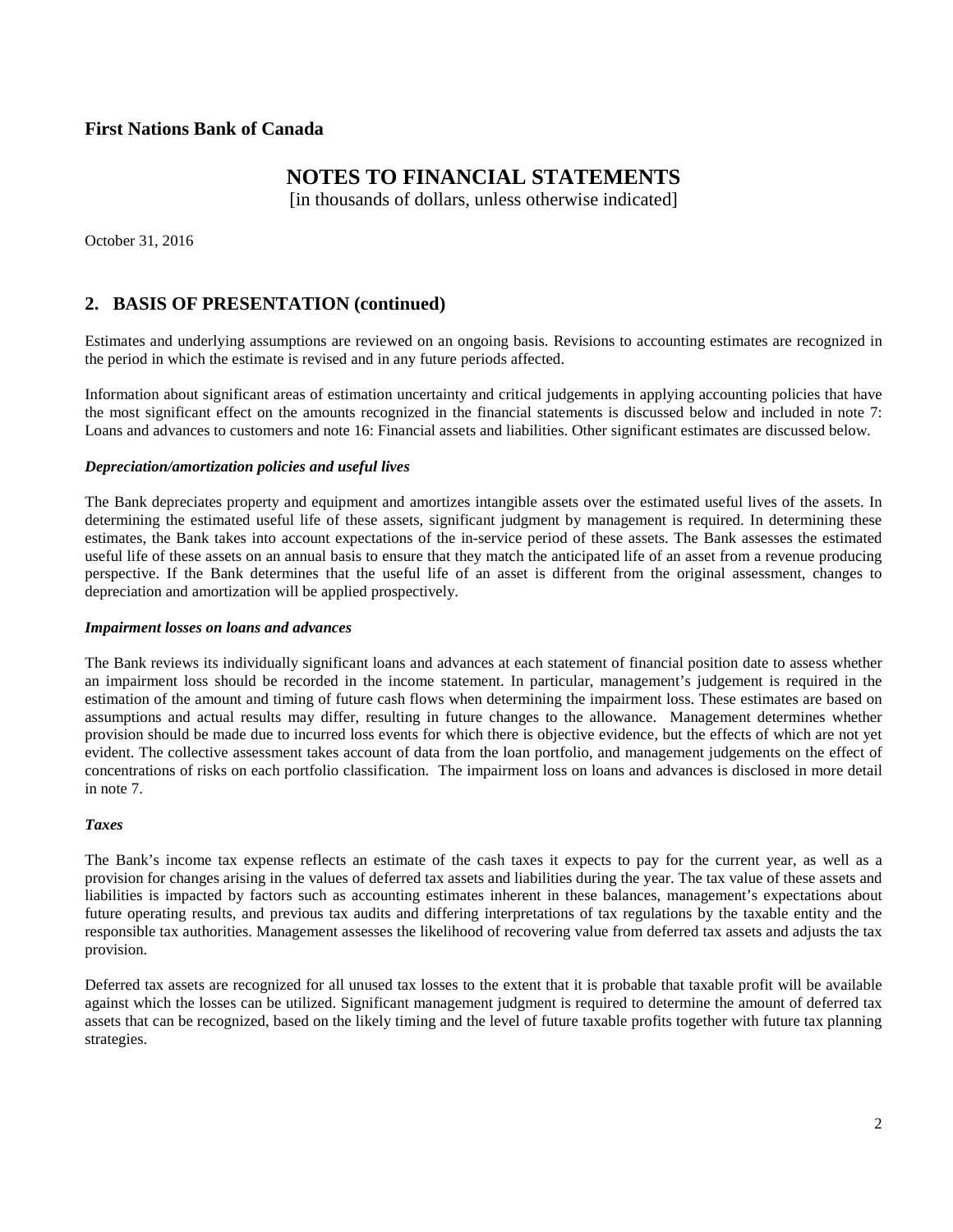# **NOTES TO FINANCIAL STATEMENTS**

[in thousands of dollars, unless otherwise indicated]

October 31, 2016

## **3. SIGNIFICANT ACCOUNTING POLICIES**

The accounting policies set out below have been applied consistently to all periods presented in these financial statements, unless otherwise indicated.

#### **Functional and presentation currency**

The financial statements are presented in Canadian dollars, which is the Bank's functional and presentation currency. All financial information presented in Canadian dollars has been rounded to the nearest thousand unless otherwise indicated.

#### **Foreign currency translation**

Transactions denominated in a foreign currency are translated into Canadian dollars at actual exchange rates prevailing at the time the transactions occurred. Monetary assets and liabilities denominated in foreign currencies are translated at the exchange rate prevailing on the financial position date and transactions are translated using the exchange rate prevailing at the date of transaction. Exchange gains or losses on translation of monetary assets and liabilities are included in net (loss) income in the period incurred.

#### **Cash and balances with banks**

Cash and balances with banks as referred to in the statements of cash flow comprise cash on hand, non–restricted current accounts with banks and amounts due from banks on demand or with an original maturity of three months or less.

### **Financial instruments**

At initial recognition, the Bank classifies its financial instruments in categories depending on the purpose for which the instruments were acquired including:

- 1) derivatives recorded at fair value through profit or loss,
- 2) held for trading,
- 3) at fair value through profit or loss,
- 4) available-for-sale investments,
- 5) held-to-maturity financial investments; and
- 6) loans and receivables.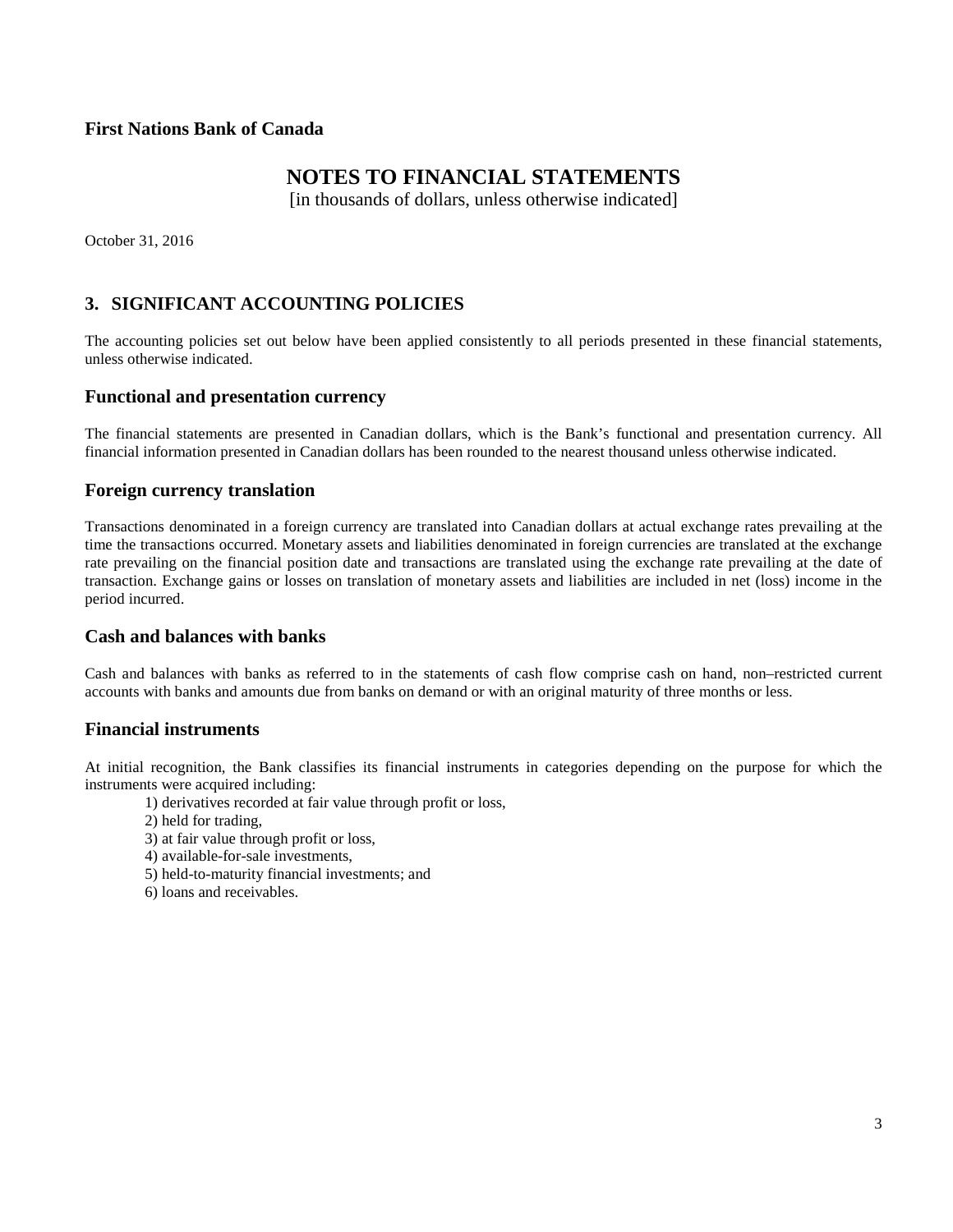# **NOTES TO FINANCIAL STATEMENTS**

[in thousands of dollars, unless otherwise indicated]

October 31, 2016

## **3. SIGNIFICANT ACCOUNTING POLICIES (continued)**

#### **Financial assets**

#### *Fair value through profit or loss*

A financial asset is classified in this category if acquired principally for the purpose of selling or repurchasing in the short-term. Derivatives are also included in this category unless they are designated as hedges. Financial instruments in this category are recognized initially and subsequently at fair value, with changes in fair value recognized in the statements of comprehensive income through the profit and loss account.

The Bank does not have any financial assets that are classified as, at fair value through profit or loss, held for trading, availablefor-sale investments and held-to-maturity investments.

#### *Loans and receivables*

Loans are non-derivative financial assets with fixed or determinable payments that are not quoted in an active market other than those:

- a) that the Bank intends to sell immediately or in the near term and those that the Bank, upon initial recognition, designates as at fair value through profit or loss;
- b) that the Bank, upon initial recognition, designates as available-for-sale; and
- c) for which the Bank may not recover substantially all of its initial investment, other than because of credit deterioration, and that the Bank does not intend to sell immediately or in the near term.

Loans are initially measured at fair value plus direct transaction costs and subsequently measured at amortized cost using the effective interest rate method, net of an impairment allowance for credit losses and net of unearned income. Interest income is recorded on an accrual basis until such time as the loan is classified as impaired.

Interest income is thereafter recognized using the rate of interest used to discount the future cash flows for the purpose of measuring the impairment loss. The resultant carrying value is then continually assessed for impairment at each reporting period and, if necessary, additional impairment losses are recognized.

The Bank considers evidence of impairment for loans at both the individual and collective level.

An impaired loan is any loan where, in management's opinion, there has been a deterioration of credit quality to the extent that the Bank no longer has reasonable assurance as to the timely collection of the full amount of the principal and interest.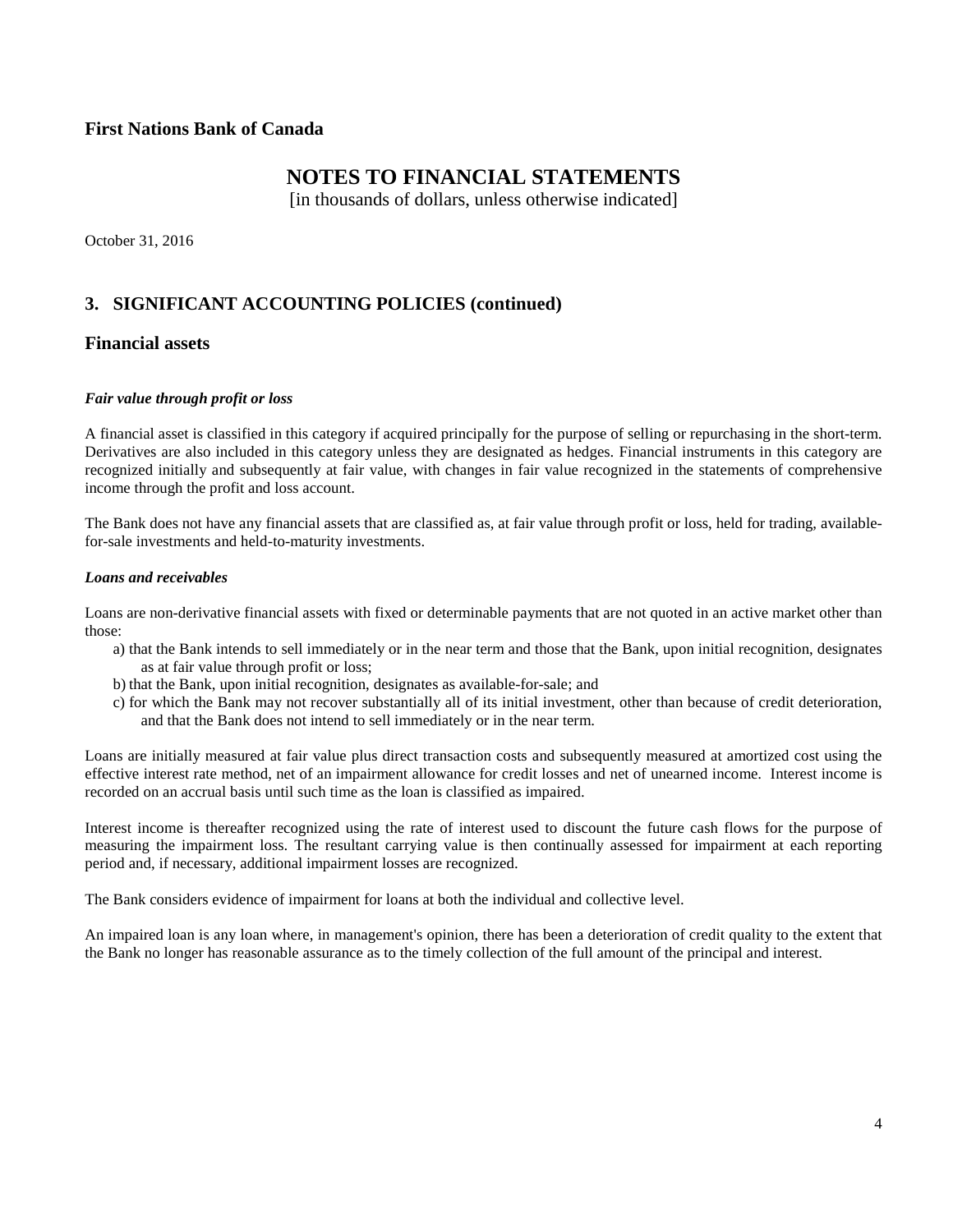[in thousands of dollars, unless otherwise indicated]

October 31, 2016

## **3. SIGNIFICANT ACCOUNTING POLICIES (continued)**

#### *Financial assets - derecognition*

A financial asset (or, where applicable, a part of a financial asset or part of a group of similar financial assets) is derecognized when:

- the rights to receive cash flows from the asset have expired; or
- the Bank has transferred its rights to receive cash flows from the asset or has assumed an obligation to pay the received cash flows in full without material delay to a third party under a "pass-through" arrangement; and either (a) the Bank has transferred substantially all the risks and rewards of the asset, or (b) the Bank has neither transferred nor retained substantially all the risks and rewards of the asset, but has transferred control of the asset.

#### *Renegotiated loans*

Where possible, the Bank seeks to restructure loans rather than to take possession of collateral. This may involve extending the payment arrangements and the agreement of new loan conditions. Once the terms have been renegotiated, any impairment is measured using the original effective interest rate (EIR) as calculated before the modification of terms and the loan is no longer considered past due. Management continually reviews renegotiated loans to ensure that all criteria are met and that future payments are likely to occur. The loans continue to be subject to an individual or collective impairment assessment, calculated using the loan's original EIR.

### **Financial liabilities**

Financial liabilities within the scope of IAS 39, "Financial Instruments, Recognition and Measurement" are classified as financial liabilities at fair value through profit or loss, loans and borrowings, or as derivatives, as appropriate. The Bank determines the classification of its financial liabilities at initial recognition.

The Bank does not have any financial liabilities that are classified at fair value through profit or loss. All financial liabilities are recognized initially at fair value plus, in the case of debts due to customers, directly attributable transaction costs. Financial liabilities are classified as current liabilities if payment is due within twelve months; otherwise, they are presented as noncurrent liabilities. The Bank's financial liabilities include interest-bearing deposits (i.e. due to customers) borrowings and other payables.

#### *Derivatives recorded at fair value through profit or loss*

The Bank uses interest rate swap derivatives to manage its exposure to interest rate risks. Derivatives are recorded at fair value and carried as assets when their fair value is positive and as liabilities when their fair value is negative. When hedge accounting is not applied, the change in the fair value of the derivative is always recognized in the comprehensive (loss) income.

#### *Other payables*

Liabilities for all other payables are carried at the value of the consideration to be paid in the future for services received, whether or not already billed to the Bank.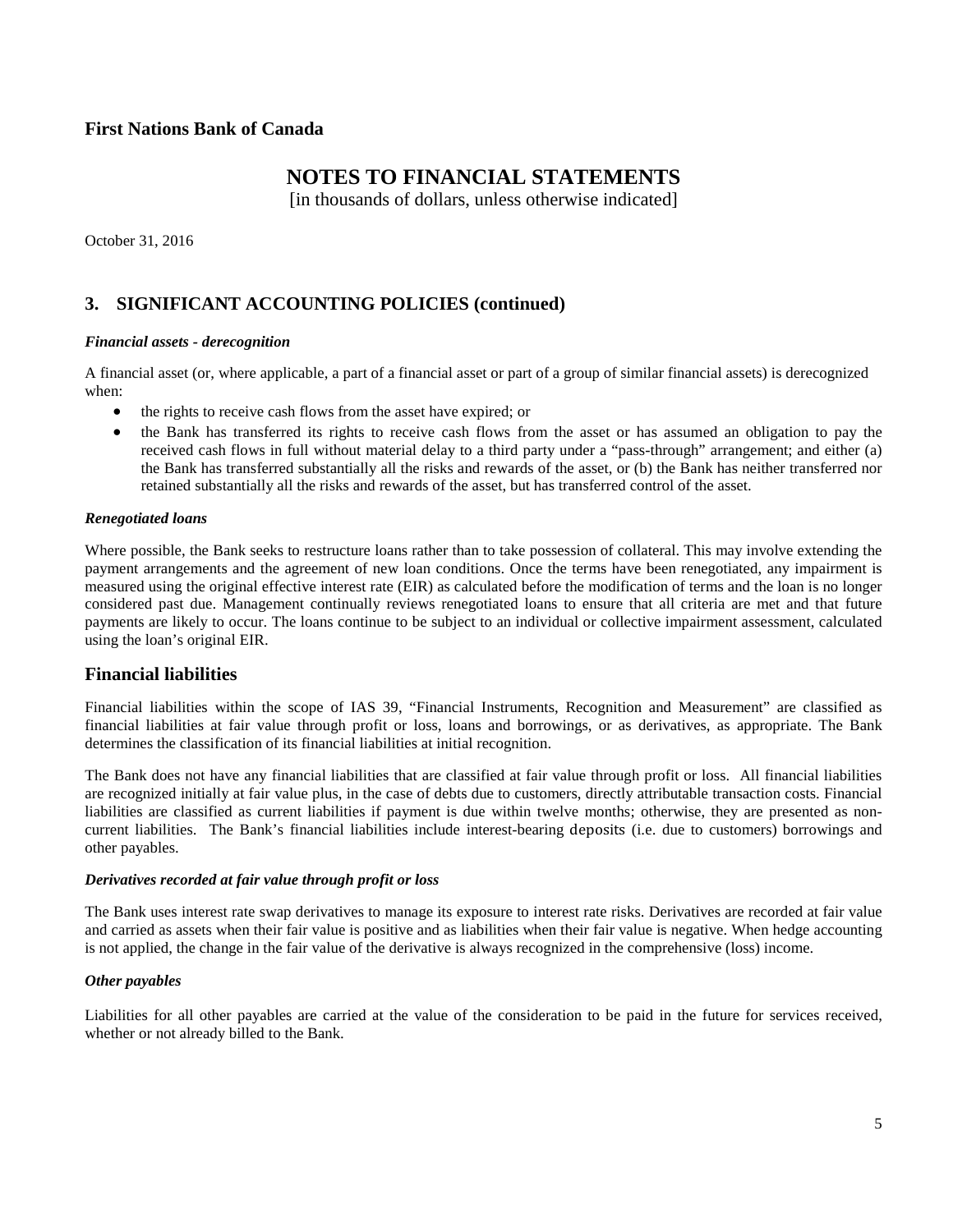[in thousands of dollars, unless otherwise indicated]

October 31, 2016

### **3. SIGNIFICANT ACCOUNTING POLICIES (continued)**

#### *Financial liabilities - derecognition*

A financial liability is derecognized when the obligation under the liability is discharged or cancelled or expires. When an existing financial liability is replaced by another from the same lender on substantially different terms, or the terms of an existing liability are substantially modified, such an exchange or modification is treated as a derecognition of the original liability and the recognition of a new liability, and the difference in the respective carrying amounts is recognized in the statement of comprehensive (loss) income.

#### **Fair value of financial instruments**

Fair value is the amount for which a financial instrument could be exchanged between knowledgeable and willing parties in an arms' length transaction. The carrying amounts of the Bank's financial assets and financial liabilities do not significantly differ from their fair values due to their short maturities. The Bank utilizes derivatives to hedge its exposure to fluctuation in interest rates.

#### **Offsetting of financial instruments**

Financial assets and financial liabilities are offset and the net amount reported in the statement of financial position if there is a currently enforceable legal right to offset the recognized amounts and there is an intention to settle on a net basis, or to realize the assets and settle the liabilities simultaneously.

### **Impairment allowance for credit losses**

An allowance is maintained that is considered adequate to absorb all credit-related losses in the Bank's portfolio of loans and mortgages. The allowance is deducted from the applicable asset in the statement of financial positions.

The impairment allowance consists of individual and collective allowances.

Individual allowances include all of the accumulated provisions for losses on particular assets required to reduce the book values to estimated realizable amounts in the ordinary course of business.

Collective allowances include all the accumulated provisions for losses that are considered to have occurred but cannot be determined on an item-by-item basis. The level of the collective allowance depends upon an assessment of business and economic conditions, historical and expected loss experience, loan portfolio composition and other relevant indicators. The resulting allowance is considered adequate, when combined with the individual allowances, to absorb all credit losses in the portfolio.

Loans are written off, either partially or in full, against the related allowance for credit losses when management judges that there is no realistic prospect of future recovery in respect of amounts written off.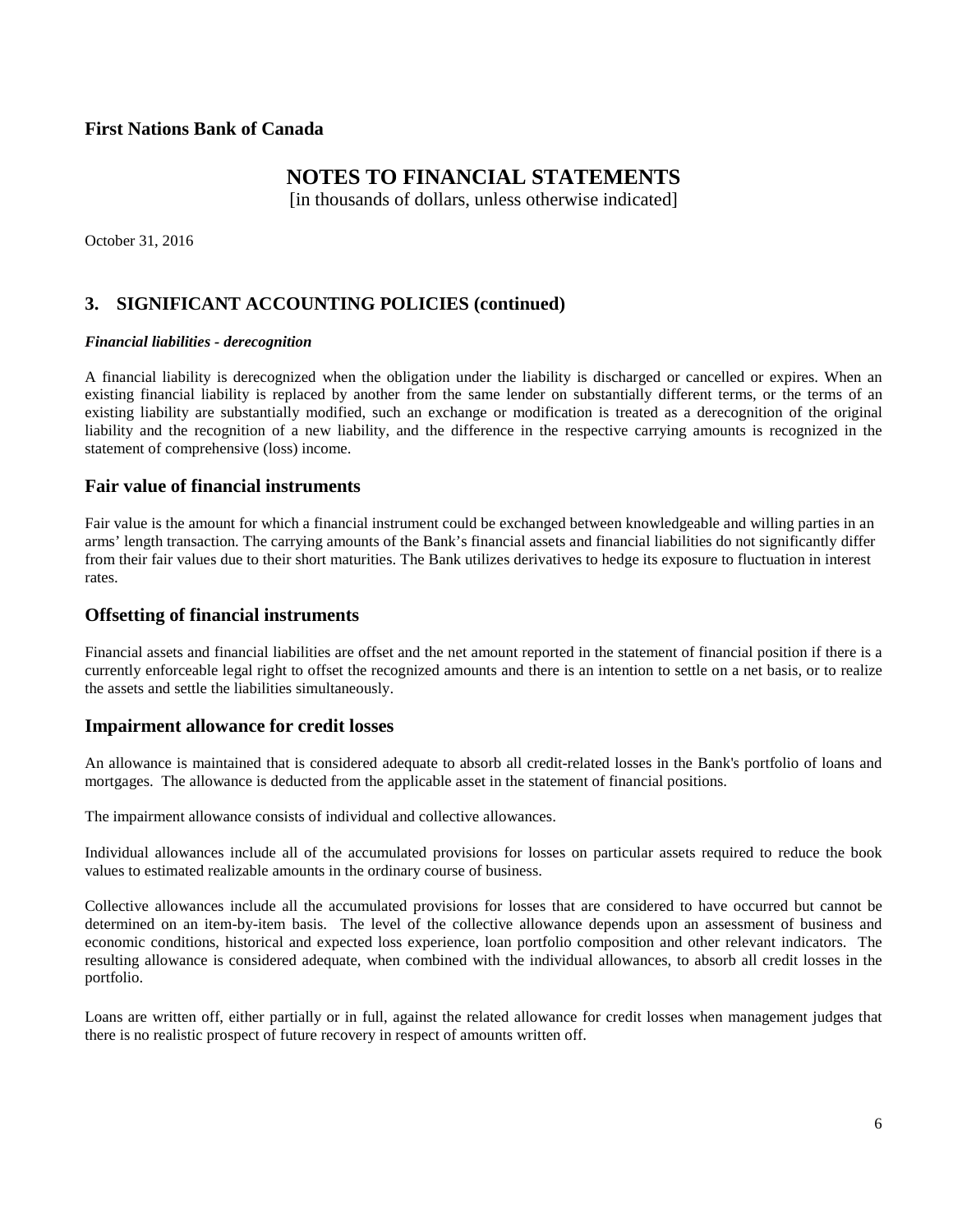[in thousands of dollars, unless otherwise indicated]

October 31, 2016

## **3. SIGNIFICANT ACCOUNTING POLICIES (continued)**

#### **Hedge accounting**

The Bank makes use of interest rate swap derivative instruments to manage interest rates exposures. In order to manage particular risks, the Bank applies hedge accounting for transactions which meet specified criteria.

At inception of the hedge relationship, the Bank formally documents the relationship between the hedged item and the hedging instrument, including the nature of the risk, the risk management objective and strategy for undertaking the hedge and the method that will be used to assess the effectiveness of the hedging relationship at inception and on an ongoing basis. At each hedge effectiveness assessment date, a hedge relationship must be expected to be highly effective on a prospective basis and demonstrate that it was effective (retrospective effectiveness) for the designated period in order to qualify for hedge accounting. A formal assessment is undertaken by comparing the hedging instrument's effectiveness in offsetting the changes in fair value or cash flows attributable to the hedged risk in the hedged item, both at inception and at each quarter end on an ongoing basis. A hedge is expected to be highly effective if the changes in fair value or cash flows attributable to the hedged risk during the period for which the hedge is designated were offset by the hedging instrument in a range of 80% to 125% and were expected to achieve such offset in future periods. Hedge ineffectiveness is recognized in the income statement.

### **Fair value hedges**

For designated and qualifying fair value hedges, the cumulative change in the fair value of a hedging derivative is recognized in the income statement. Meanwhile, the cumulative change in the fair value of the hedged item attributable to the risk hedged is recorded as part of the carrying value of the hedged item in the statement of financial position and is also recognized in the statement of comprehensive (loss) income through profit or loss.

If the hedging instrument expires or is sold, terminated or exercised, or where the hedge no longer meets the criteria for hedge accounting, the hedge relationship is discontinued prospectively. For hedged items recorded at amortized cost, the difference between the carrying value of the hedged item on termination and the face value is amortized over the remaining term of the original hedge using the recalculated EIR method. If the hedged item is derecognized, the unamortized fair value adjustment is recognized immediately in the income statement.

### **Share-based payments - Cash-settled transactions**

The Company has a cash-based option plan for a senior executive. The cost of cash-settled transactions is measured initially at fair value at the grant date. This fair value is expensed over the period until the vesting date with recognition of a corresponding liability. The liability is re-measured to fair value at each reporting date up to, and including the settlement date, with changes in fair value recognised in employee benefits expense.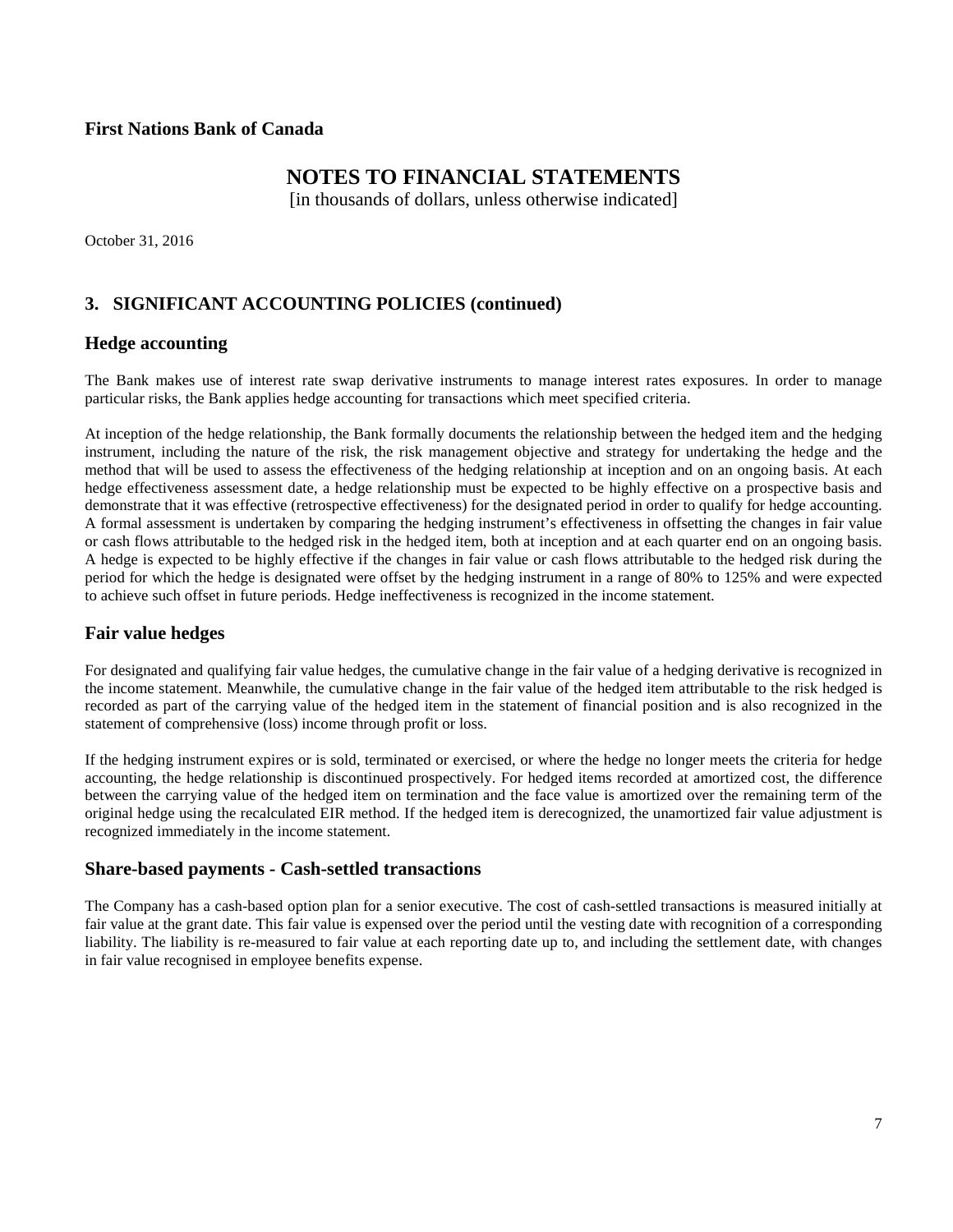# **NOTES TO FINANCIAL STATEMENTS**

[in thousands of dollars, unless otherwise indicated]

October 31, 2016

## **3. SIGNIFICANT ACCOUNTING POLICIES (continued)**

#### **Property and equipment**

Items of property and equipment are measured at cost less accumulated depreciation and accumulated impairment losses, if any. When parts of an item of property or equipment have different useful lives, they are accounted for as separate items (major components) of property and equipment.

The gain or loss on disposal of an item of property and equipment is determined by comparing the proceeds from disposal with the carrying amount of the item of property and equipment, and is recognized in non-interest income or expense in the statement of comprehensive (loss) income.

Depreciation is recognized over the estimated lives of each part of an item of property and equipment since this most closely reflects the expected pattern of consumption of the future economic benefits embodied in the asset.

The estimated useful lives for the current and comparative years and depreciation methods are as follows:

| Furniture, fixtures and other equipment | 20% declining balance                      |
|-----------------------------------------|--------------------------------------------|
| Leasehold improvements                  | straight-line over the expected lease term |
| Computer equipment                      | straight-line over 3 years                 |
| Branch prototype project                | straight-line over the expected lease term |

Depreciation methods, useful lives and residual values are reassessed at each reporting date and adjusted if appropriate.

### **Intangible assets**

Intangible assets with finite lives are stated at cost less accumulated amortization and accumulated impairment losses.

Expenditures on internally generated intangible assets are recognized as assets when the Bank is able to demonstrate its intention and ability to complete the development and use the intangible assets in a manner that will generate future economic benefits, and can reliably measure the costs to complete the development. The capitalized costs of internally generated intangible assets include all costs directly attributable to developing the intangible assets and capitalized borrowing costs, and are amortized over their useful lives. Subsequent expenditure on intangible assets is capitalized only when it increases the future economic benefits embodied in the specific asset to which it relates. All other expenditure is expensed as incurred.

Amortization is recognized in profit or loss on a straight-line basis over the estimated useful lives of intangible assets from the date that they are available for use, since this most closely reflects the expected pattern of consumption of the future economic benefits embodied in the assets. The estimated useful lives for the current and comparative year are as follows:

| Website development | straight-line over 3 years                 |
|---------------------|--------------------------------------------|
| Computer systems    | straight-line over 10 years                |
| Small market branch | straight-line over the expected lease term |

Amortization methods, useful lives and residual values are reviewed at each financial year-end and adjusted if appropriate.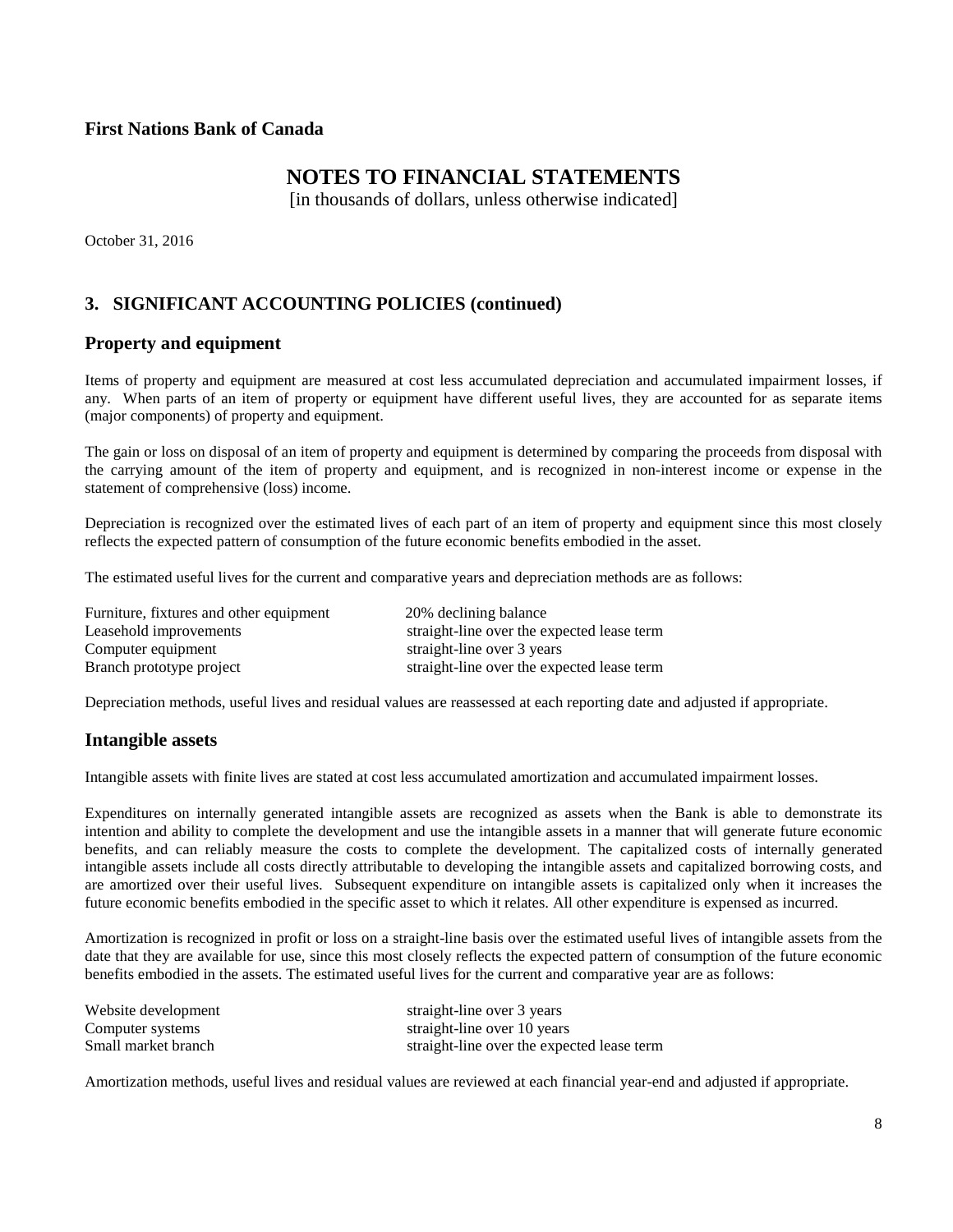[in thousands of dollars, unless otherwise indicated]

October 31, 2016

## **3. SIGNIFICANT ACCOUNTING POLICIES (continued)**

### **Impairment of non-financial assets**

At the end of each reporting period, the Bank reviews the carrying amounts of its property and equipment and intangible assets to determine whether there is any indication that those assets have suffered an impairment loss. If any such indication exists, the recoverable amount of the asset is estimated in order to determine the extent of the impairment loss (if any). Where it is not possible to estimate the recoverable amount of an individual asset, the Bank estimates the recoverable amount of the cashgenerating unit ("CGU") to which the asset belongs. Where a reasonable and consistent basis of allocation can be identified, corporate assets are also allocated to individual CGU, or otherwise they are allocated to the CGU for which a reasonable and consistent allocation basis can be identified.

Recoverable amount is the higher of fair value less costs to sell and value in use. In assessing value in use, the estimated future cash flows are discounted to their present value using a pre-tax discount rate that reflects current market assessments of the time value of money and the risks specific to the asset for which the estimates of future cash flows have not been adjusted.

If the recoverable amount of an asset (or CGU) is estimated to be less than its carrying amount, the carrying amount of the asset (or CGU) is reduced to its recoverable amount. An impairment loss is recognized immediately in the income statement, unless the relevant asset is carried at a revalued amount, in which case the impairment loss is treated as a revaluation decrease.

Where an impairment loss subsequently reverses, the carrying amount of the asset (or CGU) is increased to the revised estimate of its recoverable amount, but so that the increased carrying amount does not exceed the carrying amount that would have been determined had no impairment loss been recognized for the asset (or CGU) in prior years. A reversal of an impairment loss is recognized immediately in the income statement, unless the relevant asset is carried at a revalued amount, in which case the reversal of the impairment loss is treated as a revaluation increase.

### **Deferred costs**

Deferred costs include the cash rebates paid on cash back mortgages which are deferred and amortized over the term of the mortgage. Deferred costs also include prepaid insurance costs.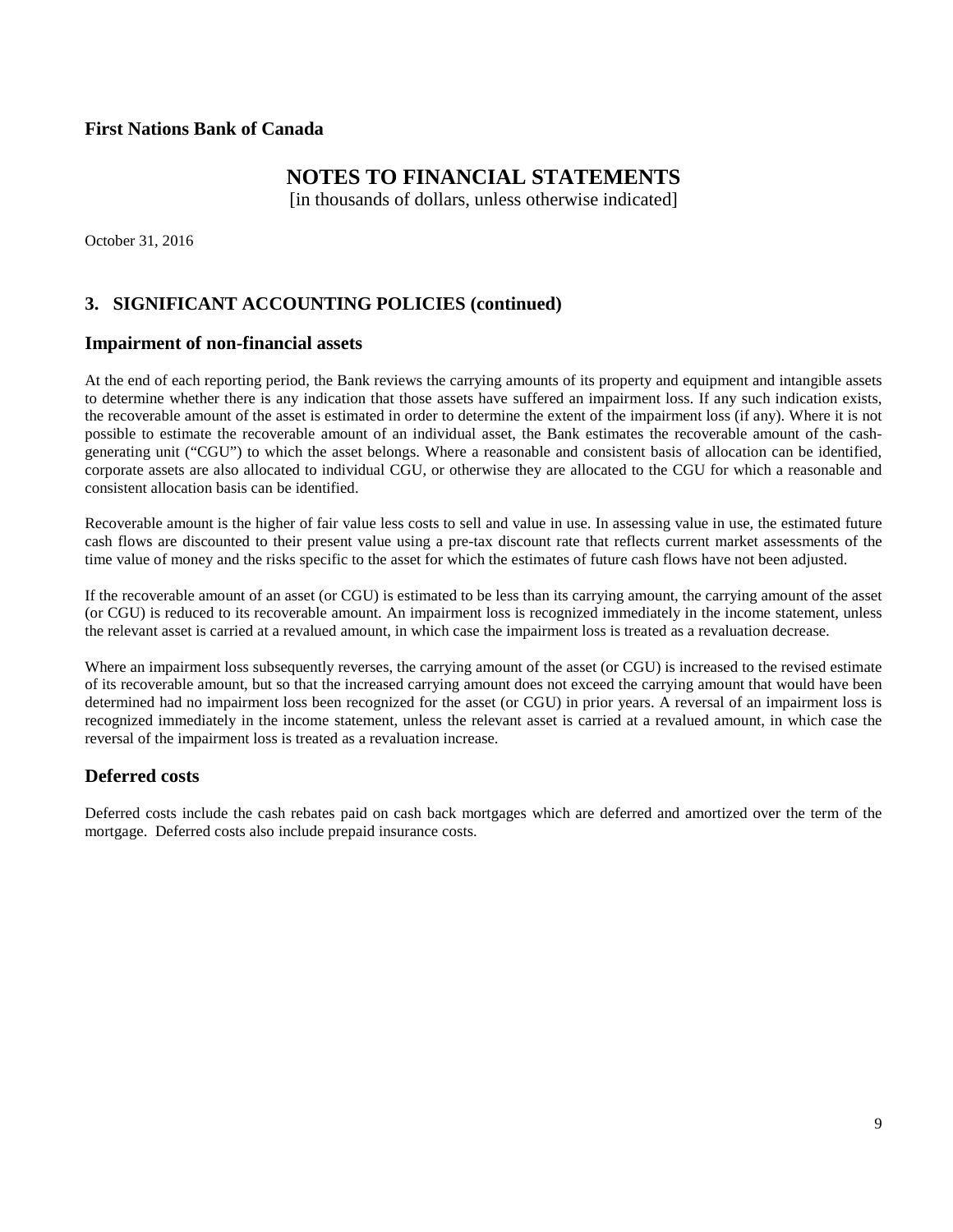# **NOTES TO FINANCIAL STATEMENTS**

[in thousands of dollars, unless otherwise indicated]

October 31, 2016

## **3. SIGNIFICANT ACCOUNTING POLICIES (continued)**

#### **Income taxes**

Income tax expense comprises current and deferred tax. Current tax and deferred tax are recognized in income or loss except to the extent that it relates to items recognized directly in equity or in other comprehensive (loss) income.

Current tax is the expected tax payable or receivable on the taxable income or loss for the year, using tax rates enacted or substantively enacted at the reporting date, and any adjustment to tax payable in respect of previous years. Current tax payable also includes any tax liability arising from the declaration of dividends.

Deferred tax is recognized in respect of temporary differences between the carrying amounts of assets and liabilities for financial reporting purposes and the amounts used for taxation purposes. Deferred tax is not recognized for:

- temporary differences on the initial recognition of assets or liabilities in a transaction that is not a business combination and that affects neither accounting nor taxable profit or loss;
- temporary differences related to investments in subsidiaries to the extent that it is probable that they will not reverse in the foreseeable future; and
- temporary differences arising on the initial recognition of goodwill.

Deferred tax is measured at the tax rates that are expected to be applied to the temporary differences when they reverse, based on the laws that have been enacted or substantively enacted by the reporting date.

Deferred tax assets and liabilities are offset if there is a legally enforceable right to offset current tax liabilities against current tax assets, and they relate to taxes levied by the same tax authority on the same taxable entity, or on different tax entities, but they intend to settle current tax liabilities and assets on a net basis or their tax assets and liabilities will be realized simultaneously.

A deferred tax asset is recognized for unused tax losses, tax credits and deductible temporary differences to the extent that it is probable that future taxable incomes will be available against which they can be utilized. Deferred tax assets are reviewed at each reporting date and are reduced to the extent that it is no longer probable that the related tax benefit will be realized.

#### **Leases - Bank as lessee**

The determination of whether an arrangement is a lease, or contains a lease, is based on the substance of the arrangement and requires an assessment of whether the fulfilment of the arrangement is dependent on the use of a specific asset or assets and the arrangement conveys a right to use the asset.

Leases that transfer substantially all the benefits and risks of ownership to the Bank are recorded as finance lease assets within property and equipment. Costs for all other leases are recorded as operating expense as incurred. For further details on operating leases please refer to note 18.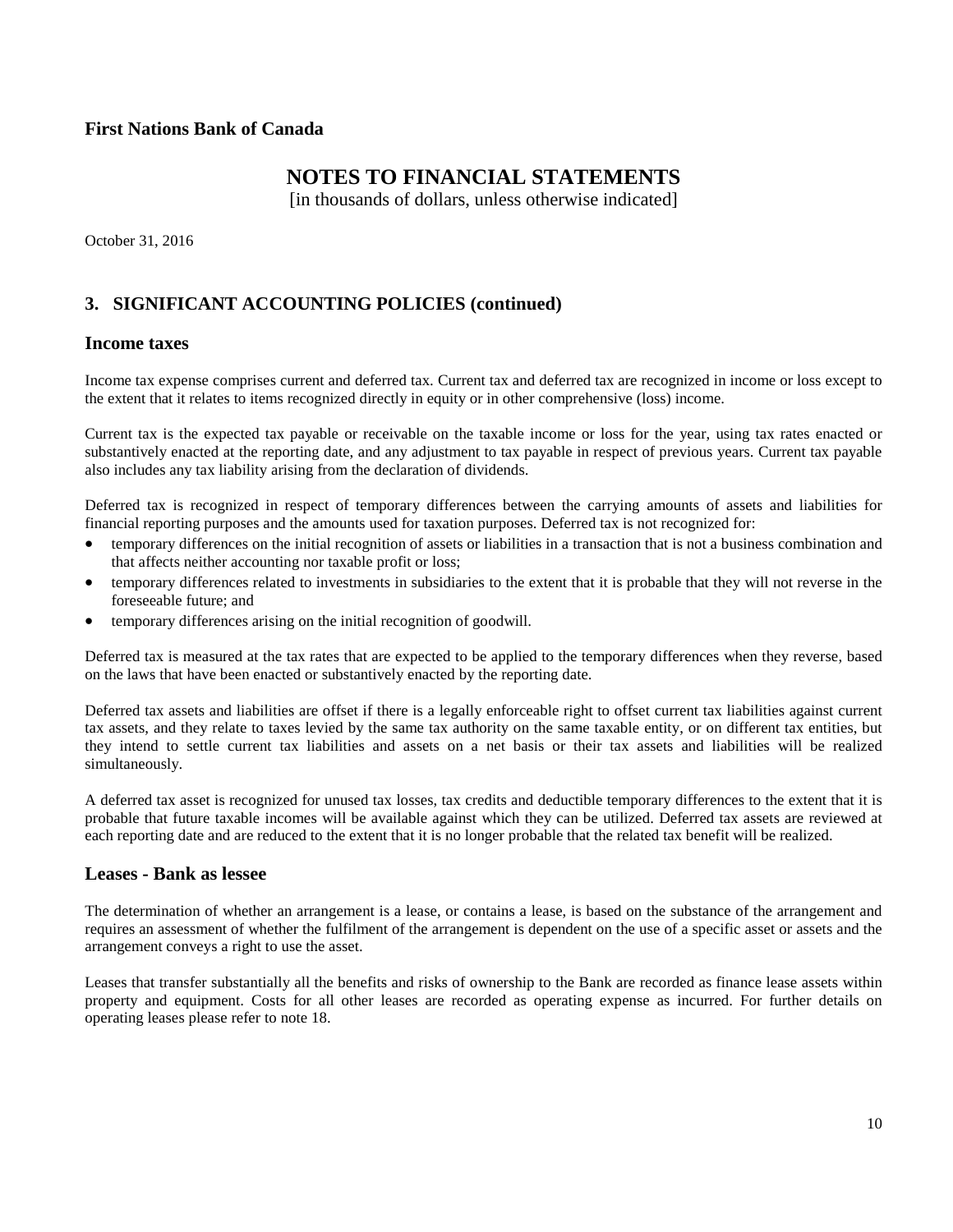[in thousands of dollars, unless otherwise indicated]

October 31, 2016

## **3. SIGNIFICANT ACCOUNTING POLICIES (continued)**

#### **Provisions**

A provision is recognized if, as a result of a past event, the Bank has a present legal or constructive obligation that can be estimated reliably and it is probable that an outflow of economic benefits will be required to settle the obligation. Provisions are determined by discounting the expected future cash flows at a rate that reflects current market assessments of the time value of money and the risks specific to the liability.

### **Contingencies**

Management applies its judgment to the fact patterns and advice it receives from its legal counsel and other advisors in assessing if an obligation is probable (i.e. more likely than not) or remote. This judgment application is used to determine if the obligation is recognized as a liability, as a provision, or disclosed as a contingent liability.

#### **Income and expense recognition**

Income is recognized to the extent that it is probable that the economic benefits will flow to the Bank and the revenue can be reliably measured. The following specific recognition criteria must also be met before revenue is recognized.

For all financial instruments measured at amortized cost and financial instruments designated at fair value through profit or loss, interest income or expense is recorded using the EIR. EIR is the rate that exactly discounts estimated future cash payments or receipts through the expected life of the financial instrument or a shorter period, where appropriate, to the net carrying amount of the financial asset or financial liability. The calculation takes into account all contractual terms of the financial instrument and includes any fees or incremental costs that are directly attributable to the instrument and are an integral part of the EIR, but not future credit losses. The carrying amount of the financial asset or financial liability is adjusted if the Bank revises its estimates of payments or receipts. The adjusted carrying amount is calculated based on the original EIR and the change in carrying amount is recorded as "Interest income" for financial assets and "Interest expense" for financial liabilities.

Once the recorded value of a financial asset or a group of similar financial assets has been reduced due to an impairment loss, interest income continues to be recognized using the rate of interest used to discount the future cash flows for the purpose of measuring the impairment loss.

### **Fee and commission income**

Fees earned for the provision of services over a period of time are accrued over that period. These fees include commission income and other management fees.

Loan commitment fees for loans that are likely to be drawn down and other credit related fees are deferred (together with any incremental costs) and recognized as an adjustment to the EIR on the loan. When it is unlikely that a loan will be drawn down, the loan commitment fees are recognized over the commitment period on a straight-line basis.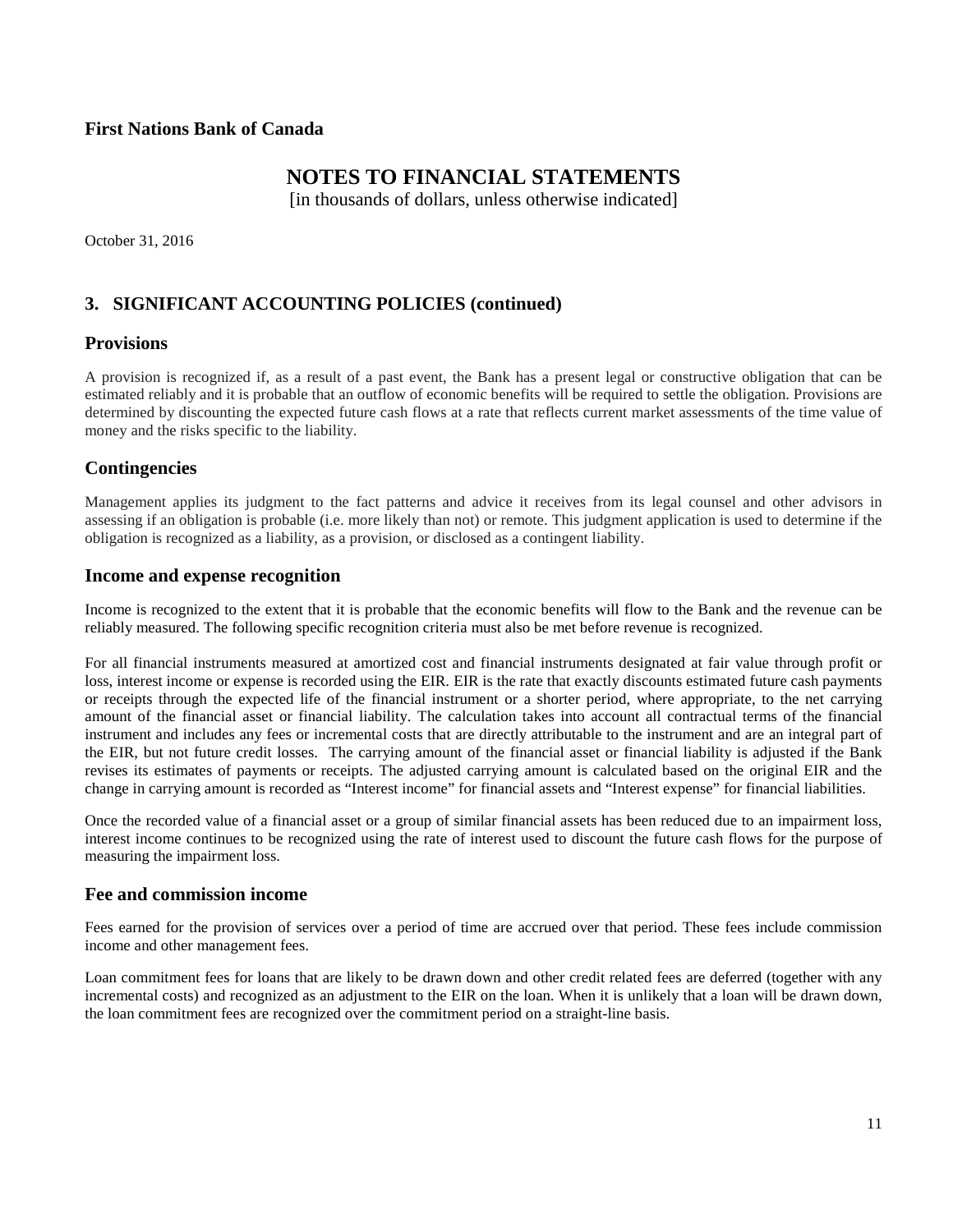# **NOTES TO FINANCIAL STATEMENTS**

[in thousands of dollars, unless otherwise indicated]

October 31, 2016

## **3. SIGNIFICANT ACCOUNTING POLICIES (continued)**

#### **Standards issued but not yet effective**

The standards and interpretations that are issued, but not yet effective, up to the date of issuance of the Bank's financial statements are disclosed below. The Bank intends to adopt these standards, if applicable, when they become effective.

#### *IFRS 9- Financial Instruments*

IFRS 9 "Financial Instruments" – Issued July 2014, IFRS 9 replaces IAS 39 "Financial Instruments: Recognition and Measurement". IFRS 9 is mandatorily effective for annual periods beginning on or after January 1, 2018, which would have been on November 1, 2018 for the Bank. Although early application is permitted if an entity applies all the requirements of the standard early, OSFI has issued the final version of the Advisory titled "Early adoption of IFRS 9 *Financial Instruments* for Domestic Systemically Important Banks". All domestic systemically important banks (D-SIBs), are required to early adopt IFRS 9 for the annual period beginning November 1, 2017. All other Federally Regulated Entities (FREs) using October 31 year-end, including the Bank are also permitted to adopt IFRS 9 on November 1, 2017 if they wish. The Bank currently does not intend to early adopt IFRS 9 as of November 1, 2017.

IFRS 9 provides a new approach for the classification of financial assets, which shall be based on the cash flow characteristics of the asset and the business model of the portfolio in which the asset is held. IFRS 9 also introduces an expected loss impairment model that is applied to all financial instruments held at amortized cost or fair value through OCI. Under the expected loss model, entities are required to recognize 12-month expected credit losses from the date a financial instrument is first recognized and to recognize lifetime expected credit losses when the credit risk on the financial instrument has increased significantly. Hedge accounting guidance has been changed to better align the accounting with risk management activities. However, IFRS 9 allows the existing hedge accounting requirements under IAS 39 to continue in place of the hedge accounting requirements under IFRS 9, pending the completion of the IASB's project on macro hedging.

The Bank is currently assessing the impact of adopting IFRS 9 on its financial statements supported by governance framework and implementation plan.

#### *IFRS 15- Revenue from Contracts with Customers*

The IASB issued IFRS 15, which outlines a single comprehensive model for entities to use in accounting for revenue from customers. The standard outlines the principles an entity must apply to measure and recognize revenue relating to contracts with customers. The core principle is that an entity will recognize revenue when it transfers promised goods or services to customers at an amount that reflects the consideration to which the entity expects to be entitled in exchange for transferring goods or services.

IFRS 15 also significantly expands the current disclosure requirements about revenue recognition. In July 2015, the IASB confirmed a one-year deferral of the effective date to annual periods beginning on or after January 1, 2018, which will be November 1, 2018, for the Bank. The Bank is currently assessing the impact to its current revenue recognition policies and reporting processes.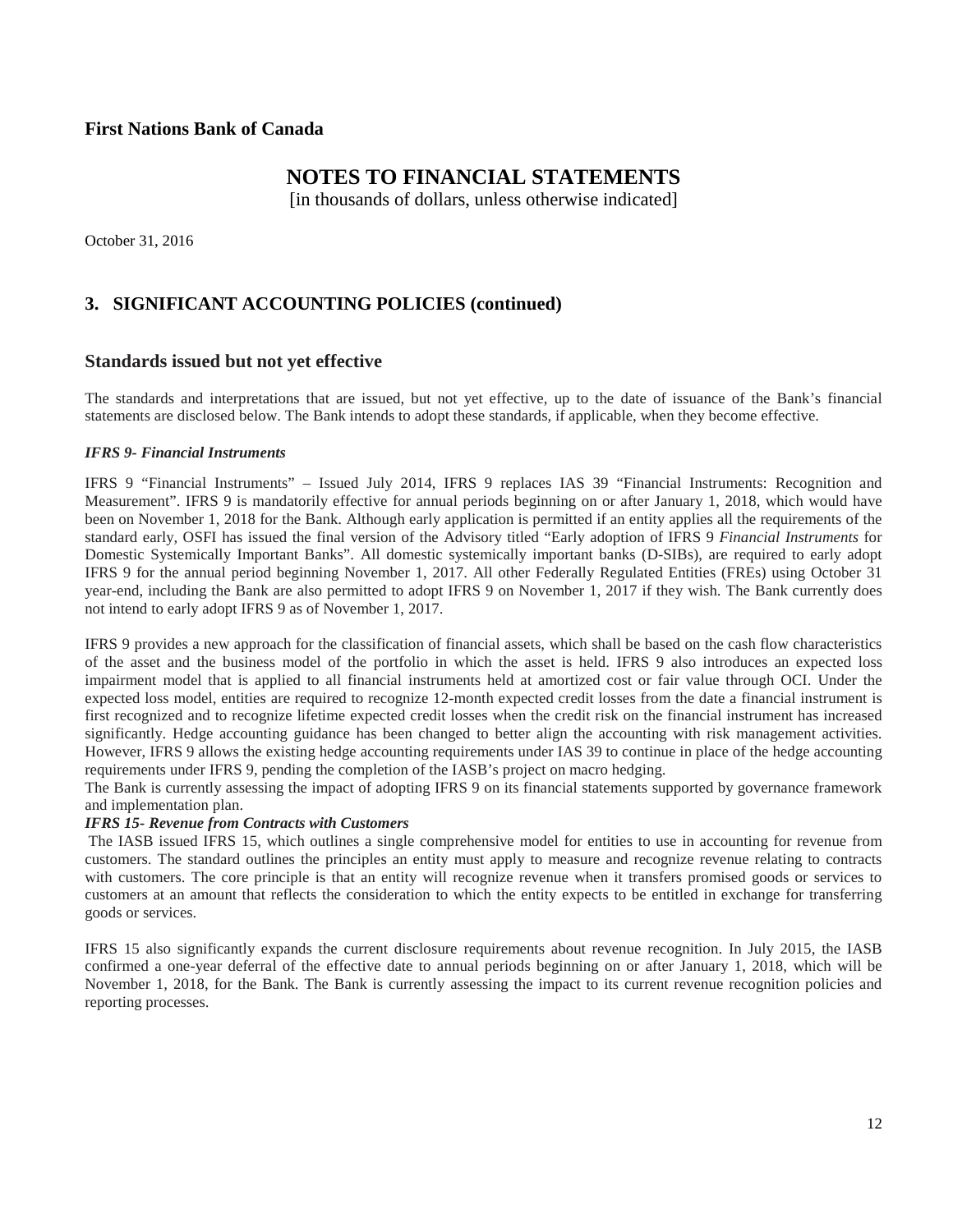[in thousands of dollars, unless otherwise indicated]

October 31, 2016

## **3. SIGNIFICANT ACCOUNTING POLICIES (continued)**

#### *Leases*

In January 2016, the IASB issued IFRS 16, Leases (IFRS 16), which will replace IAS 17, introducing a single lessee accounting model for all leases by eliminating the distinction between operating and financing leases. IFRS 16 requires lessees to recognize right-of-use assets and lease liabilities for most leases. Lessees will also recognize depreciation expense on the right-of-use asset and interest expense on the lease liability in the statement of income. Short-term leases, which are defined as those that have a lease term of 12 months or less; and leases of low-value assets are exempt. Lessor accounting remains substantially unchanged.

IFRS 16 is effective for annual periods beginning on or after January 1, 2019, which will be November 1, 2019 for the Bank, and is to be applied retrospectively. Early adoption is permitted only if aligned with or after the adoption of IFRS 15. The Bank is currently assessing the impact of adopting IFRS 16.

#### *Share-based Payment*

In June 2016, the IASB published amendments to IFRS 2, Share-based Payment, which provide additional guidance on the classification and measurement of share-based payment transactions. The amendments clarify the accounting for cash-settled share-based payment transactions that include a performance condition, the classification of share-based payment transactions with net settlement features for withholding tax obligations, and the accounting for modifications of share-based payment transactions from cash-settled to equity-settled. The amendments to IFRS 2 are effective for annual periods beginning on or after January 1, 2018, which will be November 1, 2018 for the Bank, and is to be applied prospectively; however, retrospective application is permitted in certain instances. Early adoption is permitted. The amendments to IFRS 2 are not expected to have a material impact on the Bank.

### **FINANCIAL RISK MANAGEMENT**

The Bank has exposure to the following risks from financial instruments:

- 
- Credit risk<br>• Liquidity r • Liquidity risk<br>• Interest rate ri
- 
- Interest rate risk<br>• Operational risk
- Foreign exchange risk

This note presents information about the Bank's exposure to each of the above risks, the Bank's objectives, policies and processes for measuring and managing risk, and the Bank's management of capital.

### **Risk management framework**

The Board of Directors has overall responsibility for the establishment and oversight of the Bank's risk management framework. The Bank's risk management policies are established to identify and analyze the risks faced by the Bank, to set appropriate risk limits and controls, and to monitor risks and adherence to limits. Risk management policies and systems are reviewed regularly to reflect changes in market conditions, products and services offered. The Bank, through its training and management standards and procedures, aims to develop a disciplined and constructive control environment in which all employees understand their roles and obligations.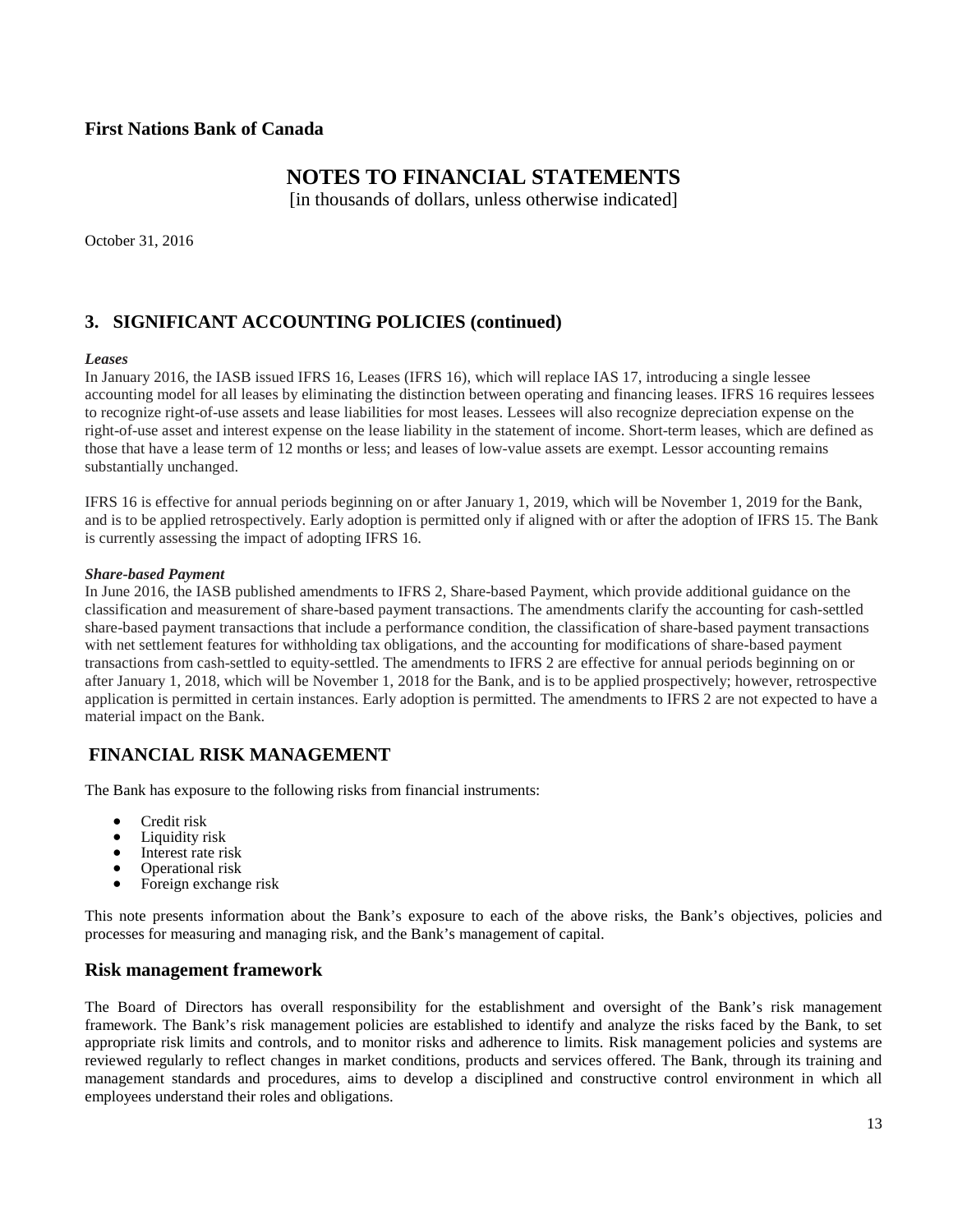# **NOTES TO FINANCIAL STATEMENTS**

[in thousands of dollars, unless otherwise indicated]

October 31, 2016

The Audit and Risk Management Committee is responsible for monitoring compliance with the Bank's risk management policies and procedures, and for reviewing the adequacy of the risk management framework in relation to the risks faced by the Bank. The Audit and Risk Management Committee is assisted in these functions by Internal Audit. Internal Audit undertakes both regular and ad hoc reviews of risk management controls and procedures, the results of which are reported to the Audit and Risk Management Committee.

### **(a) Credit risk**

Credit risk is the potential for financial loss if a borrower or counterparty in a transaction fails to meet its agreed payment obligations. Credit risk is managed through the credit risk policies, management guidelines and discretionary limits of the Bank. Guidelines are established to monitor and limit industry risk and group exposure in the portfolio. Refer to note 7 for credit risk exposure.

### **Analysis of risk concentration**

The Bank's concentrations of risk are managed by client and by industry sector. The maximum credit exposure to any client as at October 31, 2016 was \$6,578 [2015: \$7,925], before taking account of collateral or other credit enhancements.

The majority of personal loans are secured and a significant portion of mortgage loans are insured. The following table shows the risk concentration by industry for the business loans:

#### **Industry**

|                                | 2016    | 2015    |
|--------------------------------|---------|---------|
|                                | \$      | \$      |
| Financial services             | 3,186   | 3,865   |
| $Government - others$          | 6,578   | 7,925   |
| <b>Government First Nation</b> | 74,036  | 70,459  |
| Health and social              | 7,167   | 9.627   |
| Professional and recreation    | 10,017  | 10,057  |
| Real estate                    | 67,600  | 62,099  |
| Retail                         | 3,750   | 2,707   |
| Transportation                 | 2,164   | 974     |
| Others                         | 31,466  | 35,009  |
|                                | 205,964 | 202,722 |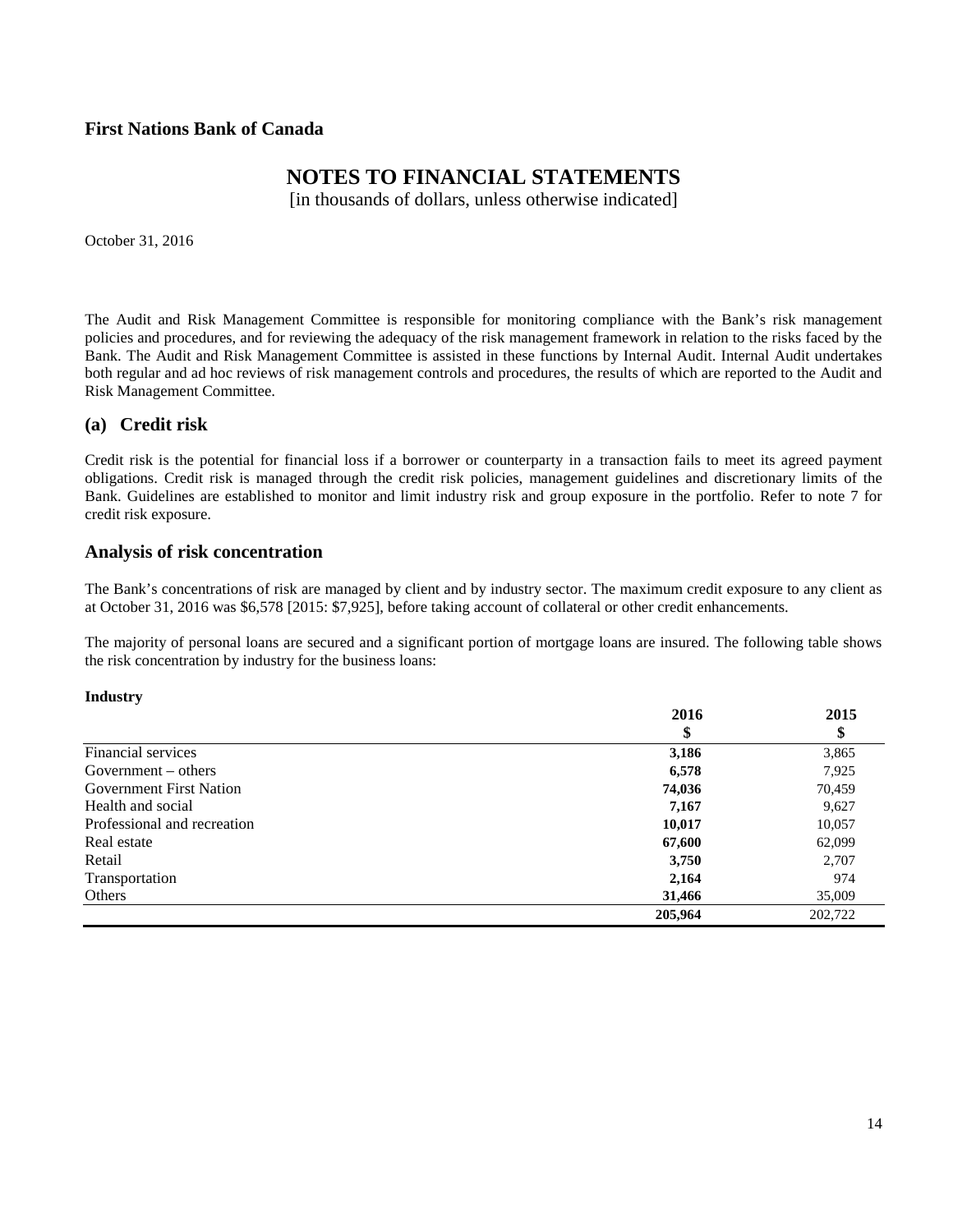[in thousands of dollars, unless otherwise indicated]

October 31, 2016

## **4. FINANCIAL RISK MANAGEMENT (continued)**

### **(b) Liquidity risk**

Liquidity risk is the risk that the Bank will encounter difficulty in meeting obligations associated with its financial liabilities that are settled by delivering cash or another financial assets.

The Bank monitors its risk to a shortage of funds using a recurring liquidity planning tool. This tool considers the maturity of both its financial investments and financial assets and projected cash flows from operations. The Bank's objective is to ensure that sufficient readily marketable assets are available at all times to cover three months of expected operational cash flows. The Bank also maintains a combination of readily marketable assets and available bank overdraft to meet cash outflow requirements that may arise from a disruption to the normal course of business. This requirement is defined as 10% of total non-term deposits and term deposits expiring within 30 days. The Bank also measures and monitors concentration of funding sources.

#### **(c) Interest rate risk**

The Bank's exposure to the risk of changes in market interest rates relates primarily to mismatches in the Bank's assets and liabilities. The Bank's policy is to measure and manage interest rate risk exposure in earnings and economic value perspectives. The Bank analyzes interest rate shock scenarios to estimate the impact of changes in interest rates on both the annual earnings at risk and the economic value of the Bank's equity at risk. The Bank's policy is to limit the variation in annual net interest income caused by a 1% increase (decrease) in market interest to 5% of annual net interest income. In addition, the Bank's policy limits the change in the Bank's economic value caused by a 1% increase (decrease) in market interest rates to 5% of shareholders' equity.

As at October 31, 2016, with other variables unchanged, an increase (decrease) of 1% in interest rates would increase (decrease) annualized net income before tax by approximately \$186 thousand.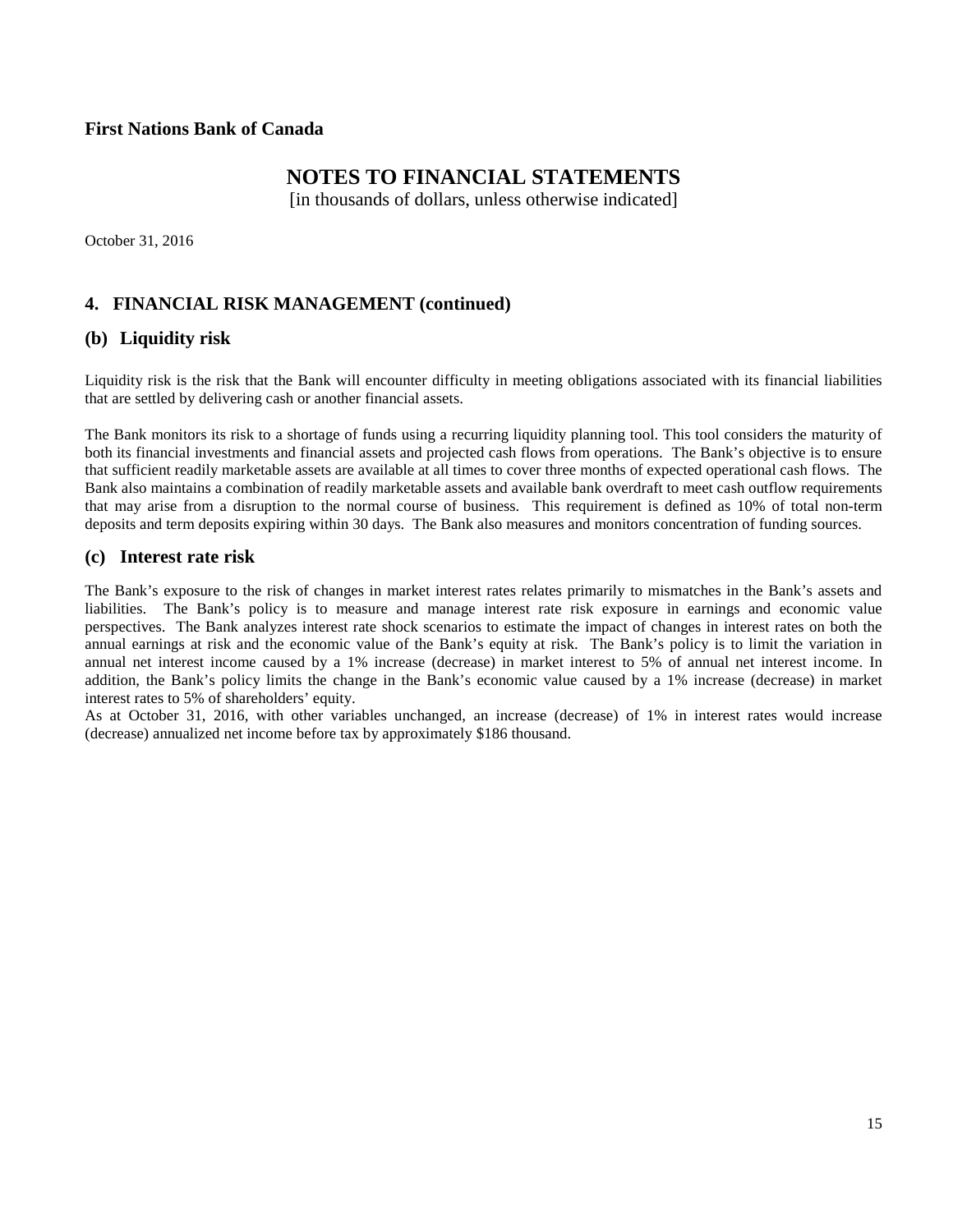[in thousands of dollars, unless otherwise indicated]

October 31, 2016

### **4. FINANCIAL RISK MANAGEMENT (continued)**

The following tables set out the assets and liabilities on the date of the earlier of contractual maturity or when they re-price. Use of these tables to derive information about the Bank's interest rate risk position is limited by the fact that the date the financial instruments re-price may be different from the earlier of contractual maturity or re-pricing date. Examples of this include mortgages that are shown at contractual maturity but which often prepay earlier, and certain borrowings, which are shown at contractual maturity but which are often redeemed before their contractual maturity.

|                                                            |                 |                  |        | 2016       |        |               |              |
|------------------------------------------------------------|-----------------|------------------|--------|------------|--------|---------------|--------------|
|                                                            |                 | <b>Less than</b> |        |            |        | Non-          |              |
|                                                            | <b>Floating</b> | 1                | 1 to 2 | $2$ to $3$ | Over 3 | interest rate |              |
|                                                            | rate            | year             | years  | years      | years  | sensitive     | <b>Total</b> |
|                                                            | \$              | \$               | \$     | \$         | \$     | \$            | \$           |
| <b>ASSETS</b>                                              |                 |                  |        |            |        |               |              |
| Cash and balances with banks<br>Effective yield            | 58,365          |                  |        |            |        |               | 58,365       |
| Interest-bearing deposits with banks __<br>Effective yield |                 | 40,000<br>1.28   |        |            |        |               | 40,000       |
| Mortgage loans                                             | 14,151          | 17,489           | 13,556 | 17,744     | 23,288 |               | 86,228       |
| Effective yield                                            |                 | 3.42             | 3.29   | 3.34       | 3.15   |               |              |
| Personal loans                                             | 9,643           | 338              | 140    | 54         | 31     |               | 10,206       |
| Effective yield                                            |                 | 11.49            | 10.55  | 10.28      | 8.30   |               |              |
| <b>Business loans</b>                                      | 94,237          | 40,196           | 17,628 | 31,161     | 21,491 |               | 204,713      |
| Effective yield                                            |                 | 4.00             | 4.43   | 4.68       | 4.11   |               |              |
| Other                                                      |                 |                  |        |            |        | 7,564         | 7,564        |
|                                                            | 176,396         | 98,023           | 31,324 | 48,959     | 44,810 | 7,564         | 407,076      |
| <b>LIABILITIES AND SHAREHOLDERS' EQUITY</b>                |                 |                  |        |            |        |               |              |
| Due to customers                                           | 226,369         | 116,563          | 9,999  | 4,324      | 7,904  |               | 365,159      |
| Effective yield                                            |                 | 1.31             | 1.87   | 2.10       | 2.26   |               |              |
| Subordinated debentures                                    |                 |                  |        |            | 4,109  |               | 4,109        |
| Effective yield                                            |                 |                  |        |            | 6.00   |               |              |
| Other                                                      |                 |                  |        |            |        | 4,643         | 4,643        |
| Shareholders' equity                                       |                 |                  |        |            |        | 33,165        | 33,165       |
|                                                            | 226,369         | 116,563          | 9,999  | 4,324      | 12,013 | 37,808        | 407,076      |
| <b>Net 2016 Position</b>                                   | (49, 973)       | (18,540)         | 21,325 | 44,635     | 32,797 | (30, 244)     |              |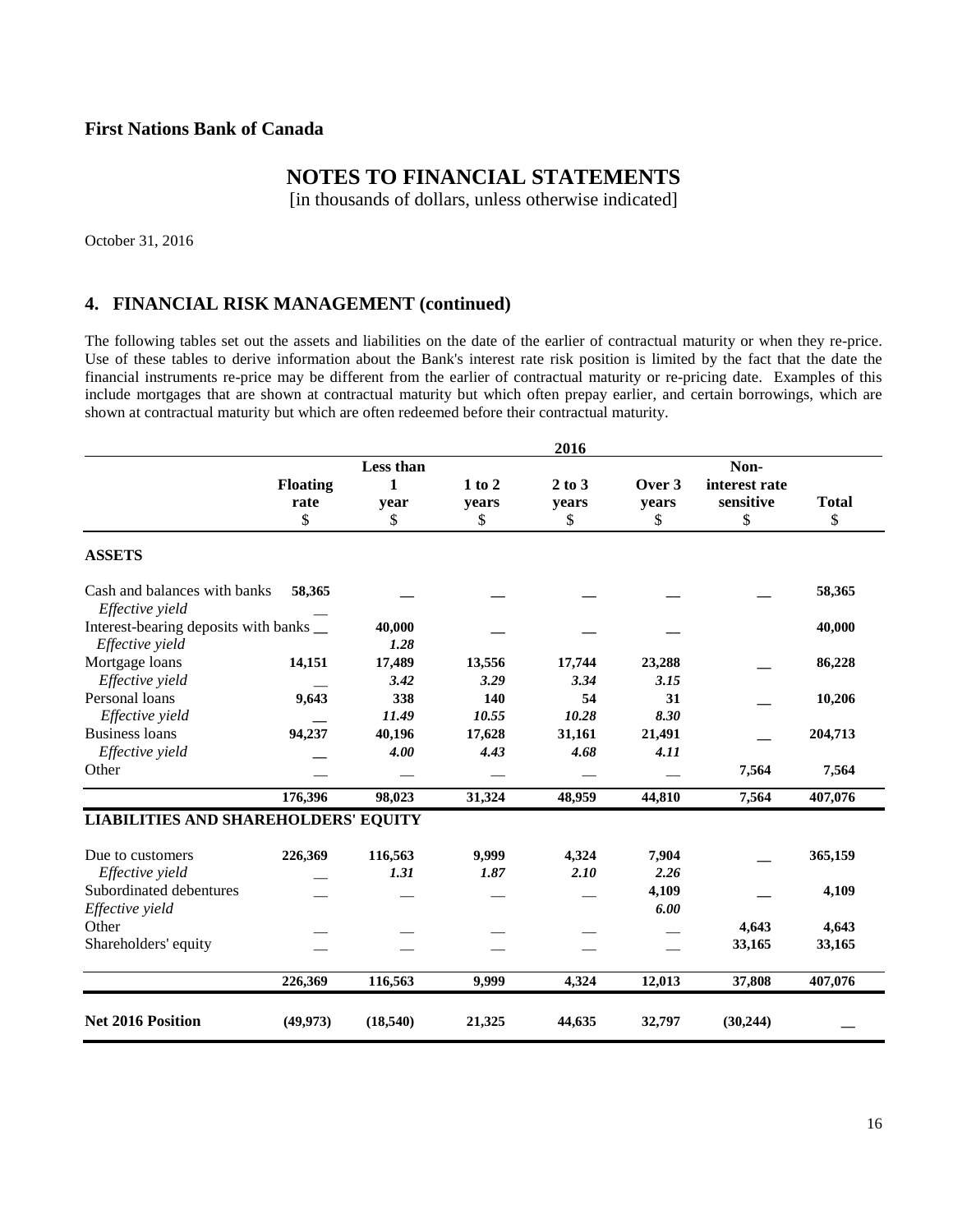# **NOTES TO FINANCIAL STATEMENTS**

[in thousands of dollars, unless otherwise indicated]

October 31, 2016

## **4. FINANCIAL RISK MANAGEMENT (continued)**

|                                              |                 |           |        | 2015       |               |               |              |
|----------------------------------------------|-----------------|-----------|--------|------------|---------------|---------------|--------------|
|                                              |                 | Less than |        |            |               | Non-          |              |
|                                              | <b>Floating</b> | 1         | 1 to 2 | $2$ to $3$ | Over 3        | interest rate |              |
|                                              | rate            | year      | years  | years      | years         | sensitive     | <b>Total</b> |
|                                              | \$              | \$        | \$     | \$         | \$            | \$            | \$           |
| <b>ASSETS</b>                                |                 |           |        |            |               |               |              |
| Cash and cash equivalents<br>Effective yield | 144,601         |           |        |            |               |               | 144,601      |
| Mortgage loans                               | 8,943           | 22,670    | 13,362 | 9,007      | 25,440        |               | 79,422       |
| Effective yield                              |                 | 3.53      | 3.34   | 3.49       | 3.36          |               |              |
| Personal loans                               | 9,471           | 347       | 169    | 80         | 38            |               | 10,105       |
| Effective yield                              |                 | 11.17     | 10.46  | 10.42      | 9.32          |               |              |
| <b>Business loans</b>                        | 81,323          | 39,436    | 23,570 | 15,130     | 42,055        |               | 201,514      |
| Effective yield                              |                 | 3.75      | 4.76   | 4.71       | 4.67          |               |              |
| Other                                        |                 |           |        |            |               | 8,141         | 8,141        |
|                                              | 244,338         | 62,453    | 37,101 | 24,217     | 67,533        | 8,141         | 443,783      |
| <b>LIABILITIES AND SHAREHOLDERS' EQUITY</b>  |                 |           |        |            |               |               |              |
| Due to customers                             | 239,235         | 135,982   | 15,655 | 4,351      | 6,347         |               | 401,570      |
| Effective yield                              |                 | 1.55      | 2.41   | 2.40       | 2.37          |               |              |
| Subordinated debentures<br>Effective yield   |                 |           |        |            | 4,109<br>6.00 |               | 4,109        |
| Other                                        |                 |           |        |            |               | 5,508         | 5,508        |
| Shareholders' equity                         |                 |           |        |            |               | 32,596        | 32,596       |
|                                              | 239,235         | 135,982   | 15,655 | 4,351      | 10,456        | 38,104        | 443,783      |
| Net 2015 Position                            | 5,103           | (73,529)  | 21,446 | 19,866     | 57,077        | (29,963)      |              |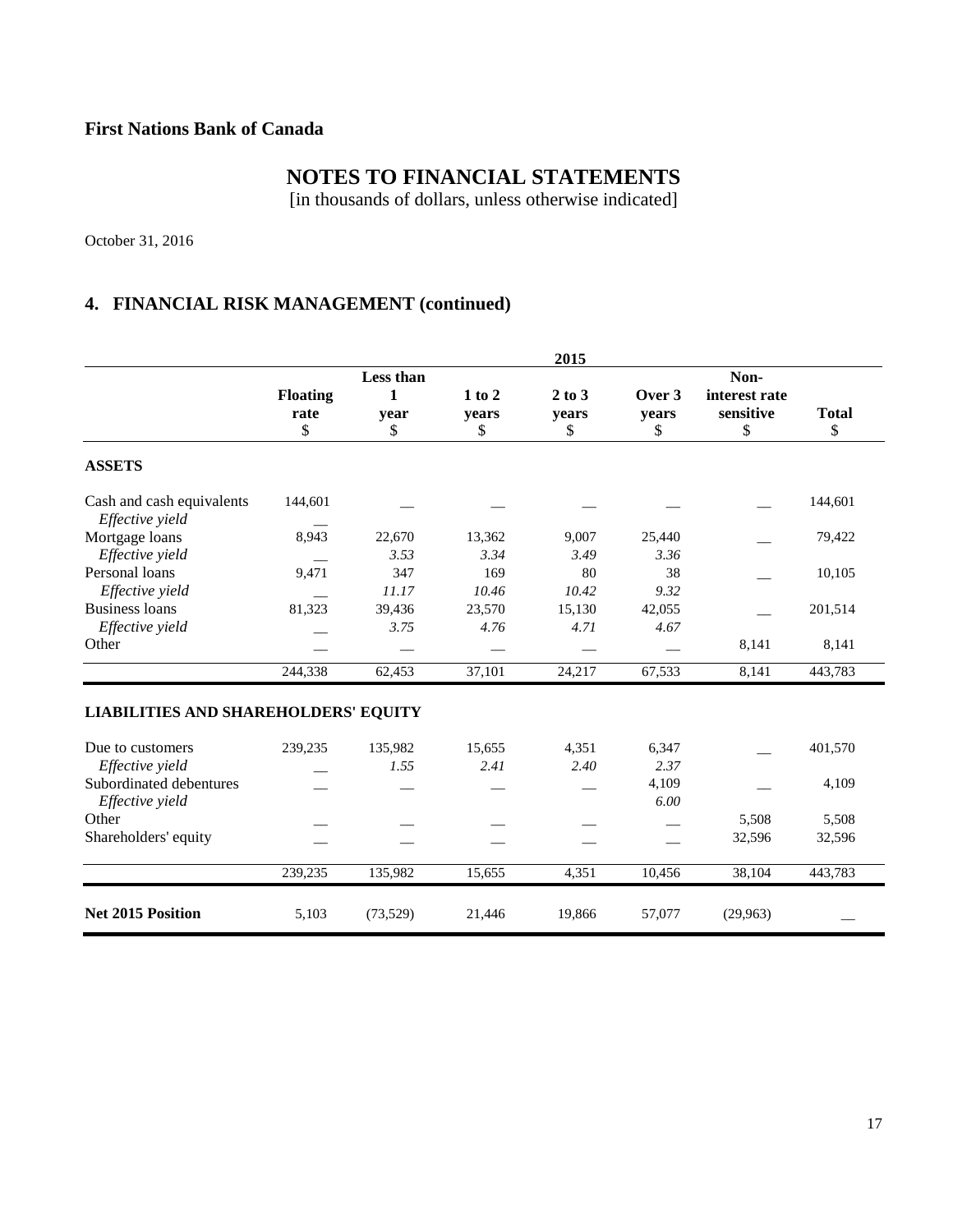[in thousands of dollars, unless otherwise indicated]

October 31, 2016

## **4. FINANCIAL RISK MANAGEMENT (continued)**

### **(d) Operational risk**

Operational risk is the risk of direct or indirect loss arising from a wide variety of causes associated with the Bank's involvement with financial instruments, including processes, personnel, technology and infrastructure, and from external factors other than credit, market and liquidity risks such as those arising from legal and regulatory requirements and generally accepted standards of corporate behaviour.

The Bank's objective is to manage operational risk so as to balance the avoidance of financial losses and damage to the Bank's reputation with overall cost effectiveness and to avoid control procedures that restrict initiative and creativity.

### **(e) Foreign exchange risk**

The Bank's operations are subject to foreign exchange risk exposures arising from transactions denominated in a foreign currency. The Bank's objective with respect to foreign exchange risk is to minimize the impact of the volatility related to financial assets and liabilities denominated in a foreign currency where possible through effective cash flow management. Foreign currency exchange risk is limited to the portion of the Bank's business transactions denominated in currencies other than the Canadian dollar. The Bank's only foreign exchange risk arises with respect to the U.S. dollar. On an ongoing basis, management monitors changes in foreign currency exchange rates and considers long-term forecasts to assess the potential cash flow impact to the Bank.

The table that follows provides an indication of the Bank's exposure to changes in the value of the U.S. dollar relative to the Canadian dollar as at October 31, 2016. The analysis is based on financial and monetary assets and liabilities denominated in U.S. dollars at the end of the reporting period ("statement of financial position exposure") and U.S. dollar denominated revenue and operating expenses during the year ("operating exposure").

Based on the Bank's foreign currency exposures noted above, with other variables unchanged, a 5% weakening in the Canadian dollar would have impacted net income (loss) before income taxes as follows:

|                                                  | <b>Approximate Canadian dollars</b> |                           |  |
|--------------------------------------------------|-------------------------------------|---------------------------|--|
|                                                  | October 31,<br>2016<br>\$           | October 31,<br>2015<br>\$ |  |
| Exposure in financial assets                     | 1,077                               | 1,124                     |  |
| Exposure in financial liabilities                | 1,104                               | 1,057                     |  |
| Net statement of financial position exposure     | (27)                                | 67                        |  |
| Exposure impact rate                             | 5%                                  | 5%                        |  |
| Increase/decrease in comprehensive income (loss) |                                     |                           |  |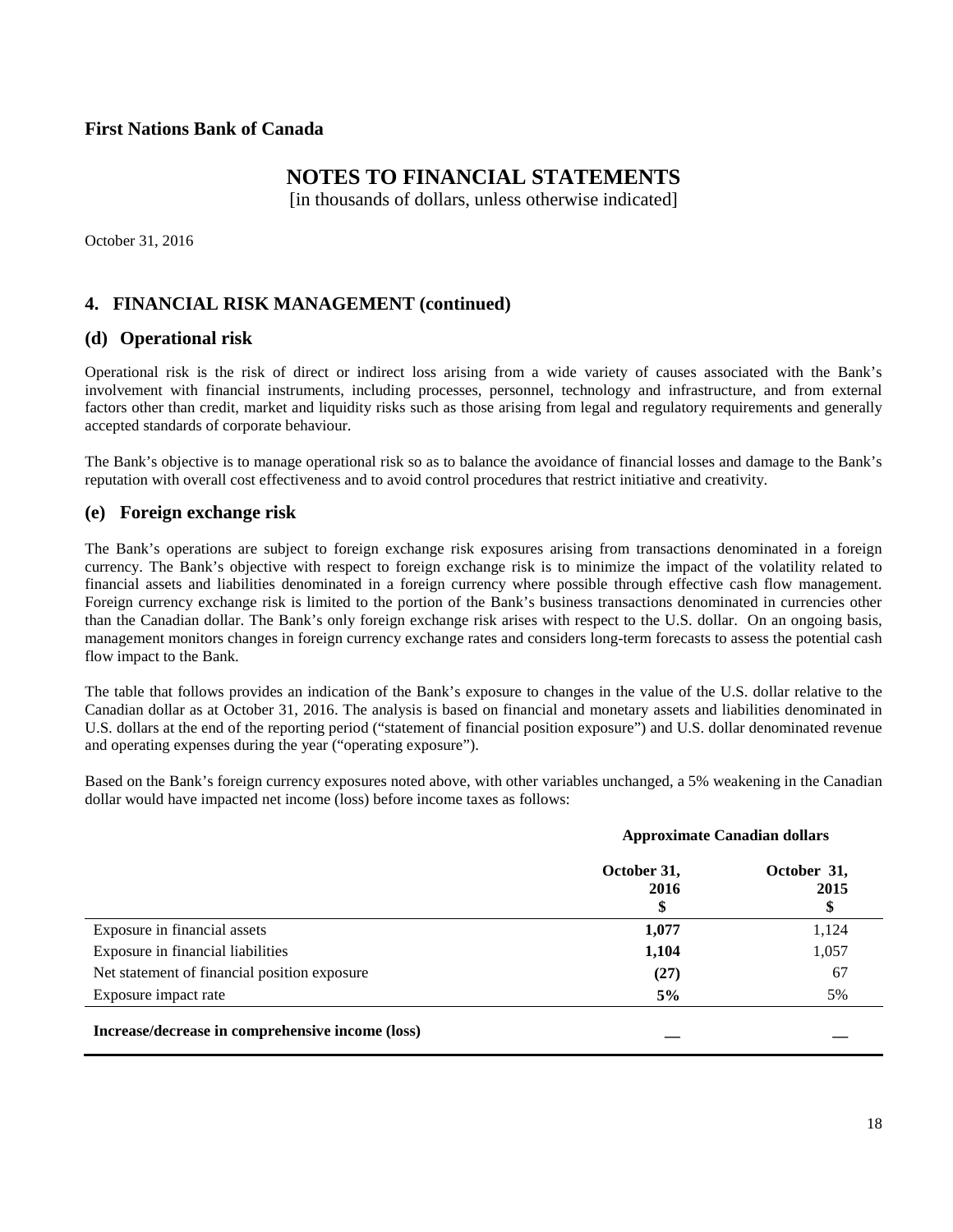## **NOTES TO FINANCIAL STATEMENTS**

[in thousands of dollars, unless otherwise indicated]

October 31, 2016

### **4. FINANCIAL RISK MANAGEMENT (continued)**

#### **(f) Capital management**

The Bank manages its capital considering both regulatory and economic capital.

#### **Regulatory capital**

The Bank manages its capital under guidelines established by OSFI. The regulatory capital guidelines measure capital in relation to credit, market and operational risks. The Bank has a capital management policy, procedures and controls that it utilizes to achieve its goals and objectives.

The Bank's objectives include:

- Ensure that the quality and quantity of capital is adequate, at a minimum, to meet all applicable regulatory requirements; and
- Provide that at least half of the Bank's capital is permanent, free from mandatory fixed charges and subordinate to the rights of depositors and other creditors.

The Bank's total capital consists of one tier of capital approved under OSFI's regulatory capital guidelines. As at October 31, 2016 and 2015, Tier 1 capital includes items such as common shares and retained earnings.

During the years ended October 31, 2016 and 2015, the Bank complied with the capital guidelines for capital ratios and assetto-capital multiple. This guideline is based on the International *Convergence of Capital Measurement and Capital Standards – A Revised Framework* ["Basel II"] issued by the Basel Committee on Banking Supervision.

#### **The Bank's regulatory capital position as at October 31, 2016 and 2015 was as follows:**

|                                    | <b>OSFI</b> Target | 2016     | 2015     |
|------------------------------------|--------------------|----------|----------|
|                                    |                    |          |          |
| Common Equity Tier 1 capital       |                    | \$30,836 | \$29,834 |
| Common Equity Tier 1 capital ratio | $7.0\%$            | $12.1\%$ | 11.5%    |
| Tier 1 Capital                     |                    | \$30,836 | \$29,834 |
| Tier 1 Capital ratio               | $8.5\%$            | $12.1\%$ | 11.5%    |
| Total capital <sup>1</sup>         |                    | \$34,945 | \$33,943 |
| Total capital ratio <sup>2</sup>   | $10.5\%$           | 13.7%    | 13.1%    |
| Leverage ratio $3$                 |                    | 7.59%    | 6.75%    |

1 Tier 1 capital ratio is calculated as: Tier 1 capital divided by risk-weighted assets ["RWA"].

2 Total capital ratio is calculated as: total capital divided by RWA. <sup>3</sup>

 The leverage ratio is calculated as: Tier 1 capital divided by total assets plus off-balance sheet credit instruments, such as certain letters of credit and guarantees.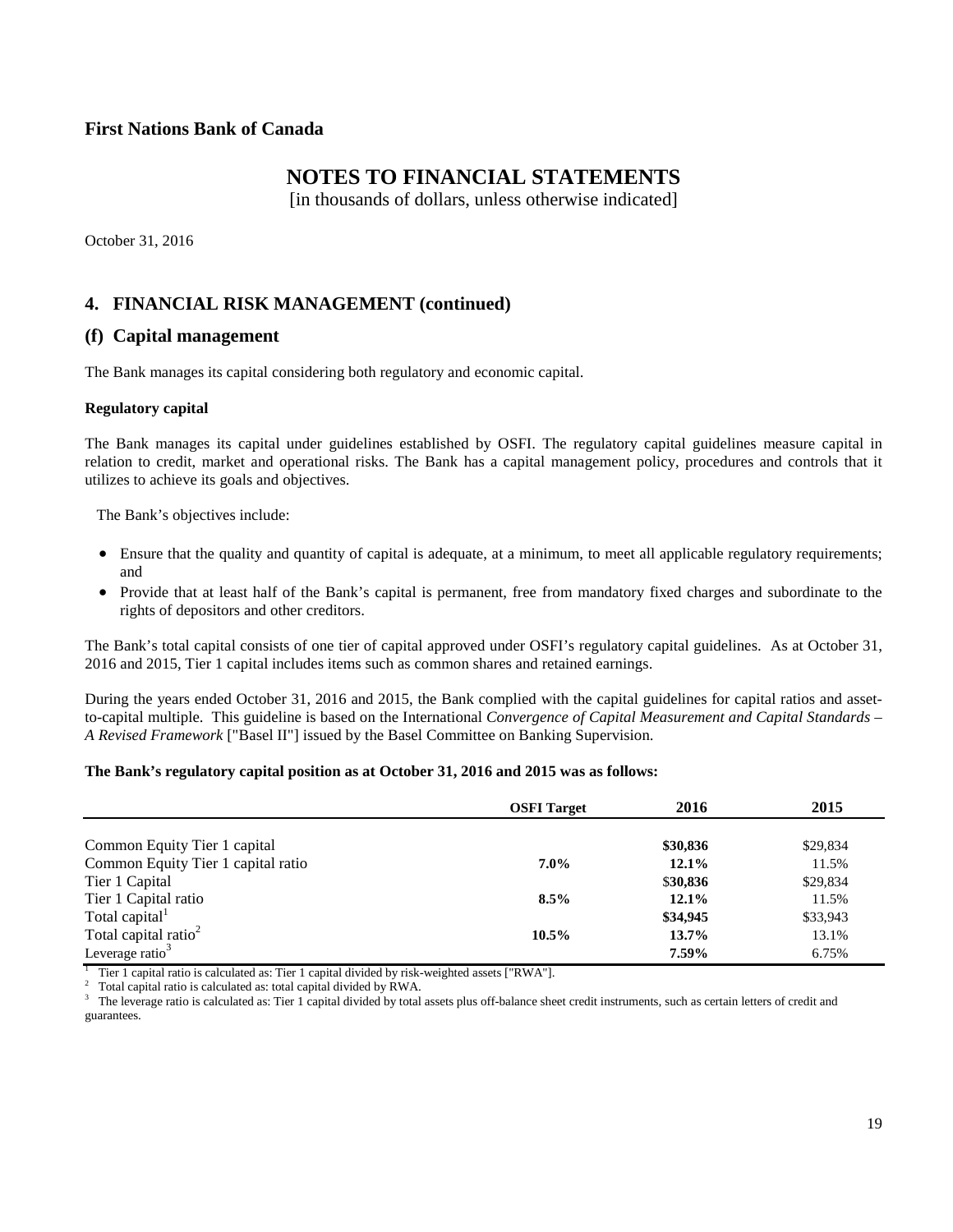# **NOTES TO FINANCIAL STATEMENTS**

[in thousands of dollars, unless otherwise indicated]

October 31, 2016

## **5. CASH AND BALANCES WITH BANKS**

|                                   | 2016<br>S | 2015    |
|-----------------------------------|-----------|---------|
| Cash on hand                      | 2,319     | 2,347   |
| Cash at The Toronto-Dominion Bank | 34,162    | 110,395 |
| Cash with other banks             | 21,884    | 31,859  |
|                                   | 58,365    | 144,601 |

# **6. INTEREST-BEARING DEPOSITS WITH BANKS**

|                                                   | 2016<br>\$ | 2015 |
|---------------------------------------------------|------------|------|
| Term deposit bearing interest at 1.25% per annum, |            |      |
| maturity date of January 4, 2017                  | 10,000     |      |
| Term deposit bearing interest at 1.45% per annum, |            |      |
| maturity date of April 6, 2017                    | 20,000     |      |
| Term deposit bearing interest at 1.00% per annum, |            |      |
| maturity date of July 13, 2017                    | 10,000     |      |
|                                                   | 40,000     |      |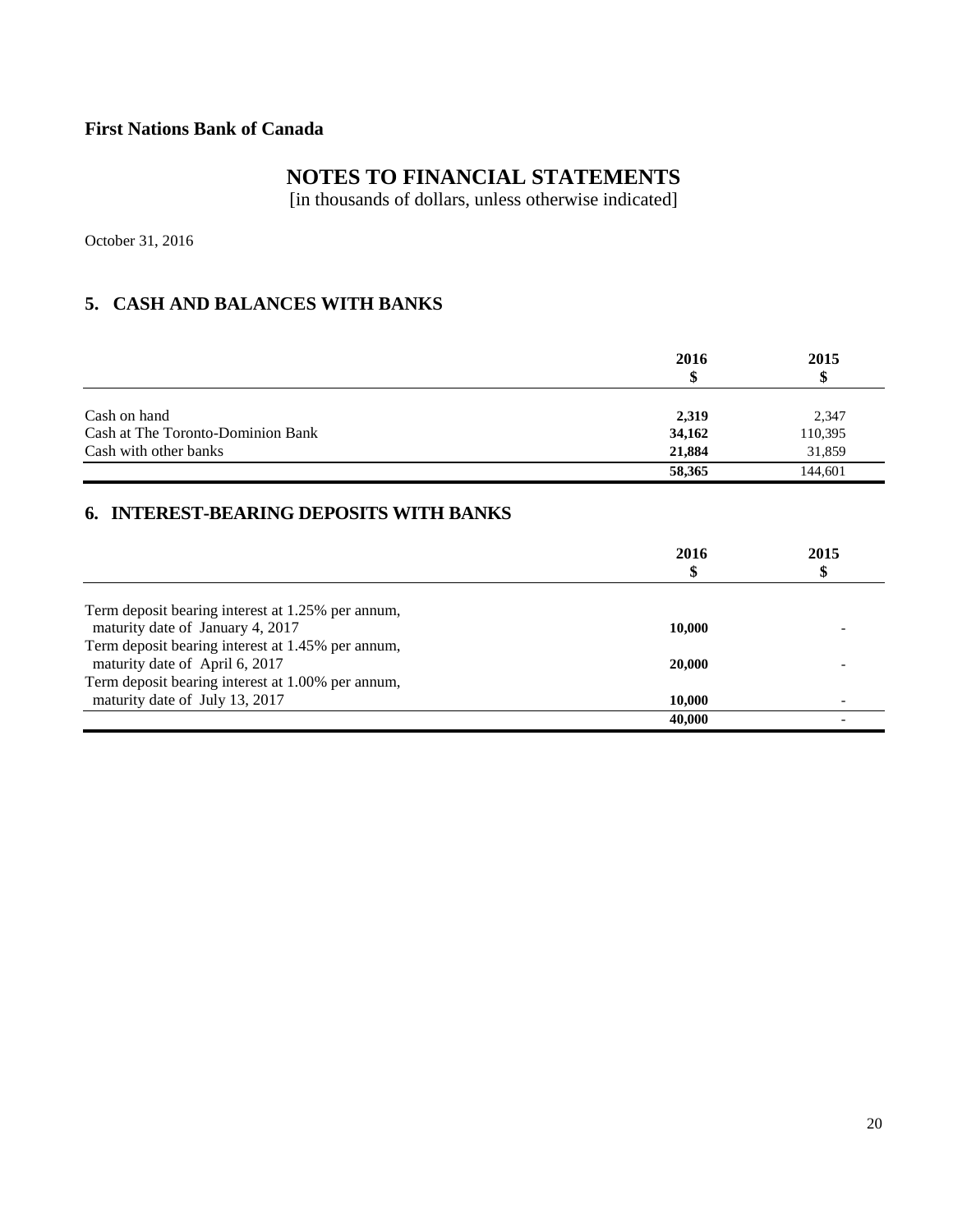[in thousands of dollars, unless otherwise indicated]

October 31, 2016

## **7. LOANS AND ADVANCES TO CUSTOMERS**

|                |                             | 2016                            |                                 |                            |                                       |                                         |
|----------------|-----------------------------|---------------------------------|---------------------------------|----------------------------|---------------------------------------|-----------------------------------------|
|                | Gross<br>amount<br>of loans | <b>Individual</b><br>impairment | <b>Collective</b><br>impairment | <b>Total</b><br>impairment | <b>Net</b><br>amount<br>of loans<br>Φ | <b>Gross</b><br>impaired<br>loans<br>\$ |
| Mortgage loans | 86,318                      |                                 | 90                              | 90                         | 86,228                                |                                         |
| Personal loans | 10,468                      |                                 | 262                             | 262                        | 10,206                                |                                         |
| Business loans | 205,964                     | 57                              | 1,194                           | 1,251                      | 204,713                               | 190                                     |
|                | 302,750                     | 57                              | 1.546                           | 1,603                      | 301,147                               | 190                                     |

|                |                                    | 2015                            |                                 |                            |                                  |                                         |
|----------------|------------------------------------|---------------------------------|---------------------------------|----------------------------|----------------------------------|-----------------------------------------|
|                | <b>Gross</b><br>amount<br>of loans | <b>Individual</b><br>impairment | <b>Collective</b><br>impairment | <b>Total</b><br>impairment | <b>Net</b><br>amount<br>of loans | <b>Gross</b><br>impaired<br>loans<br>\$ |
| Mortgage loans | 79,502                             |                                 | 80                              | 80                         | 79,422                           |                                         |
| Personal loans | 10,364                             |                                 | 259                             | 259                        | 10,105                           |                                         |
| Business loans | 202,722                            | 39                              | 1,169                           | 1,208                      | 201,514                          | 193                                     |
|                | 292,588                            | 39                              | 1.508                           | 1.547                      | 291.041                          | 193                                     |

#### **Impairment allowance for loans and advances to customers**

A reconciliation of the allowance for impairment losses for loans and advances, by class, is as follows:

|                                   | 2016  | 2015  |
|-----------------------------------|-------|-------|
| <b>Balance, beginning of year</b> | 1,547 | 1,524 |
| Write-offs                        | (61)  | (19)  |
| <b>Impairment allowance</b>       |       |       |
| Individual                        | 18    | 14    |
| Collective                        | 99    | 28    |
|                                   | 117   | 42    |
| Balance, end of year              | 1,603 | 1,547 |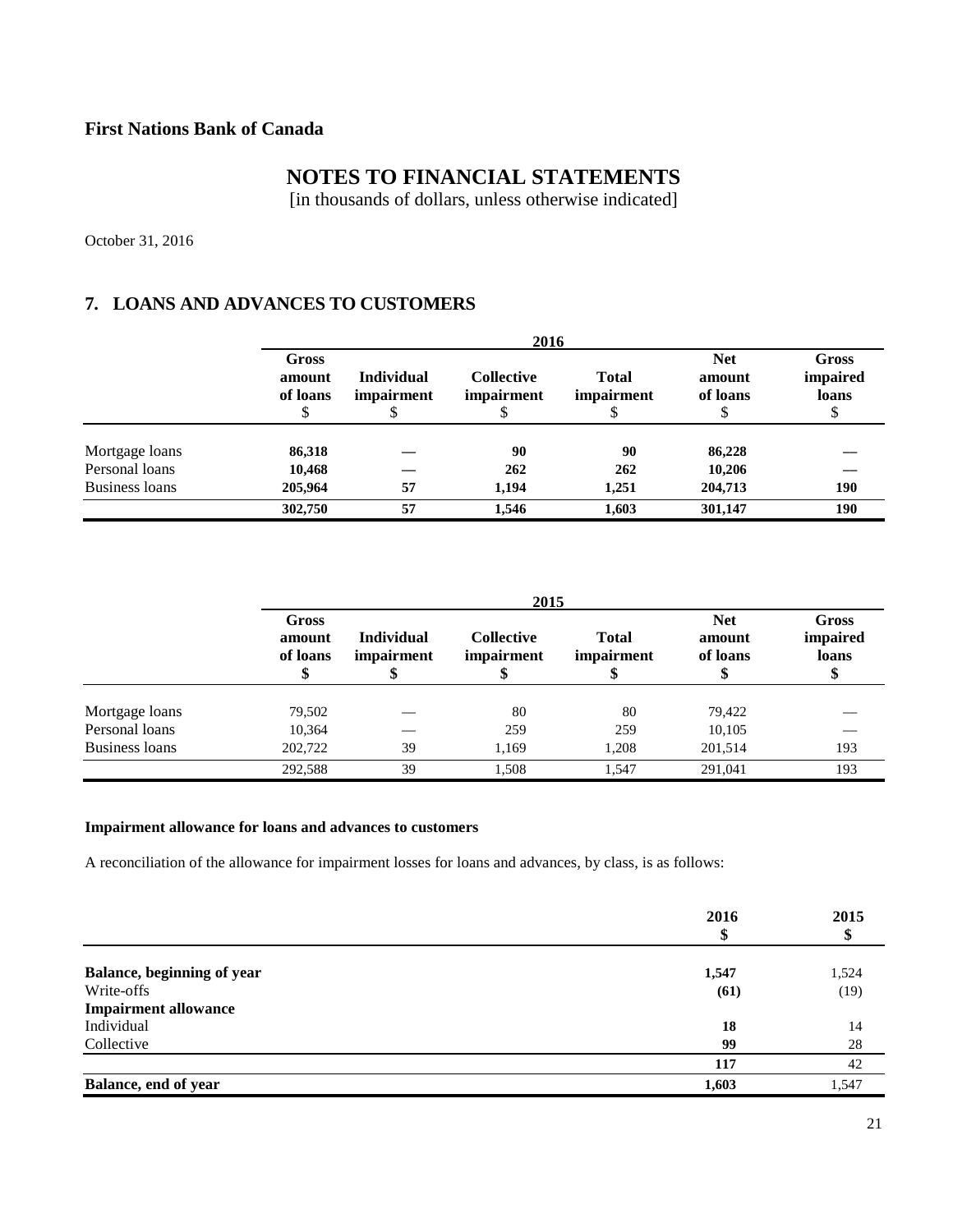## **NOTES TO FINANCIAL STATEMENTS**

[in thousands of dollars, unless otherwise indicated]

October 31, 2016

## **7. LOANS AND ADVANCES TO CUSTOMERS (continued)**

Mortgage loans include \$50,411 [2015 – \$47,321] of insured loans. Other loans include \$6,578 [2015 – \$7,925] of government guaranteed loans.

### **Loans past due but not impaired**

A loan is past due when a counterparty has failed to make a payment by the contractual due date. The following table provides aging information for loans that are past due but not impaired. A grace period has been incorporated if it is common to a product type and provided to the counterparties. The grace period represents the additional time period [e.g. three days] beyond the contractual due date during which a counterparty is permitted to make the payment without the loan being classified as past due.

#### **Gross amount of loans past due but not impaired as at October 31, 2016:**

|                | $1 - 30$<br>davs | $31 - 60$<br>davs | 61-89<br>davs | 90 days<br>& over | <b>Total</b> |
|----------------|------------------|-------------------|---------------|-------------------|--------------|
| Mortgage loans | 307              | 21                | $-$           | 209               | 537          |
| Personal loans | 105              | 19                |               | 22                | 146          |
| Business loans | 2,500            |                   | 127           | 76                | 2,703        |
|                | 2.912            | 40                | 127           | 307               | 3,386        |

#### **Gross amount of loans past due but not impaired as at October 31, 2015:**

|                | $1 - 30$<br>days | $31 - 60$<br>days | 61-89<br>davs | 90 days<br>& over | <b>Total</b><br>\$ |
|----------------|------------------|-------------------|---------------|-------------------|--------------------|
|                |                  |                   |               |                   |                    |
| Mortgage loans | 942              | 208               | ——            | ——                | 1,150              |
| Personal loans | 160              | 22                | 11            |                   | 198                |
| Business loans | 1,948            | 1.000             | $-$           | 83                | 3,031              |
|                | 3,050            | 1,230             |               | 88                | 4,379              |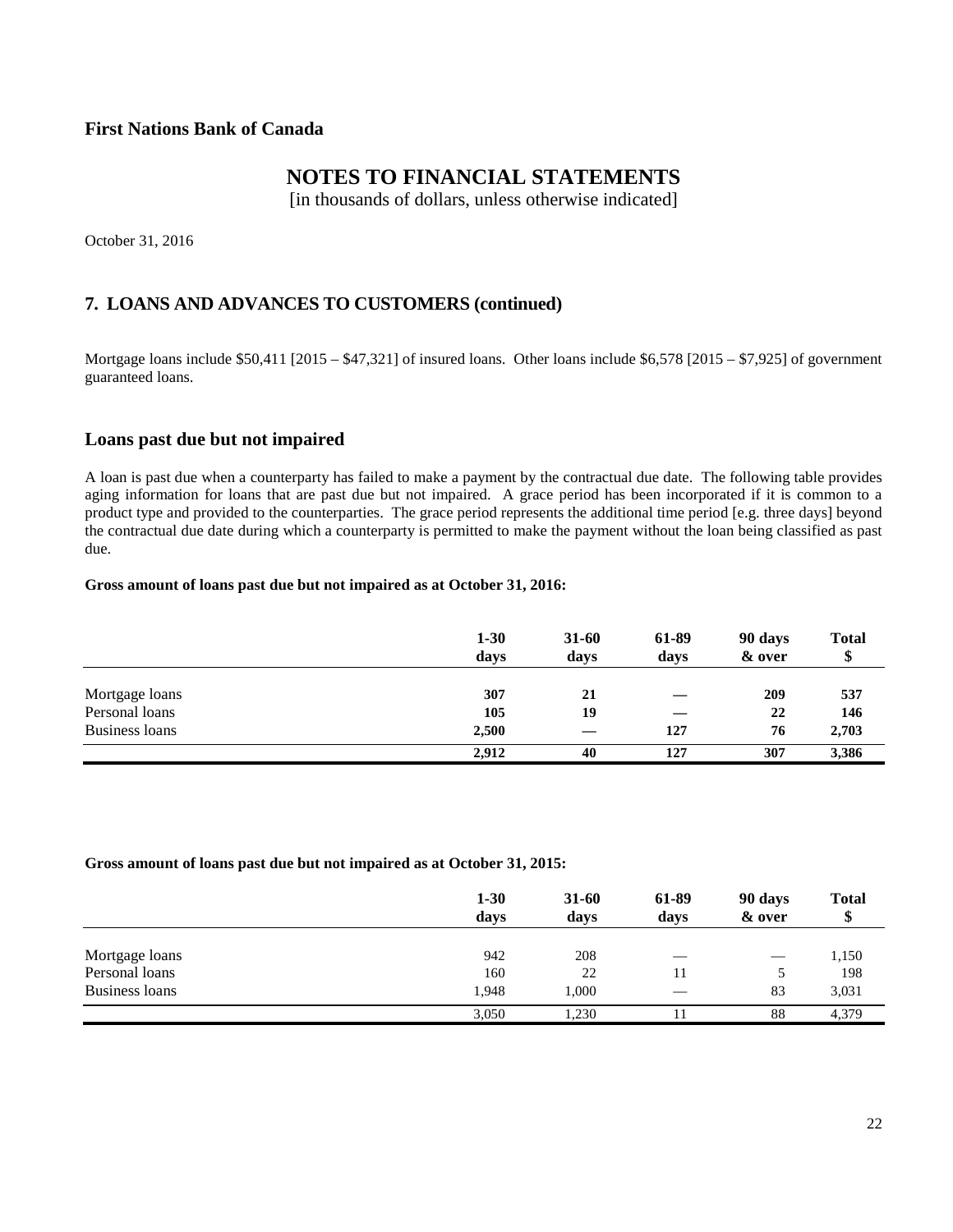# **NOTES TO FINANCIAL STATEMENTS**

[in thousands of dollars, unless otherwise indicated]

October 31, 2016

## **8. OTHER ASSETS**

Other assets consist of the following:

|                                     | 2016  | 2015  |
|-------------------------------------|-------|-------|
| Interest receivable                 | 1,148 | 857   |
| Prepaid expenses and deferred costs | 596   | 556   |
|                                     | 1,744 | 1,413 |

### **9. OTHER LIABILITIES**

Other liabilities consist of the following:

|                   | 2016<br>-SS | 2015  |
|-------------------|-------------|-------|
| Interest payable  | 798         | 1,436 |
| Other liabilities | 3,164       | 3,206 |
|                   | 3,962       | 4,642 |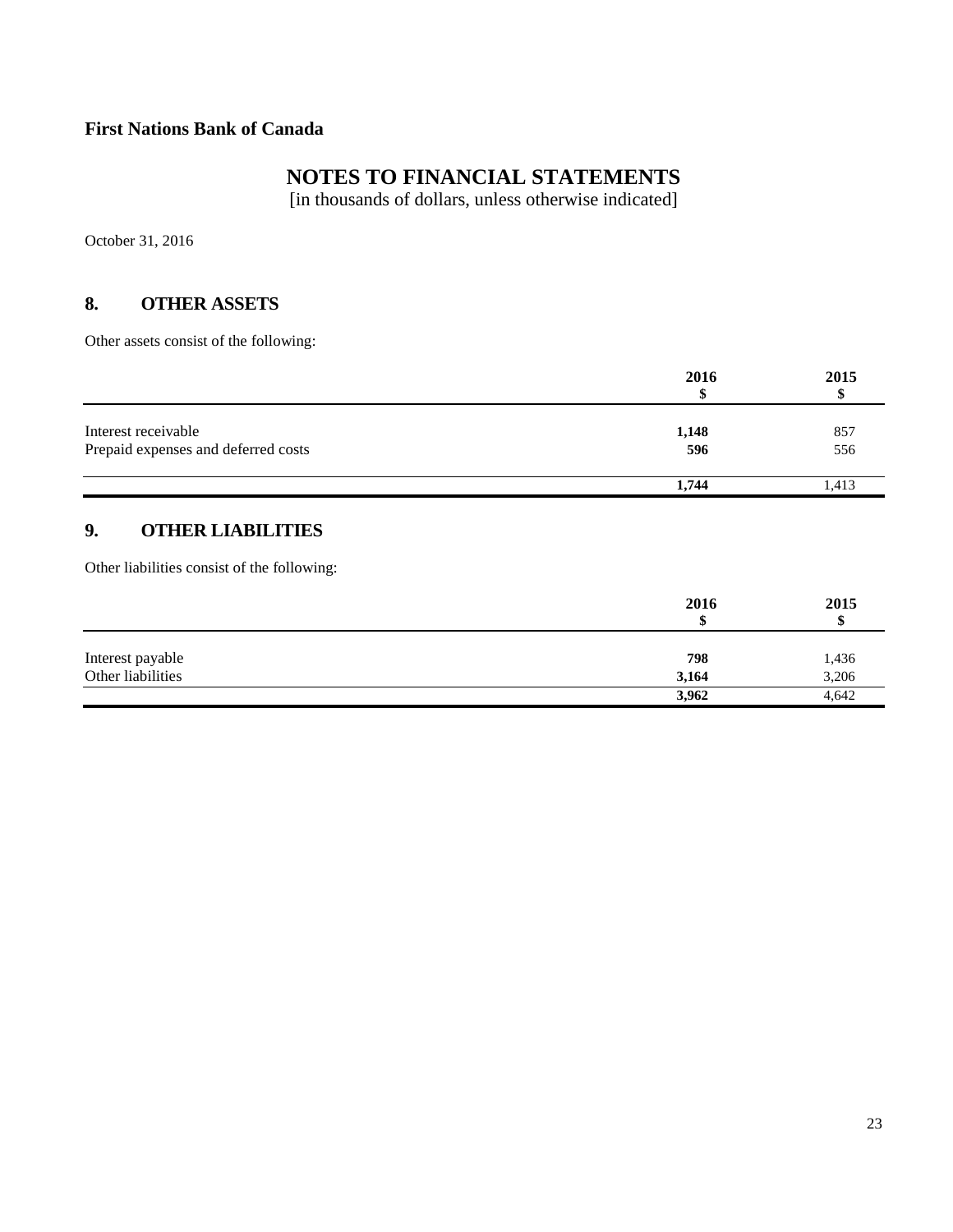# **NOTES TO FINANCIAL STATEMENTS**

[in thousands of dollars, unless otherwise indicated]

October 31, 2016

# **10. PROPERTY AND EQUIPMENT**

|                                    | Furniture,      |              |           | <b>Branch</b> |              |
|------------------------------------|-----------------|--------------|-----------|---------------|--------------|
|                                    | fixtures and    | Leasehold    | Computer  | prototype     |              |
|                                    | other equipment | improvements | equipment | project       | <b>Total</b> |
| <b>COST</b>                        |                 |              |           |               |              |
| Balance at November 1, 2014        | 670             | 4,332        | 686       | 263           | 5,951        |
| Additions                          | 67              | 198          | 80        |               | 345          |
| Balance at October 31, 2015        | 737             | 4,530        | 766       | 263           | 6,296        |
| Balance at November 1, 2015        | 737             | 4,530        | 766       | 263           | 6,296        |
| Additions                          |                 | 185          | 3         |               | 188          |
| <b>Balance at October 31, 2016</b> | 737             | 4,715        | 769       | 263           | 6,484        |
| <b>ACCUMULATED DEPRECIATION</b>    |                 |              |           |               |              |
| Balance at November 1, 2014        | 344             | 1,905        | 261       | 2             | 2,512        |
| Depreciation for the year          | 73              | 417          | 212       | 29            | 731          |
| Balance at October 31, 2015        | 417             | 2,322        | 473       | 31            | 3,243        |
| Balance at November 1, 2015        | 417             | 2,322        | 473       | 31            | 3,243        |
| Depreciation for the year          | 64              | 486          | 95        | 29            | 674          |
| <b>Balance at October 31, 2016</b> | 481             | 2,808        | 568       | 60            | 3,917        |
| <b>CARRYING AMOUNTS</b>            |                 |              |           |               |              |
| At October 31, 2015                | 320             | 2,208        | 293       | 232           | 3,053        |
| At October 31, 2016                | 256             | 1,907        | 201       | 203           | 2,567        |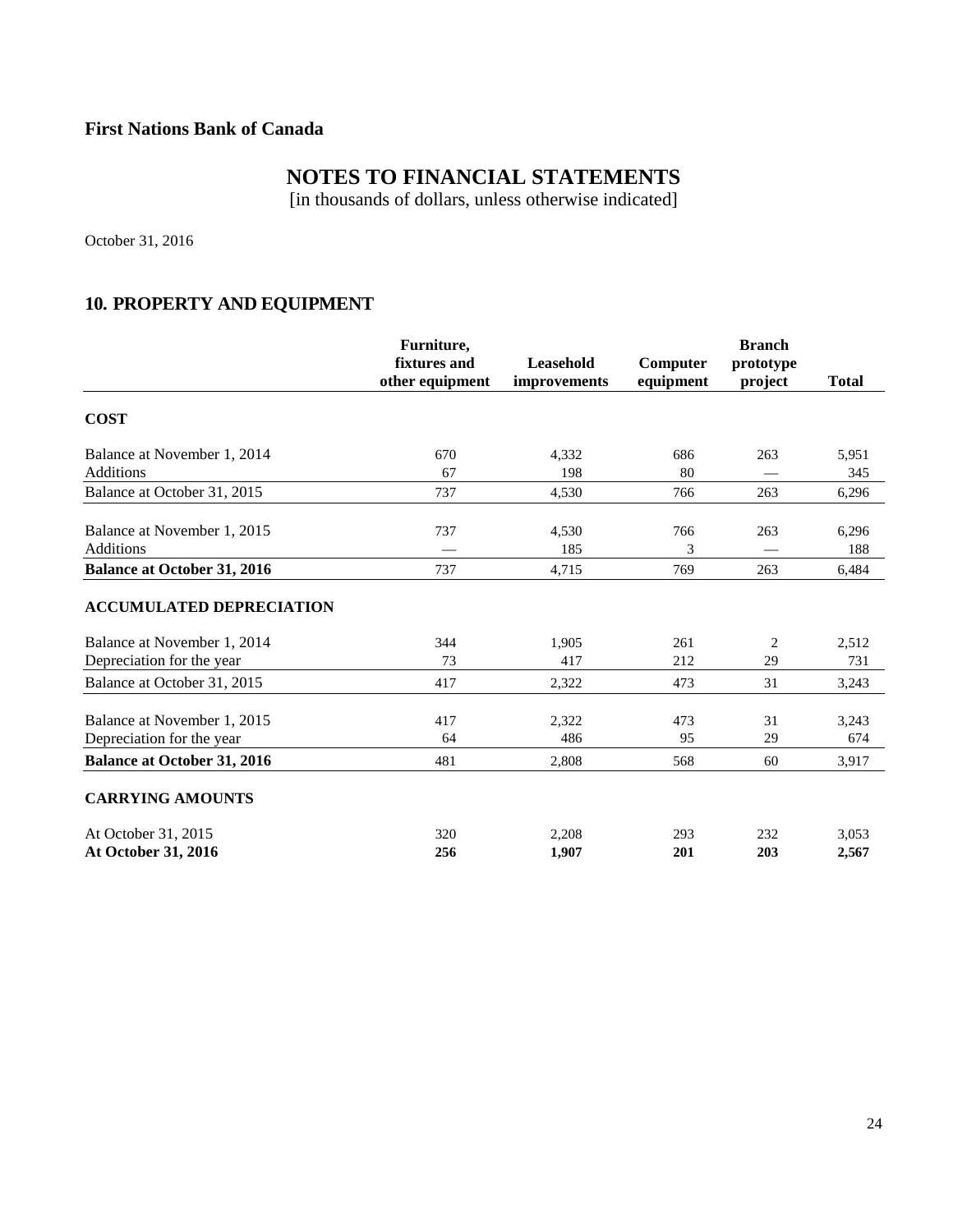# **NOTES TO FINANCIAL STATEMENTS**

[in thousands of dollars, unless otherwise indicated]

October 31, 2016

## **11. INTANGIBLE ASSETS**

|                                    | Website<br>development | Computer<br>systems | <b>Small market</b><br>branch | <b>Total</b> |
|------------------------------------|------------------------|---------------------|-------------------------------|--------------|
| <b>COST</b>                        |                        |                     |                               |              |
| Balance at November 1, 2014        | 68                     | 5,026               | 46                            | 5,140        |
| Acquisitions                       |                        | 202                 | 3                             | 205          |
| Balance at October 31, 2015        | 68                     | 5,228               | 49                            | 5,345        |
| Balance at November 1, 2015        | 68                     | 5,228               | 49                            | 5,345        |
| Acquisitions                       | 77                     | 42                  | 22                            | 141          |
| <b>Balance at October 31, 2016</b> | 145                    | 5,270               | 71                            | 5,486        |
| <b>ACCUMULATED AMORTIZATION</b>    |                        |                     |                               |              |
| Balance at November 1, 2014        | 66                     | 1,076               |                               | 1,142        |
| Amortization for the year          | -1                     | 527                 |                               | 528          |
| Balance at October 31, 2015        | 67                     | 1,603               |                               | 1,670        |
| Balance at November 1, 2015        | 67                     | 1,603               |                               | 1,670        |
| Amortization for the year          | 18                     | 533                 | 12                            | 563          |
| <b>Balance at October 31, 2016</b> | 85                     | 2,136               | 12                            | 2,233        |
| <b>CARRYING AMOUNTS</b>            |                        |                     |                               |              |
| At October 31, 2015                | $\mathbf{1}$           | 3,625               | 49                            | 3,675        |
| At October 31, 2016                | 60                     | 3,134               | 59                            | 3,253        |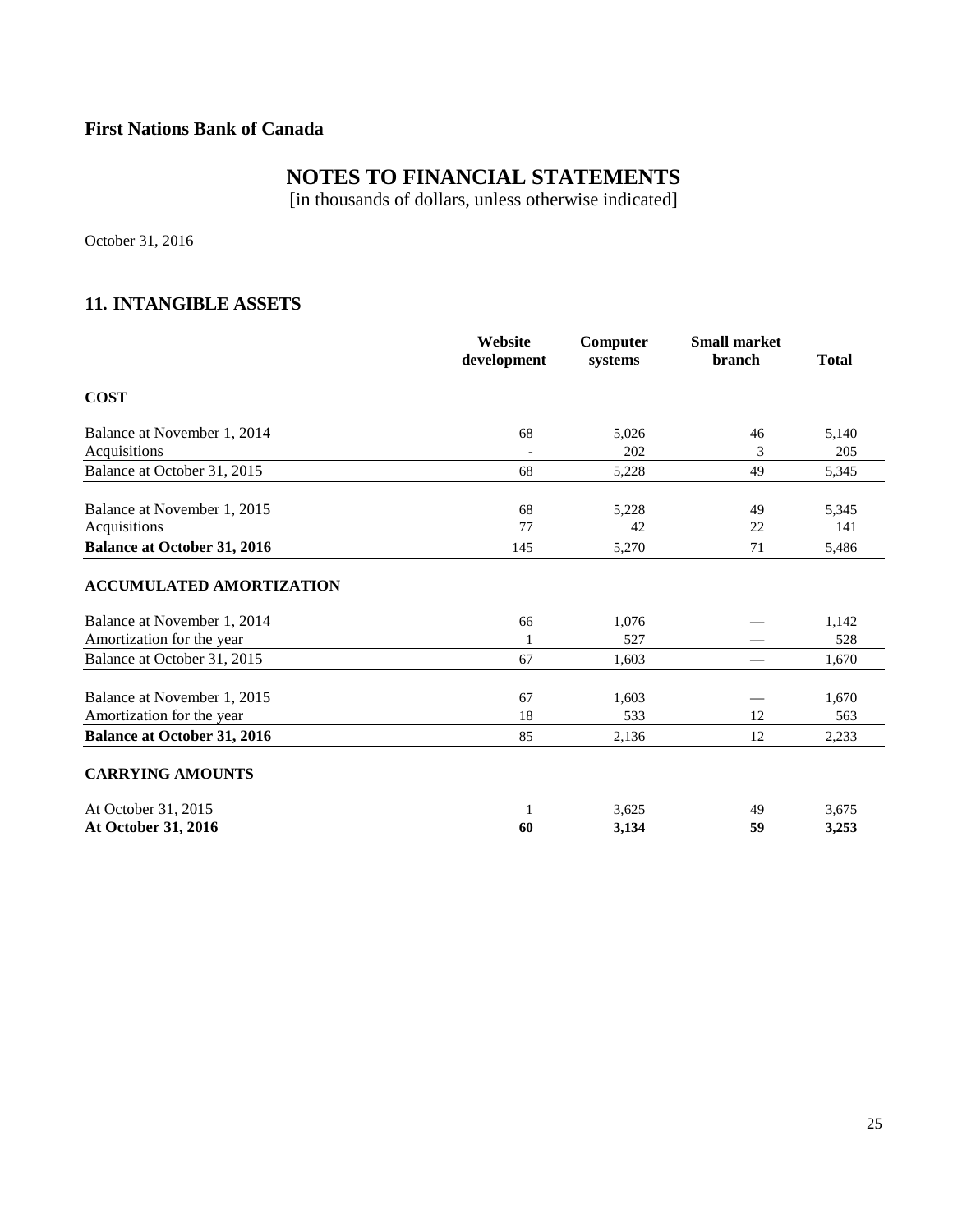# **NOTES TO FINANCIAL STATEMENTS**

[in thousands of dollars, unless otherwise indicated]

October 31, 2016

## **12. RELATED PARTY TRANSACTIONS**

Parties are considered to be related if one party has the ability to directly or indirectly control the other party or exercise significant influence over the other party in making financial or operational decisions.

All related party transactions are measured at exchange amount.

#### **(a) Cash and cash equivalents**

Cash and cash equivalents held with TD Bank are disclosed in note 5.

#### **(b) Loans to directors and employees**

At October 31, 2016, loans provided to the Bank's directors and employees amounted to \$4,319 [2015 - \$3,507]. Loans provided to employees are at discounts to customer rates.

#### **Transactions with key management personnel**

Key management personnel are those persons having authority and responsibility for planning, directing and controlling the activities of the Bank, directly or indirectly. The Bank's key management personnel include all directors and executives who have the authority and responsibility for planning, executing, and controlling the activities of the Bank. Key management personnel compensation for the year comprised:

|                                                 | 2016  | 2015  |
|-------------------------------------------------|-------|-------|
|                                                 |       |       |
| Salaries, director fees and short-term benefits | 1.416 | 1.353 |
| Post-employment benefits                        |       |       |

#### **Amount owed from related parties (key management):**

|                                 | 2016<br>\$. | 2015  |
|---------------------------------|-------------|-------|
| Maximum balance during the year | 1,778       | 1,023 |
| Balance as at                   | 1,668       | 984   |

The above-mentioned outstanding balances arose from the ordinary course of business. The interest rates charged to employees are at discounts to customer rates. Majority of the outstanding balances at the year-end are secured. There have been no guarantees provided or received for any related party receivables or payables. For the year ended October 31, 2016, the Bank has not made any provision for doubtful debts relating to amounts owed by related parties [2015 – \$nil].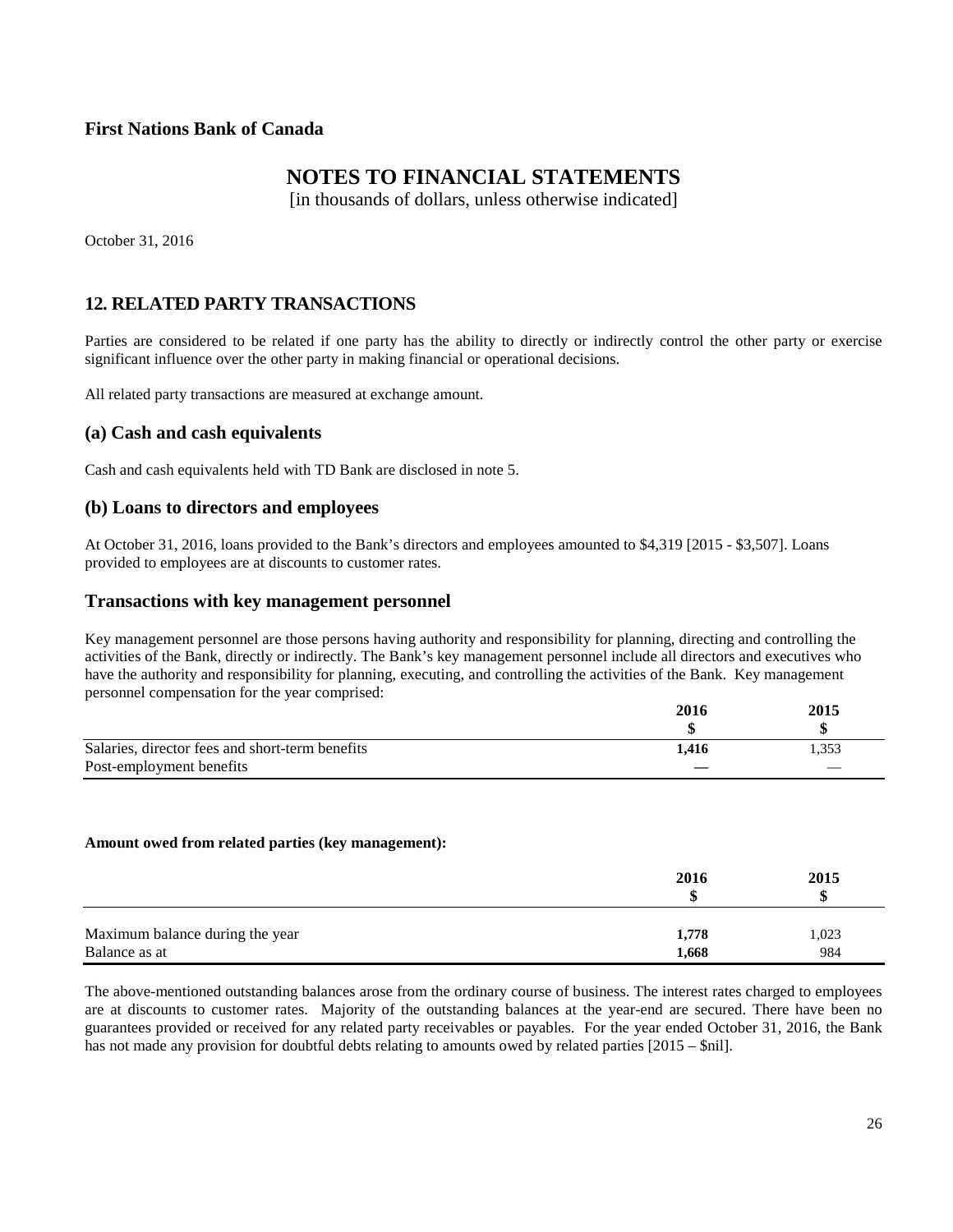[in thousands of dollars, unless otherwise indicated]

October 31, 2016

## **13. SUBORDINATED DEBENTURES**

Subordinated debentures are direct unsecured obligations of the Bank and are subordinated in right of payment to the claims of depositors and certain other creditors. Redemptions, cancellations, exchanges, and modifications of subordinated debentures qualifying as regulatory capital are subject to the consent and approval of OSFI. The debentures contain non-viability contingent capital (NVCC) provisions necessary for the debentures to qualify as Tier 2 regulatory capital. Under the NVCC provisions, the debentures are convertible into a variable number of common shares upon either of two events: (i) the public announcement by OSFI that the Bank has ceased, or is about to cease, to be viable; or (ii) a federal or provincial government of Canada publicly announces that the Bank has accepted or agreed to accept a capital injection, or equivalent support, from the federal government or any provincial government or political subdivision or agent thereof without which the Bank would have been determined by OSFI to be non-viable.

| <b>Maturity date</b> | <b>Interest</b><br>Rate $(\% )$ | <b>Earliest par</b><br>redemption<br>date | <b>Oct 31</b><br>2016 | <b>Oct 31</b><br>2015 |  |
|----------------------|---------------------------------|-------------------------------------------|-----------------------|-----------------------|--|
| July 2025            | $6\%$ <sup>1</sup>              | August 2020                               | 4.109                 | 4.109                 |  |
|                      |                                 |                                           | 4.109                 | 4,109                 |  |

<sup>1</sup>For the period to but excluding the earliest par redemption date and thereafter at a rate of 3-month CDOR plus 4.40%.

#### REPAYMENT SCHEDULE

The aggregate remaining maturities of the Bank's subordinated debentures are as follows:

|                         | <b>Oct 31</b><br>2016 | <b>Oct 31</b><br>2015 |  |
|-------------------------|-----------------------|-----------------------|--|
| <b>Maturities</b>       | \$                    | \$                    |  |
| Within 1 year           |                       |                       |  |
| Over 1 year to 3 years  |                       |                       |  |
| Over 3 years to 4 years |                       |                       |  |
| Over 4 years to 5 years |                       |                       |  |
| Over 5 years            | 4,500                 | 4,500                 |  |
|                         | 4,500                 | 4,500                 |  |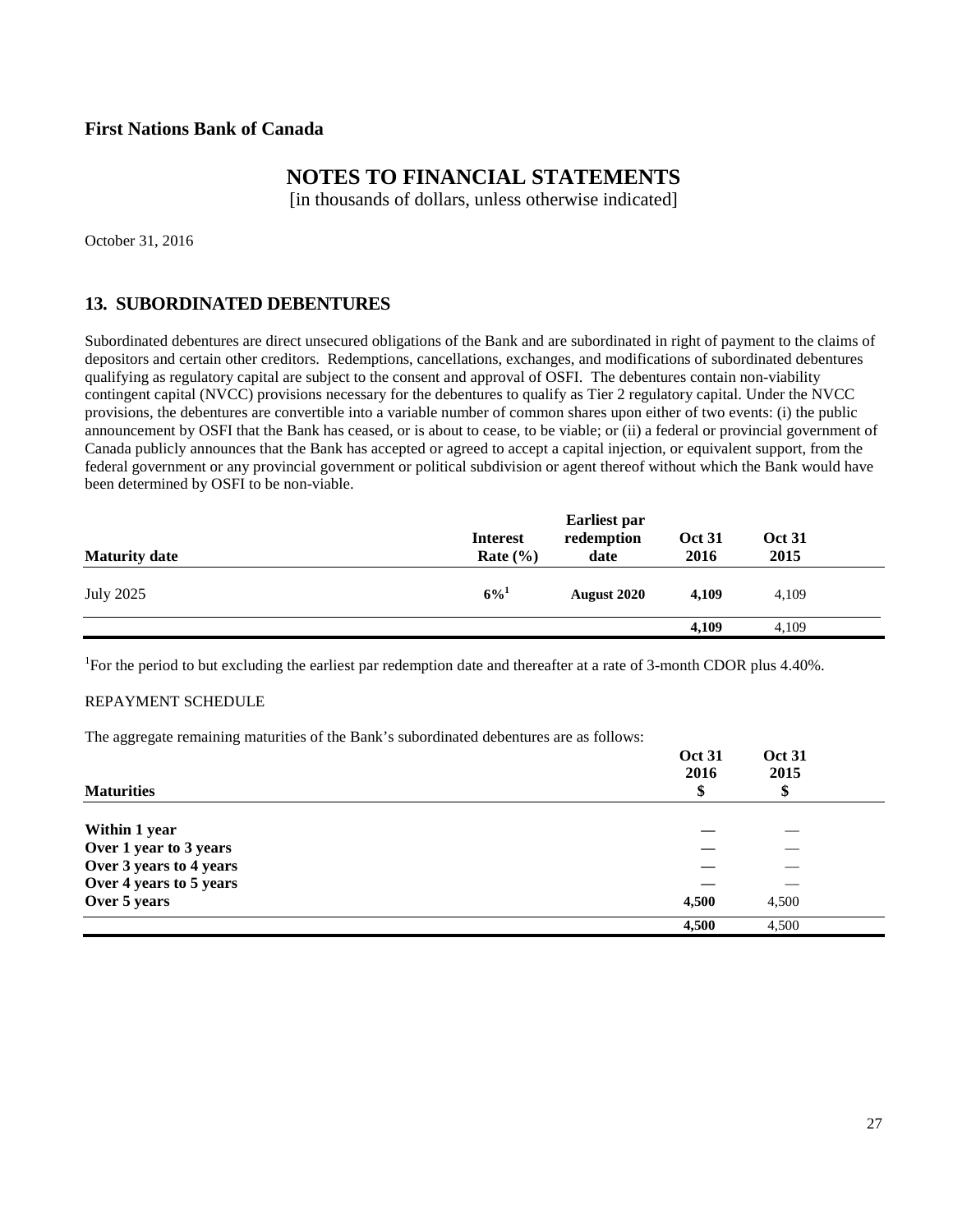# **NOTES TO FINANCIAL STATEMENTS**

[in thousands of dollars, unless otherwise indicated]

October 31, 2016

### **14. ISSUED CAPITAL**

Issued capital consists of the following:

|                               | 2016       |        | 2015       |        |  |
|-------------------------------|------------|--------|------------|--------|--|
|                               | #          | \$     | #          | \$     |  |
| <b>Authorized</b>             |            |        |            |        |  |
| Unlimited common shares       |            |        |            |        |  |
| <b>Issued and outstanding</b> |            |        |            |        |  |
| <b>Common shares</b>          |            |        |            |        |  |
| Balance, beginning of year    | 13,128,226 | 24,601 | 12,946,407 | 24,141 |  |
| Share issuance                |            |        | 181,819    | 500    |  |
| Share issue costs             |            |        |            | (40)   |  |
| Balance, end of year          | 13,128,226 | 24,601 | 13,128,226 | 24,601 |  |
| <b>Total issued capital</b>   | 13,128,226 | 24,601 | 13,128,226 | 24,601 |  |

Under the terms of the Bylaw of the Bank, a minimum of 67% of all common shares outstanding must be owned by Aboriginal Investors as defined in the Bylaw. The common shares have no par value.

Dividends of \$131 [2015 – \$131] were declared and paid during the year (\$0.01 per share).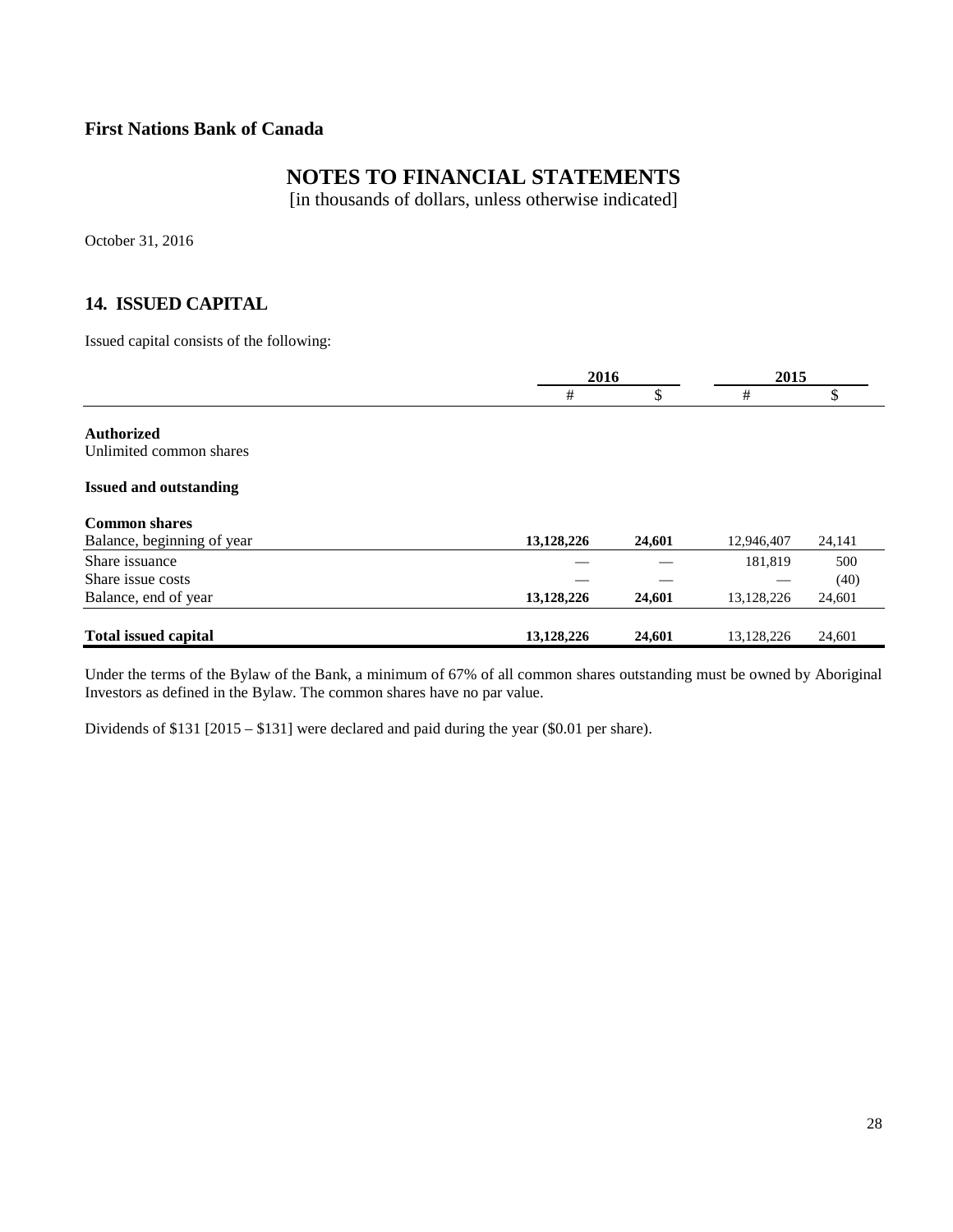# **NOTES TO FINANCIAL STATEMENTS**

[in thousands of dollars, unless otherwise indicated]

October 31, 2016

### **15. INCOME TAXES**

Significant components of the Bank's deferred tax liabilities are as follows:

|                              | 2016  | 2015<br>Ф |
|------------------------------|-------|-----------|
|                              |       |           |
| Deferred tax liability       |       |           |
| Impairment for credit losses | 425   | 422       |
| Property and equipment       | (145) | (244)     |
| Intangible assets            | (923) | (974)     |
| Others                       |       | (10)      |
| Net deferred tax liability   | (643) | (806)     |

Current and deferred income taxes are computed for the Bank by applying the applicable statutory tax rates:

|                                                                                              | 2016  | 2015  |
|----------------------------------------------------------------------------------------------|-------|-------|
| Current income tax charge                                                                    | 428   | 330   |
| Deferred income tax expense relating to origination and reversal of<br>temporary differences | (163) | (175) |
| Income tax expense reported in the statements of comprehensive                               |       |       |
| Income through profit or loss                                                                | 265   | 155   |

The reconciliation of income tax expense applicable to profit from operating activities before income tax at the statutory income tax rate to income tax expense at the Bank's effective income tax rate for the years ended October 31, 2016 and October 31, 2015 is as follows:

|                                      | 2016 |       | 2015 |        |
|--------------------------------------|------|-------|------|--------|
|                                      | $\%$ |       |      | $\%$   |
| Income before income taxes           | 965  |       | 680  |        |
| Income taxes at statutory rate       | 265  | 27.40 | 186  | 27.34  |
| Other                                |      |       | (31) | (5.20) |
| Income tax expense and effective tax | 265  | 27.40 | 155  | 22.14  |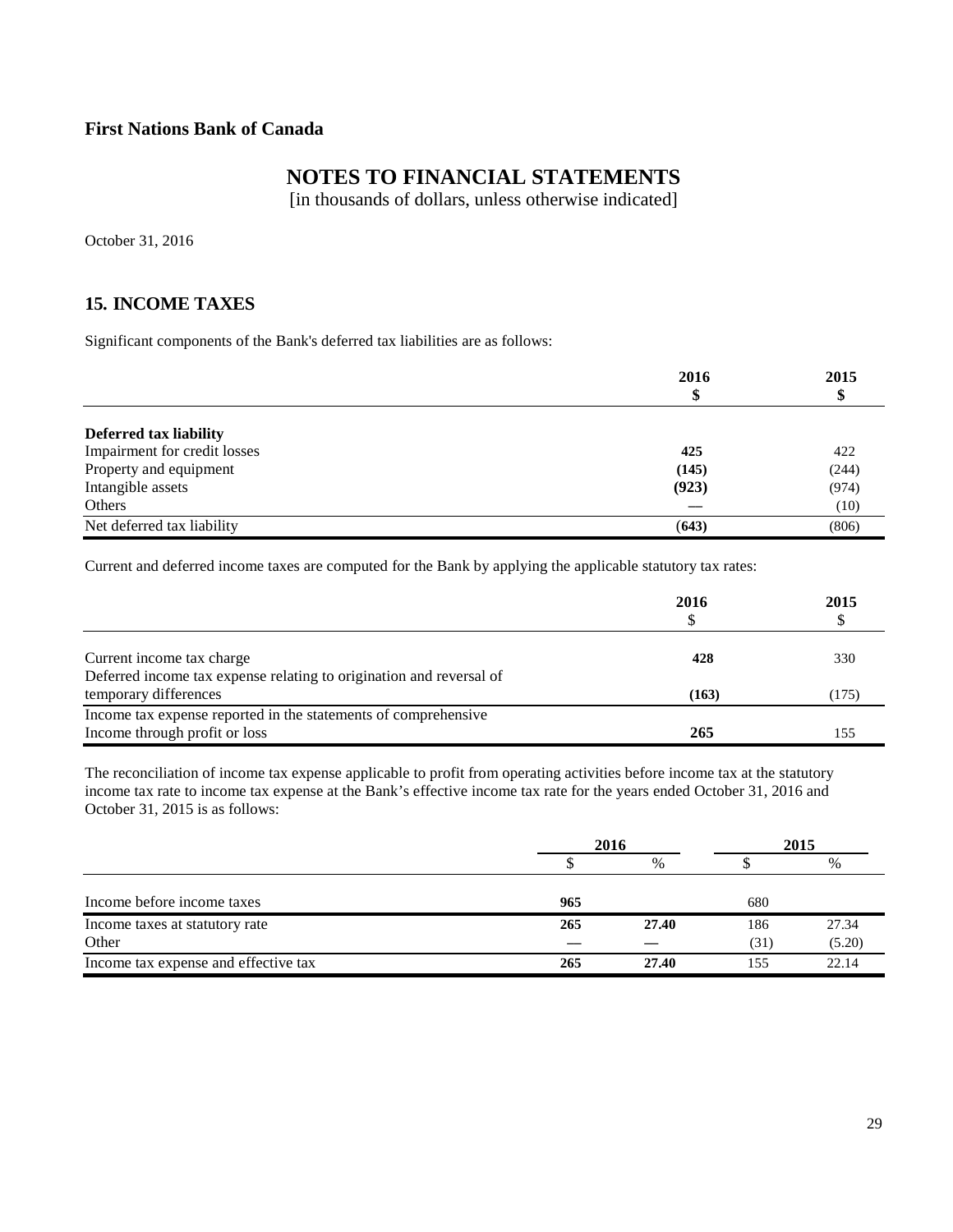[in thousands of dollars, unless otherwise indicated]

October 31, 2016

## **16. FINANCIAL ASSETS AND LIABILITIES**

Several of the Bank's significant financial instruments, such as loans and deposits, lack an available trading market as they are not typically exchanged. Therefore, these instruments have been valued assuming they will not be sold, using present value or other suitable techniques and are not necessarily representative of the amounts realizable in an immediate settlement of the instrument.

Changes in interest rates are the main cause of changes in the fair value of the Bank's financial instruments. The carrying value of loans and deposits are not adjusted to reflect increases or decreases in fair value due to interest rate changes as the Bank's intention is to realize their value over time by holding them to maturity.

#### **Fair value**

The table below sets out the carrying amounts and estimated fair values of the Bank's financial assets and liabilities:

|                                        |                         | 2016                                |                        |                                |
|----------------------------------------|-------------------------|-------------------------------------|------------------------|--------------------------------|
| <b>Statement of financial position</b> | Carrying<br>value<br>\$ | <b>Estimated</b><br>fair value<br>J | Carrying<br>value<br>Φ | <b>Estimated</b><br>fair value |
| <b>Financial assets</b>                |                         |                                     |                        |                                |
| Interest-bearing deposits with banks   | 40,000                  | 40,000                              |                        |                                |
| Loans and advances to customers        | 301,147                 | 303,166                             | 291.041                | 296,628                        |
| <b>Financial Liabilities</b>           |                         |                                     |                        |                                |
| Due to customers                       | 365,159                 | 364,802                             | 401.570                | 401,582                        |
| Subordinated debentures                | 4,109                   | 4,508                               | 4,109                  | 4,474                          |
| Derivative financial instruments       | 38                      | 38                                  | 60                     | 60                             |

Carrying values of loans and advances to customers and due to customers represent the amortized cost. The aggregate of the estimated fair value amounts presented does not represent management's estimate of the underlying value of the Bank. Moreover, fair values disclosed represent estimates of values made at a specific point in time and may not be reflective of future fair values.

Fair values are based on the following methods of valuation and assumptions:

Level 1: quoted (unadjusted) prices in active markets for identical assets or liabilities.

Level 2: other techniques for which all inputs which have a significant effect on the recorded fair value are based on observable market data, either directly or indirectly.

Level 3: techniques that use inputs which have a significant effect on the recorded fair value that are not based on observable market data.

Derivative financial instruments fall in the level 2 category. For fixed rate loans, the fair value is determined by discounting the expected future contractual cash flows of these loans at interest rates estimated by using appropriate swap curve rates for the remaining term(Level 3). For fixed rate term deposits, the fair value is determined by discounting the expected future contractual outflows, using management's best estimates of average market interest rates currently offered for deposits with similar remaining terms (Level 3).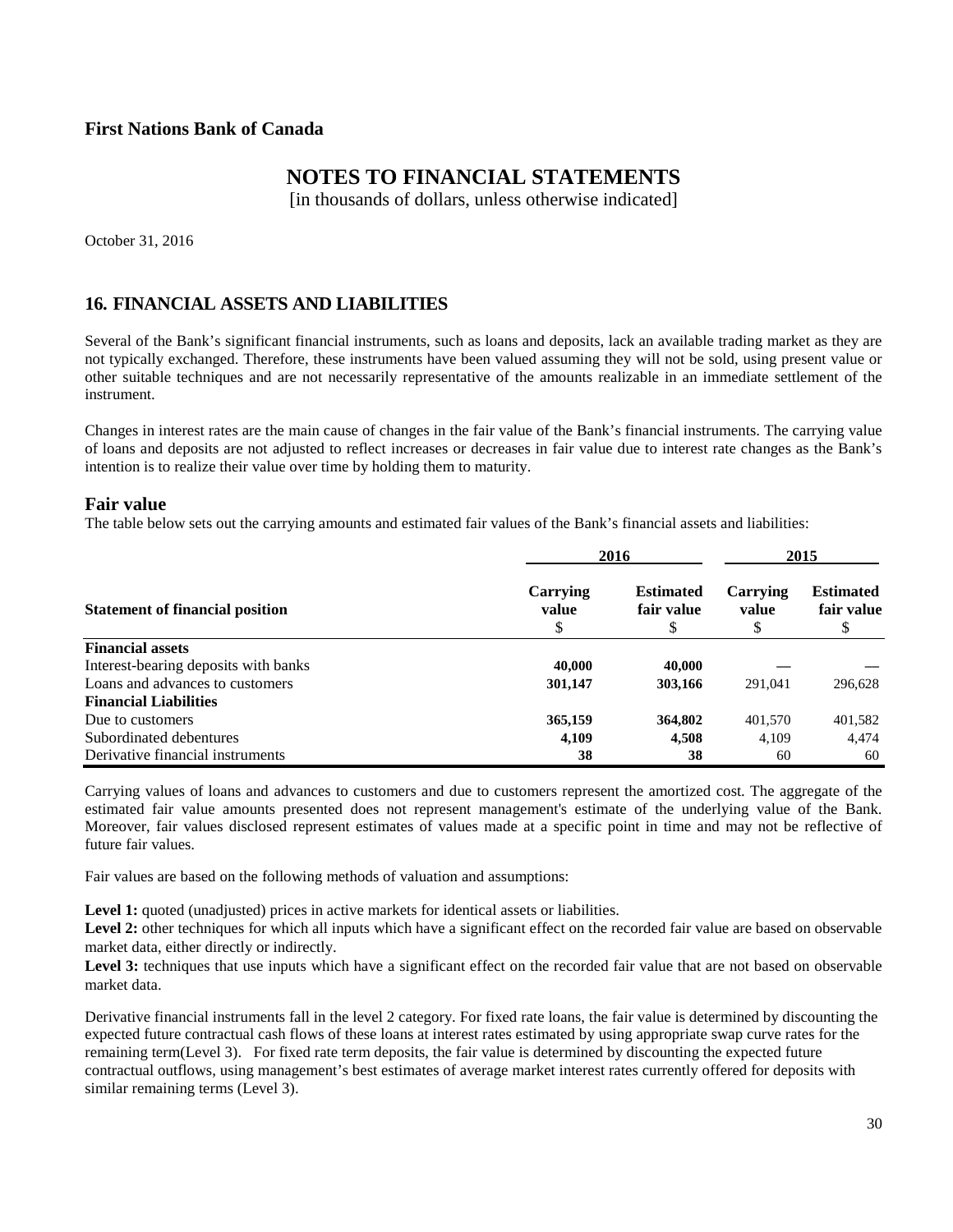[in thousands of dollars, unless otherwise indicated]

October 31, 2016

## **16. FINANCIAL ASSETS AND LIABILITIES (continued)**

In the case of items that are short-term in nature or contain variable rate features, fair value is considered to be equal to carrying value. The estimated fair value reflects changes in general interest rates that have occurred since the loans and borrowings were originated.

The table below presents the fair values by level within the fair value hierarchy for those assets and liabilities not carried at fair value:

| <b>Level 1</b> | Level 2        | Level 3 |
|----------------|----------------|---------|
| \$             | \$             | \$      |
|                |                |         |
|                | 40,000         |         |
|                |                | 185,709 |
|                |                |         |
|                |                | 138,336 |
|                |                | 4,508   |
|                | 40,000         | 328,553 |
|                |                |         |
|                | 2015           |         |
| Level 1        | <b>Level 2</b> | Level 3 |
| \$             | \$             | \$      |
|                |                |         |
|                |                | 195,397 |
|                |                |         |
|                |                | 162,346 |
|                |                | 4,474   |
|                |                | 362,217 |
|                |                | 2016    |

During the reporting period ended October 31, 2016 and 2015, there were no transfers between leveling categories.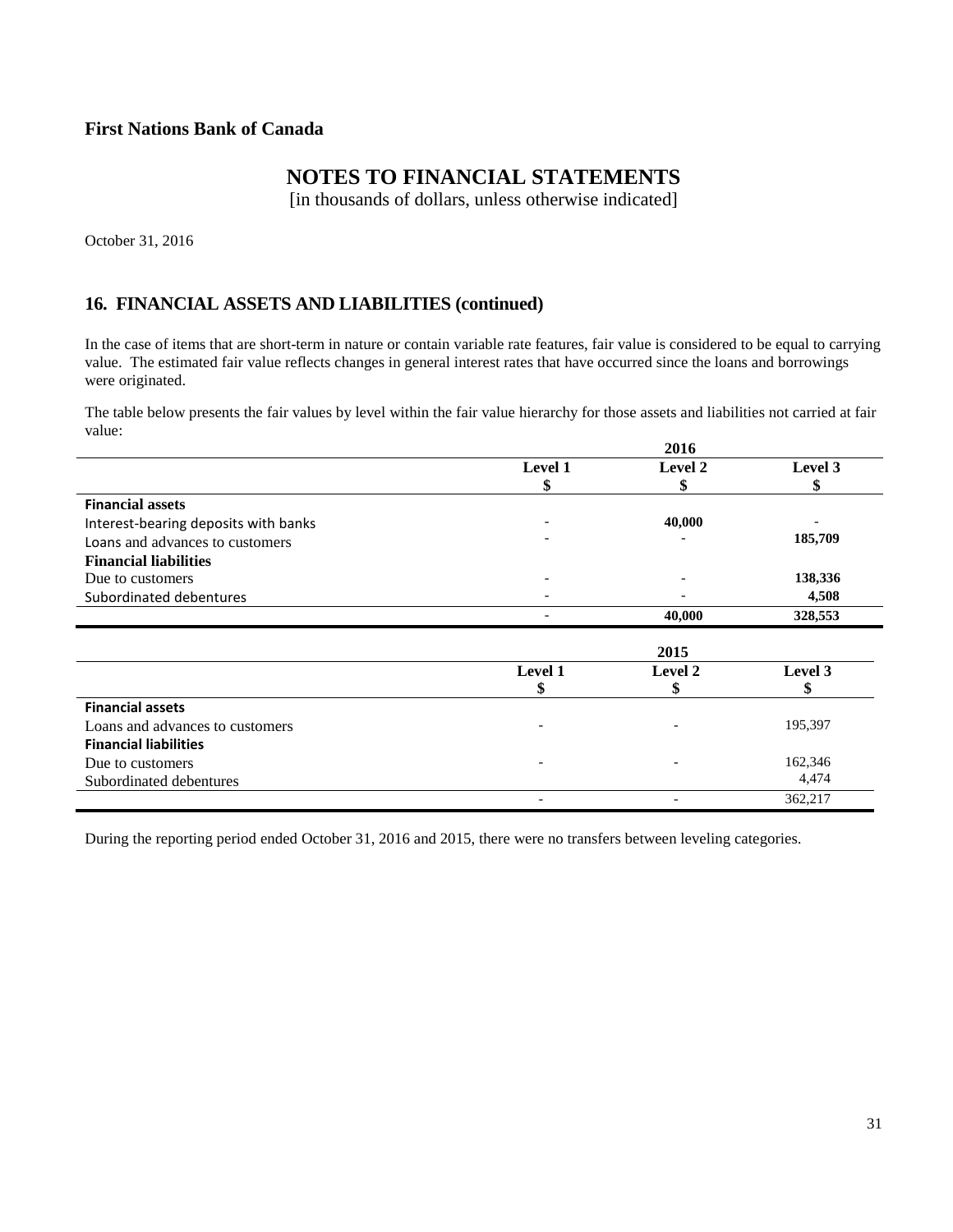[in thousands of dollars, unless otherwise indicated]

October 31, 2016

### **17. DERIVATIVE FINANCIAL INSTRUMENTS**

Effective November 1, 2010, the Bank entered into a fixed for floating amortizing interest rate swap with TD Bank in order to hedge against interest rate fluctuations. No ineffectiveness from the hedge was recognized in net income during the year. A summary of the interest rate swap as at October 31, 2016 is provided below:

|                                  |                                 |                           |                      | 2016                         |                     |                               |                             |
|----------------------------------|---------------------------------|---------------------------|----------------------|------------------------------|---------------------|-------------------------------|-----------------------------|
| Counterparty                     | <b>Notional</b><br>Amount<br>\$ | <b>Maturity</b><br>Date   | Paving<br>rate index | Receiving<br>rate index      | Paying<br>rate      | Receiving<br>rate             | Fair<br>value<br>(negative) |
| <b>TD Bank</b><br><b>TD Bank</b> | 7.267<br>3,659                  | $1-Nov-20$<br>$30-Mav-20$ | Fixed<br>Fixed       | 3-month CDOR<br>1-month CDOR | $2.521\%$<br>4.400% | $CDOR+1.42\%$<br>$CDOR+3.29%$ | 27<br>11                    |

|                                  |                                 |                           |                      | 2015                         |                  |                              |                             |
|----------------------------------|---------------------------------|---------------------------|----------------------|------------------------------|------------------|------------------------------|-----------------------------|
| Counterparty                     | <b>Notional</b><br>Amount<br>\$ | <b>Maturity</b><br>Date   | Paving<br>rate index | Receiving<br>rate index      | Paying<br>rate   | Receiving<br>rate            | Fair<br>value<br>(negative) |
| <b>TD Bank</b><br><b>TD Bank</b> | 7.925<br>4,593                  | $1-Nov-15$<br>$30-May-20$ | Fixed<br>Fixed       | 3-month CDOR<br>1-month CDOR | 3.344%<br>4.400% | $CDOR+1.31%$<br>$CDOR+3.29%$ | 46<br>14                    |